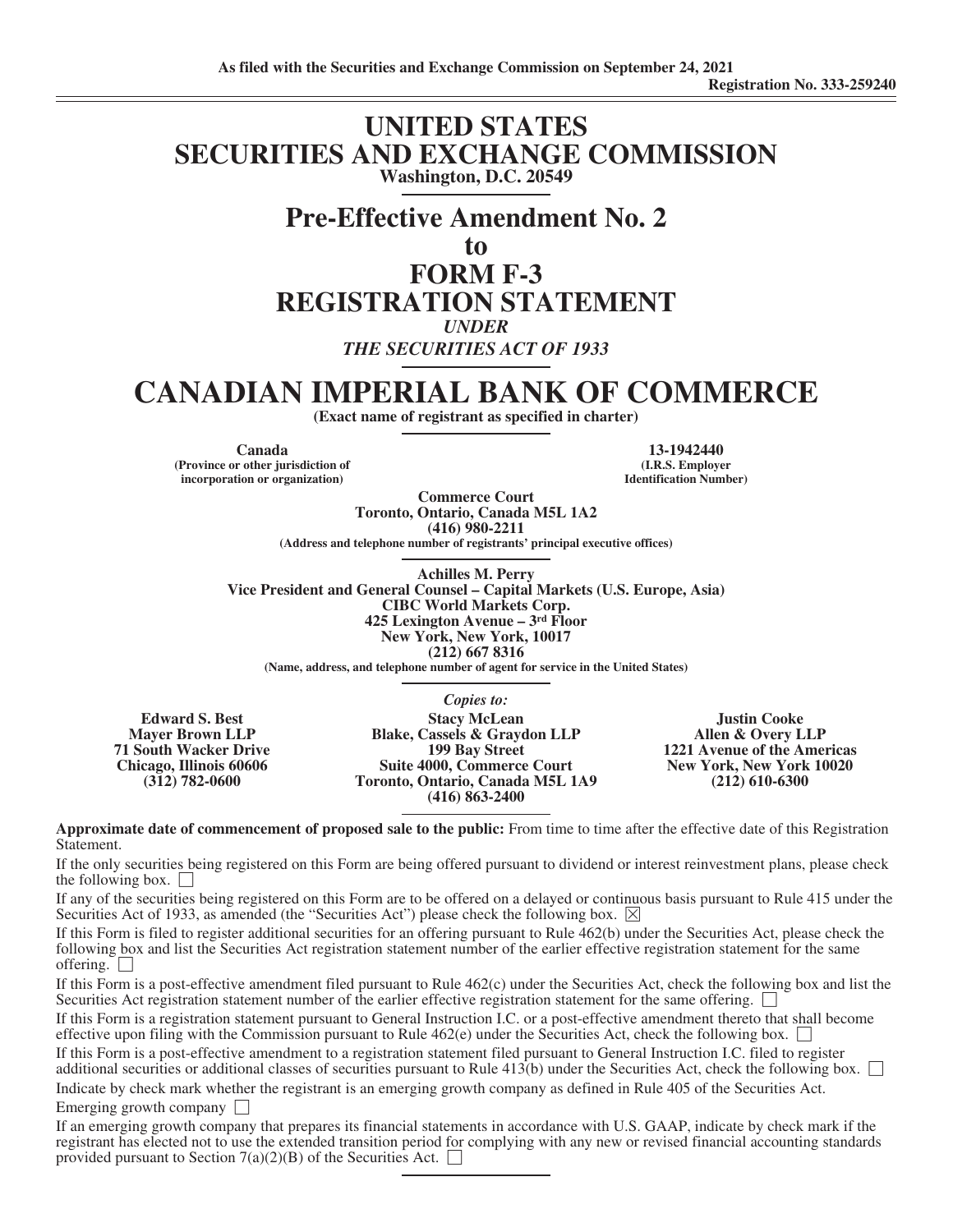# **CALCULATION OF REGISTRATION FEE**

| Title of each class of<br>securities to be registered                                                            | Amount<br>to be<br>registered $(1)(2)$ | Proposed<br>maximum<br>aggregate<br>offering $\overline{\text{price}}^{(3)}$ | <b>Amount</b> of<br>registration $fee^{(4)}$ |
|------------------------------------------------------------------------------------------------------------------|----------------------------------------|------------------------------------------------------------------------------|----------------------------------------------|
| Senior Debt Securities (unsubordinated indebtedness)<br>Subordinated Debt Securities (subordinated indebtedness) |                                        |                                                                              |                                              |
| <b>Common Shares</b>                                                                                             |                                        |                                                                              |                                              |
| Total                                                                                                            | US\$10,000,000,000                     | US\$10,000,000,000                                                           | US\$1,091,000                                |

(1) There is being registered hereunder an indeterminate number of securities of Canadian Imperial Bank of Commerce (the "Registrant") as from time to time may be issued at prices determined at the time of issuance. This Registration Statement also covers an indeterminate amount of common shares of the Registrant as may be issued upon exercise, conversion or exchange of any class or series of debt securities that provide for such issuance. Separate consideration may not be received for these securities.

- (2) This Registration Statement also covers an undeterminable amount of the registered securities that may be reoffered and resold on an ongoing basis after their initial sale in market-making transactions by affiliates of the Registrant.
- (3) Estimated solely for the purpose of determining the registration fee in accordance with Rule 457(o) under the Securities Act. In no event will the aggregate offering price of all securities issued from time to time pursuant to this Registration Statement exceed US\$10,000,000,000, or the equivalent thereof in one or more foreign currencies.
- (4) Pursuant to Rule 457(p) of the Securities Act, the Registrant hereby offsets the registration fee required to be paid in connection with this registration statement by US\$169,680 previously paid by the Registrant in connection with US\$1,400,000,000 of unissued securities registered by the Registrant on Form F-10 under Registration Statement No. 333-232417, initially filed with the Commission on June 28, 2019 and declared effective on July 3, 2019, such that the net registration fee paid in connection with this Registration Statement is US\$921,320. On September 1, 2021, the Registrant paid US\$921,320 in connection with the initial filing of this Registration Statement.

**The Registrant hereby amends this registration statement on such date or dates as may be necessary to delay its effective date until the Registrant shall file a further amendment that specifically states that this registration statement shall thereafter become effective in accordance with Section 8(a) of the Securities Act or until the registration statement shall become effective on such date as the Commission, acting pursuant to Section 8(a) of the Act, may determine.**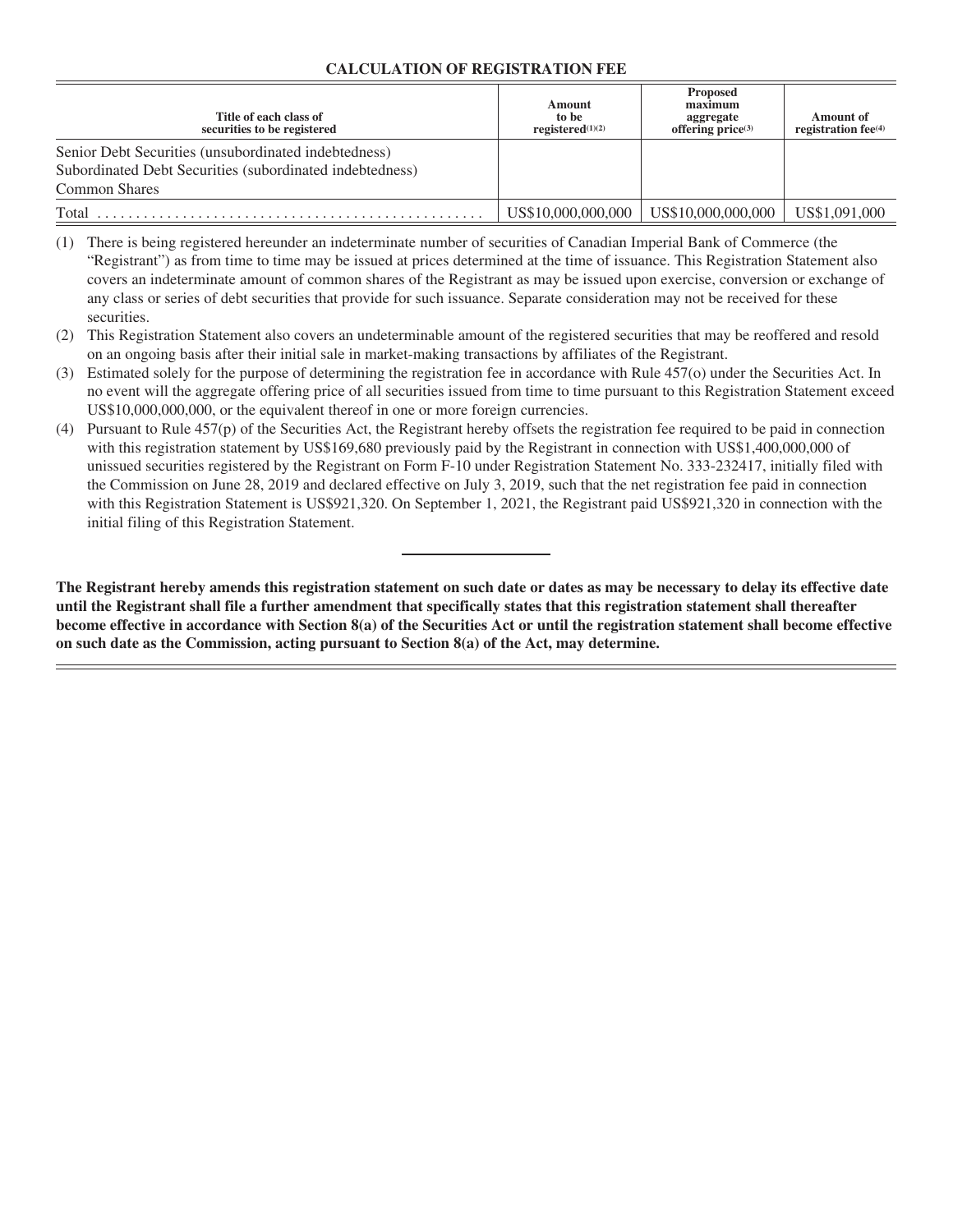**PRELIMINARY PROSPECTUS**

# **US\$10,000,000,000 CIBC**

# **CANADIAN IMPERIAL BANK OF COMMERCE**

**Senior Debt Securities (unsubordinated indebtedness) Subordinated Debt Securities (subordinated indebtedness) Common Shares**

Canadian Imperial Bank of Commerce ("CIBC", "our" or "we") may from time to time offer and issue the following securities: (i) unsecured unsubordinated debt securities (the "Senior Debt Securities") that would constitute deposit liabilities of CIBC for purposes of the *Bank Act* (Canada) (the "Bank Act"), subject to any bail-in conversion, as discussed below; (ii) unsecured subordinated debt securities that would constitute subordinated indebtedness of CIBC for purposes of the Bank Act (the "Subordinated Debt Securities" and, together with the Senior Debt Securities, the "Debt Securities"); and (iii) common shares (the "Common Shares" and, together with the Debt Securities, the "Securities").

This prospectus describes some of the general terms that may apply to these securities and the general manner in which they may be offered. We will provide the specific prices and other terms of the securities we are offering in supplements to this prospectus. You should read this prospectus and any applicable supplement(s) carefully before you purchase the Securities.

# **THESE SECURITIES HAVE NOT BEEN APPROVED OR DISAPPROVED BY THE U.S. SECURITIES AND EXCHANGE COMMISSION (THE "SEC") OR ANY STATE SECURITIES REGULATORS NOR HAS THE SEC OR ANY STATE SECURITIES REGULATORS PASSED UPON THE ACCURACY OF THIS PROSPECTUS. ANY REPRESENTATION TO THE CONTRARY IS A CRIMINAL OFFENSE.**

The enforcement by investors of civil liabilities under the United States federal securities laws may be affected adversely by the fact that CIBC is a Canadian bank, that many of its officers and directors are residents of Canada, that some or all of the underwriters or experts named in the registration statement on Form F-3, of which this prospectus forms a part, may be residents of Canada, and that all or a substantial portion of the assets of CIBC and such persons may be located outside of the United States. See "Limitations on Enforcement of U.S. Laws Against CIBC, Its Management and Others."

Our outstanding common shares are listed on the Toronto Stock Exchange (the "TSX") and the New York Stock Exchange (the "NYSE") under the symbol "CM."

The Superintendent of Financial Institutions (Canada) (the "Superintendent") establishes capital adequacy and total loss absorbency capacity ("TLAC") requirements for issuances of regulatory capital by banks. These requirements include that all regulatory capital and bail-in instruments must be able to absorb losses in a failed financial institution. In accordance with capital adequacy requirements adopted by the Superintendent, non-common capital instruments, including the Subordinated Debt Securities offered hereby, must include terms providing for the full and permanent conversion of such securities into Common Shares upon the occurrence of certain trigger events relating to financial viability (the "Non-Viability Contingent Capital Provisions") in order to qualify as regulatory capital. The particular terms and provisions of any Subordinated Debt Securities, including any Non-Viability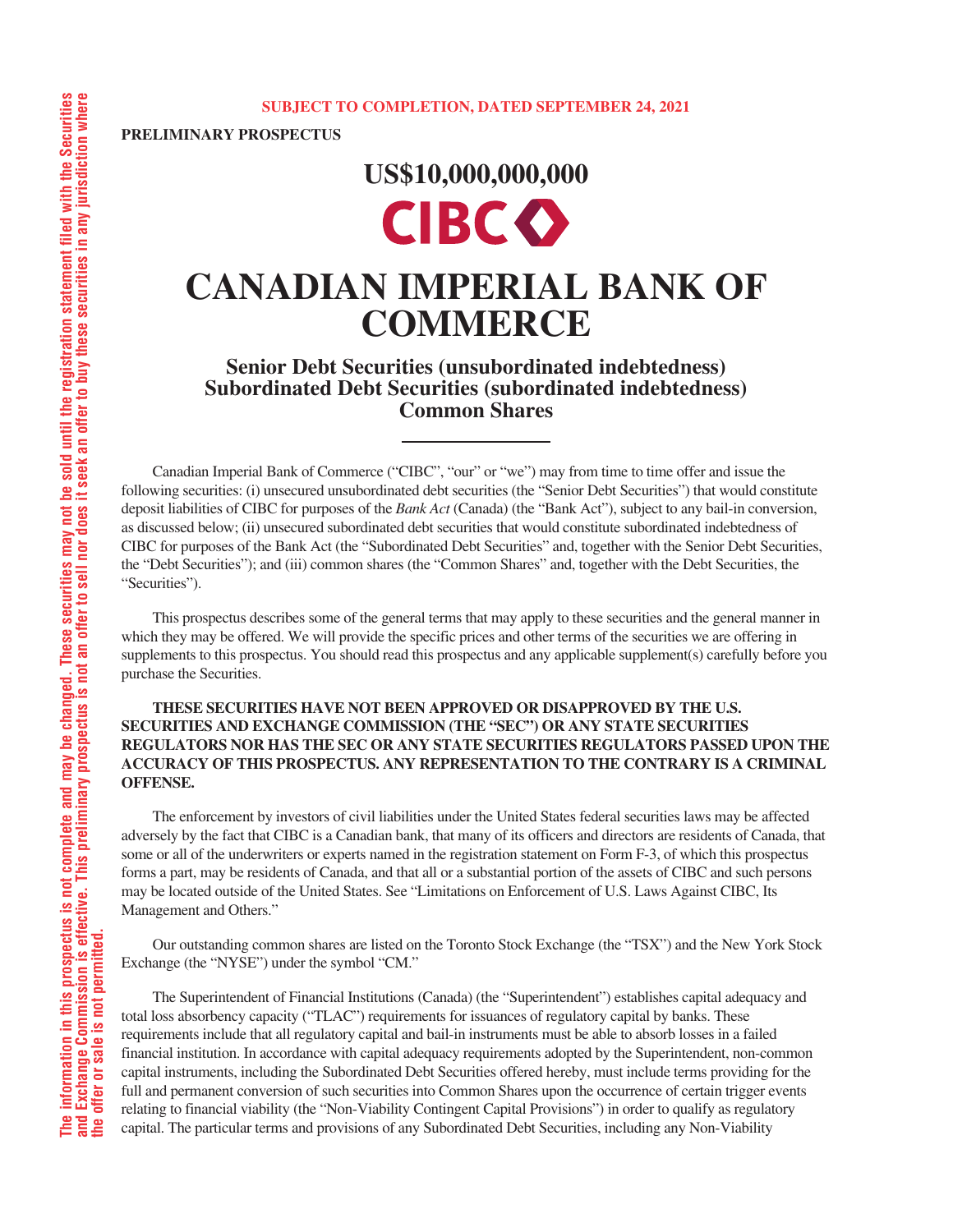Contingent Capital Provisions for any such Subordinated Debt Securities that CIBC issues under this prospectus will be described in one or more prospectus supplements (as defined below) relating to such Subordinated Debt Securities.

In addition, under the *Canada Deposit Insurance Corporation Act* (Canada) ("CDIC Act"), the Canada Deposit Insurance Corporation ("CDIC"), as the resolution authority for banks in Canada, has the power to convert, or cause CIBC to convert, in whole or in part, by means of a transaction or series of transactions and in one or more steps, any shares and liabilities of CIBC that are prescribed under the Bank Recapitalization (Bail-in) Conversion Regulations (the "Bail-in Regulations") into the Common Shares of CIBC or common shares of CIBC's affiliates ("Bail-in Conversion"), if the Governor in Council (Canada) makes an order under paragraph 39.13(1)(d) of the CDIC Act in respect of CIBC.

Under the Bail-in Regulations, the following Debt Securities are prescribed to be subject to CDIC's Bail-in Conversion power (collectively, "Bail-in Instruments"):

- (i) any Senior Debt Security that (a) has a term to maturity of more than 400 days (as determined under the Bail-in Regulations) or is perpetual and (b) has been assigned a Committee on Uniform Security Identification Procedures number, International Securities Identification Number or other similar designation; and
- (ii) any Subordinated Debt Security that is not subject to Non-Viability Contingent Capital Provisions,

provided, in each case, that any such Debt Security is issued (x) on or after September 23, 2018 (the "Effective Day"), or (y) before the Effective Day and the terms thereof are amended after the Effective Day to increase its principal amount or to extend its term to maturity.

Covered bonds, eligible financial contracts, and structured notes, as defined in the Bail-in Regulations, and certain other instruments specified in the Bail-in Regulations are not subject to a Bail-in Conversion.

Under the capital adequacy and TLAC guidelines adopted by the Superintendent, Bail-in Instruments that meet the criteria set out in those guidelines count towards a bank's required TLAC requirement, which domestic systemically important banks, including CIBC, must satisfy beginning on November 1, 2021.

The Senior Debt Securities (including any Senior Debt Securities that are Bail-in Instruments if a Bail-in Conversion has not occurred) will be direct unsecured unsubordinated obligations that rank equally and rateably with all of CIBC's other unsecured and unsubordinated debt, including deposit liabilities, other than certain governmental claims in accordance with applicable law.

The Subordinated Debt Securities will be direct unsecured obligations of CIBC constituting subordinated indebtedness for the purposes of the Bank Act ranking equally and rateably with all of CIBC's other subordinated indebtedness from time to time outstanding.

**The Debt Securities will not constitute deposits that are insured under the CDIC Act or by the U.S. Federal Deposit Insurance Corporation or any other Canadian or U.S. government agency or instrumentality.**

# **Investing in the Securities involves risks. You should carefully consider the risk factors described in this prospectus and in any applicable prospectus supplement together with the risk factors described in our filings with the SEC. See "Risk Factors" on page 1.**

We may use this prospectus in the initial sale of the Securities described herein. In addition, we or our affiliates may use this prospectus in a market-making transaction in any of these Securities after their initial sale. Unless we or our agent informs you otherwise in the confirmation of sale, this prospectus is being used in a market-making transaction. See "Plan of Distribution."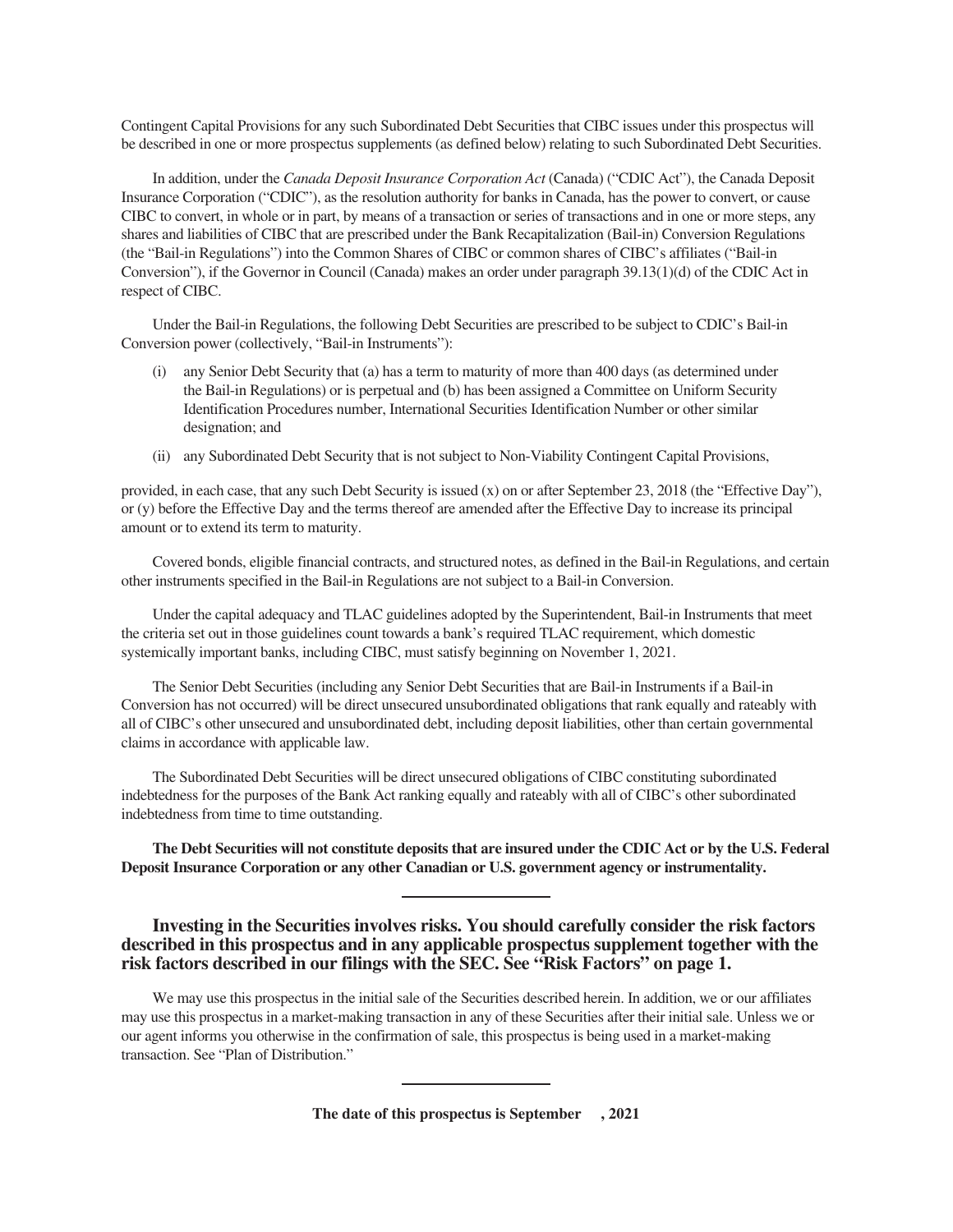# **Table of Contents**

|                                                                                 | Page                    |
|---------------------------------------------------------------------------------|-------------------------|
|                                                                                 | ii                      |
|                                                                                 | $\overline{\mathbf{u}}$ |
|                                                                                 | 1V                      |
|                                                                                 | v                       |
|                                                                                 | V <sub>1</sub>          |
|                                                                                 | V <sub>1</sub>          |
|                                                                                 |                         |
|                                                                                 |                         |
|                                                                                 |                         |
|                                                                                 | 17                      |
|                                                                                 | 18                      |
|                                                                                 | 24                      |
|                                                                                 | 37                      |
| Limitations on Enforcement of U.S. Laws Against CIBC, its Management and Others | 39                      |
|                                                                                 | 40                      |
|                                                                                 | 40                      |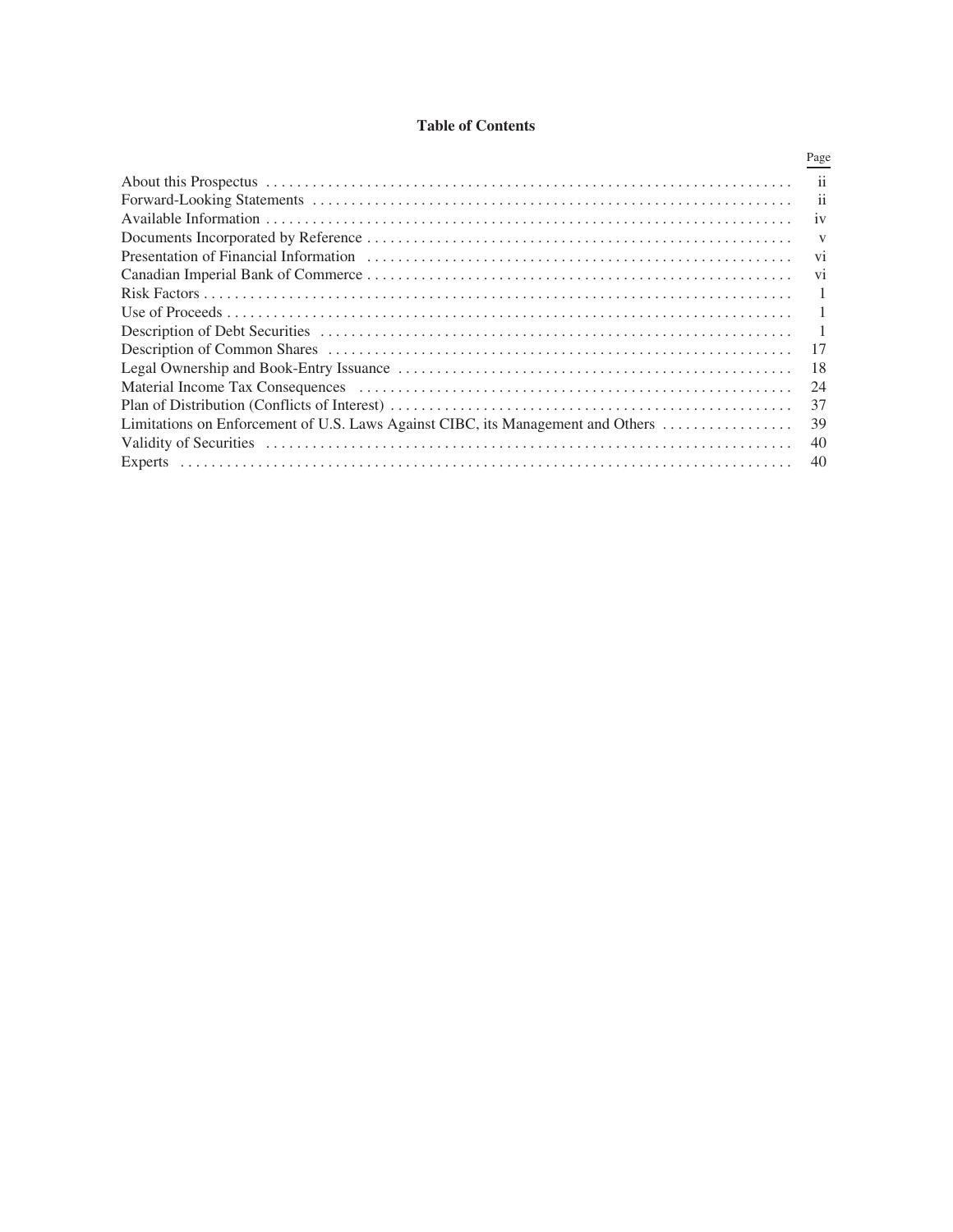#### **ABOUT THIS PROSPECTUS**

This prospectus is part of a "shelf" registration statement that we filed on Form F-3 with the SEC. We may sell up to US\$10,000,000,000 in aggregate initial offering price of Securities (or the U.S. dollar equivalent thereof at the time of issuance, if any, if the Securities are denominated in a currency or currency unit other than U.S. dollars) during the period that this prospectus, including any amendments hereto, remains valid. This prospectus provides you with a general description of the Securities we may offer. Each time we sell Securities, we will provide one or more prospectus supplements, together with one or more pricing supplements and/or other types of offering documents or supplements (together referred to herein as a "prospectus supplement") containing specific information about the terms of the Securities being offered thereunder. The specific terms of the Securities in respect of which this prospectus is being delivered will be set forth in the applicable prospectus supplement and may include, where applicable: (i) in the case of Debt Securities, the specific designation, aggregate principal amount, the currency or the currency unit for which the Debt Securities may be purchased, maturity, interest provisions, authorized denominations, offering price, any terms for redemption at the option of CIBC or the holder, any exchange or conversion terms and any other specific terms and (ii) in the case of Common Shares, the currency or currency unit for which the Common Shares may be purchased, the number of Common Shares and the offering price.

A prospectus supplement may include a discussion of any risk factors or other special considerations applicable to those Securities or to us. A prospectus supplement may also add, update or change information in this prospectus. If there is any inconsistency between the information in this prospectus and the applicable prospectus supplement, you should rely on the information in the prospectus supplement, which information shall modify or supersede any inconsistent information in the prospectus. You should read both this prospectus and any prospectus supplement together with the additional information described under the heading "Available Information."

We may sell Securities to underwriters who will sell the Securities to the public on terms fixed at the time of sale. In addition, the Securities may be sold by us directly or through dealers or agents designated from time to time (such underwriters, dealers and agents collectively referred to in this prospectus as "Investment Dealers" and individually as an "Investment Dealer"). If we, directly or through agents, solicit offers to purchase the Securities, we reserve the sole right to accept and, together with any agents, to reject, in whole or in part, any of those offers.

Any prospectus supplement will contain the names of the Investment Dealers, if any, together with the terms of the offering, the compensation of the Investment Dealers and the net proceeds to us. Any Investment Dealers participating in the offering may be deemed "underwriters" within the meaning of the Securities Act.

In this prospectus, unless the context otherwise indicates, "CIBC," "we," "us" or "our" means Canadian Imperial Bank of Commerce and its subsidiaries. References to "\$" and "Cdn\$" and "dollars" are to Canadian dollars and references to "US\$" are to U.S. dollars.

## **FORWARD-LOOKING STATEMENTS**

This prospectus, including the documents that are incorporated by reference herein, contains forwardlooking statements within the meaning of certain securities laws. All such statements are made pursuant to the "safe harbor" provisions of, and are intended to be forward-looking statements under, applicable Canadian and U.S. securities legislation, including the U.S. Private Securities Litigation Reform Act of 1995. These statements include, but are not limited to, statements made about the operations, business lines, financial condition, risk management, priorities, targets, ongoing objectives, strategies, the regulatory environment in which we operate and outlook of CIBC for calendar year 2021 and subsequent periods. Forward-looking statements are typically identified by the words "believe," "expect," "anticipate," "intend," "estimate," "forecast," "target," "objective"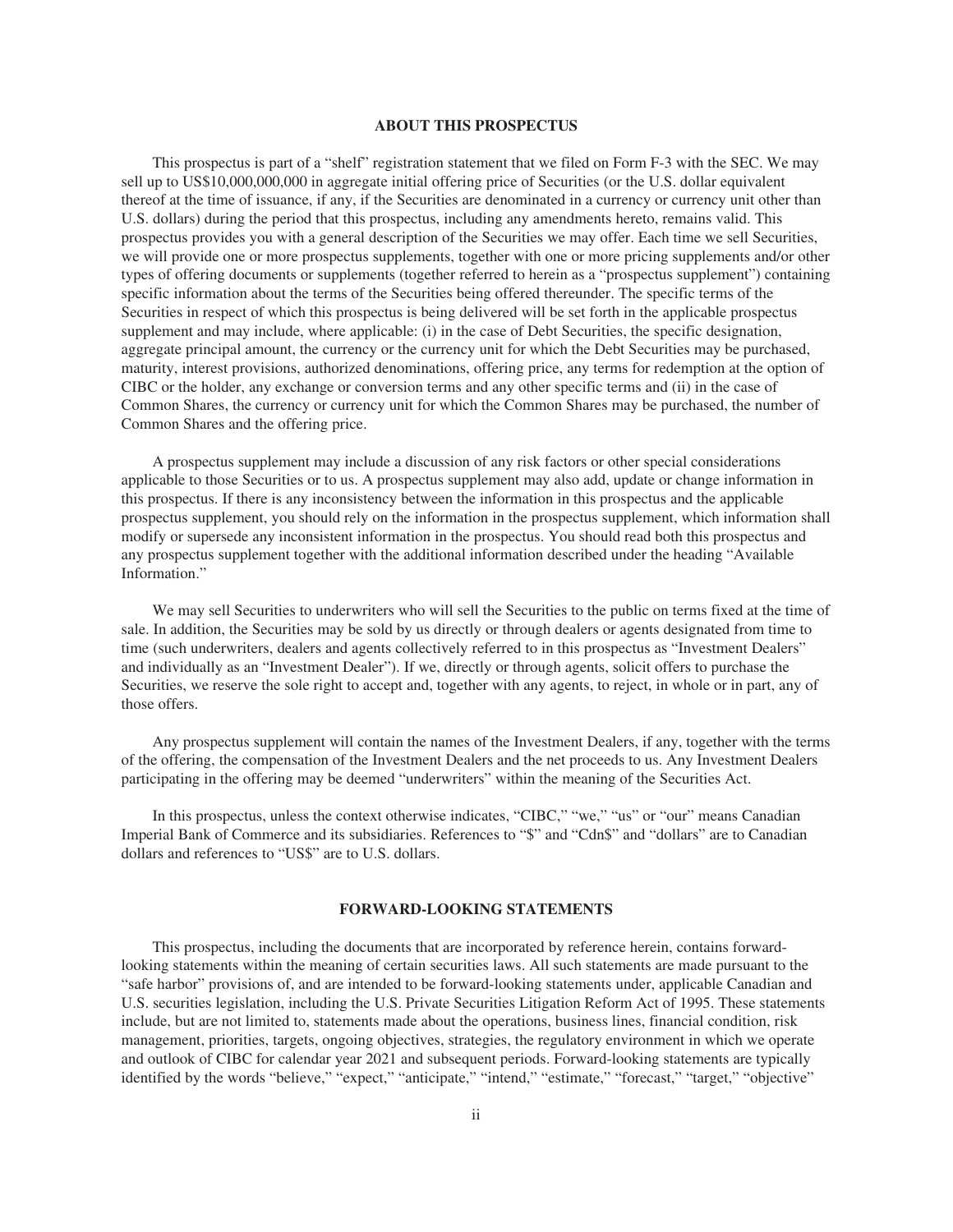and other similar expressions or future or conditional verbs such as "will," "should," "would" and "could." By their nature, these statements require CIBC to make assumptions and are subject to inherent risks and uncertainties that may be general or specific. Given the continuing impact of the coronavirus (COVID-19) pandemic on the global economy, financial markets, and our business, results of operations, reputation and financial condition, there is inherently more uncertainty associated with our assumptions as compared to prior periods. A variety of factors, many of which are beyond CIBC's control, affect the operations, performance and results of CIBC, and could cause actual results to differ materially from the expectations expressed in any of CIBC's forward-looking statements. These factors include:

- the occurrence, continuance or intensification of public health emergencies, such as the COVID-19 pandemic, and any related government policies and actions;
- credit, market, liquidity, strategic, insurance, operational, reputation, conduct and legal, regulatory and environmental risk;
- currency value and interest rate fluctuations, including as a result of market and oil price volatility;
- the effectiveness and adequacy of our risk management and valuation models and processes;
- legislative or regulatory developments in the jurisdictions where we operate, including the Organisation for Economic Co-operation and Development Common Reporting Standard, and regulatory reforms in the United Kingdom and Europe, the Basel Committee on Banking Supervision's global standards for capital and liquidity reform, and those relating to bank recapitalization legislation and the payments system in Canada;
- amendments to, and interpretations of, risk-based capital guidelines and reporting instructions, and interest rate and liquidity regulatory guidance;
- the resolution of legal and regulatory proceedings and related matters;
- the effect of changes to accounting standards, rules and interpretations;
- changes in our estimates of reserves and allowances;
- changes in tax laws;
- changes to our credit ratings;
- political conditions and developments, including changes relating to economic or trade matters;
- the possible effect on our business of international conflicts and terrorism;
- natural disasters, disruptions to public infrastructure and other catastrophic events;
- reliance on third parties to provide components of our business infrastructure;
- potential disruptions to our information technology systems and services;
- increasing cyber security risks which may include theft or disclosure of assets, unauthorized access to sensitive information, or operational disruption;
- social media risk;
- losses incurred as a result of internal or external fraud:
- anti-money laundering;
- the accuracy and completeness of information provided to us concerning clients and counterparties;
- the failure of third parties to comply with their obligations to us and our affiliates or associates;
- intensifying competition from established competitors and new entrants in the financial services industry including through internet and mobile banking;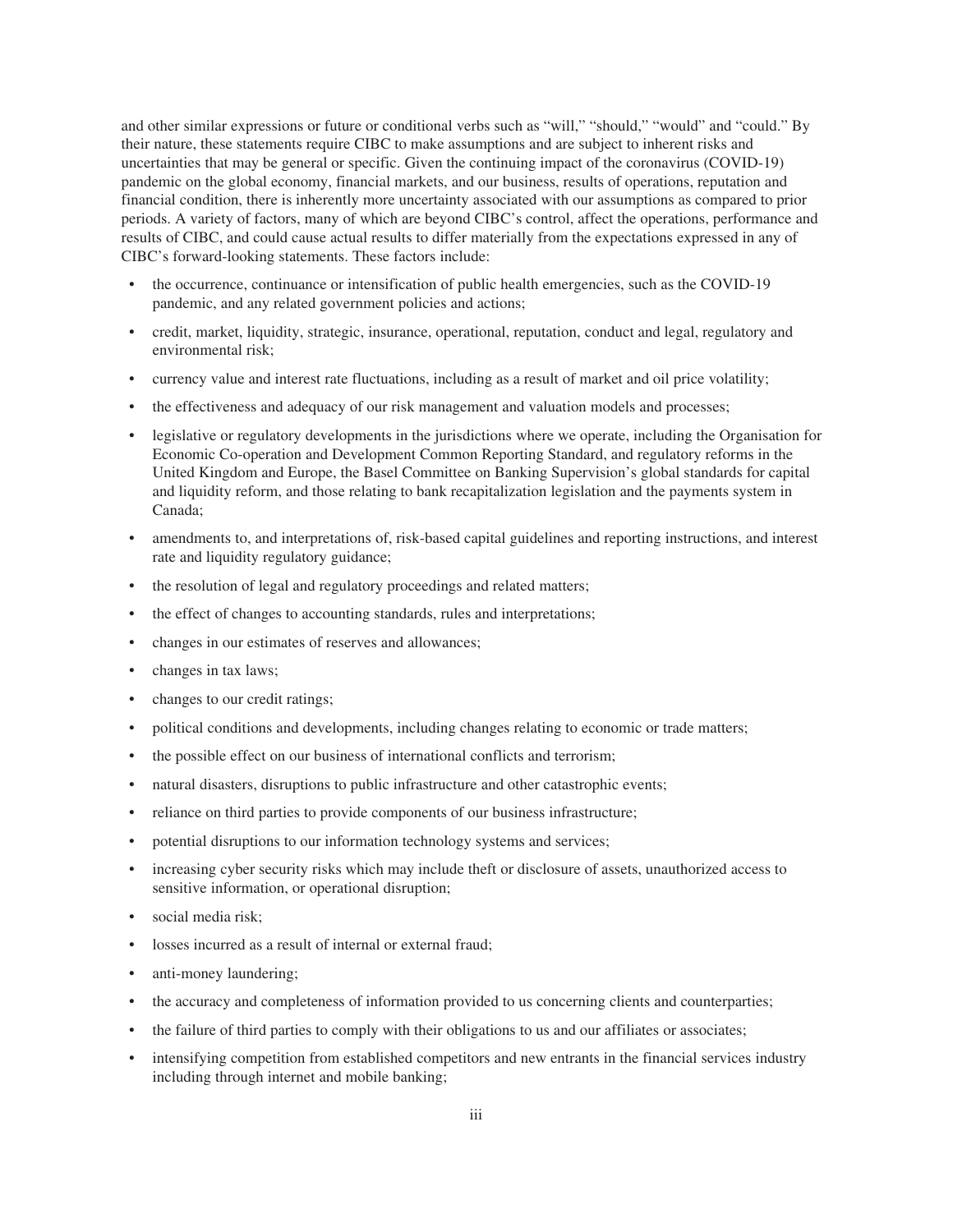- technological change;
- global capital market activity;
- changes in monetary and economic policy;
- general business and economic conditions worldwide, as well as in Canada, the United States and other countries where we have operations, including increasing Canadian household debt levels and global credit risks;
- our success in developing and introducing new products and services, expanding existing distribution channels, developing new distribution channels and realizing increased revenue from these channels;
- changes in client spending and saving habits;
- our ability to attract and retain key employees and executives;
- our ability to successfully execute our strategies and complete and integrate acquisitions and joint ventures;
- the risk that expected benefits of an acquisition, merger or divestiture will not be realized within the expected time frame or at all; and
- our ability to anticipate and manage the risks associated with these factors.

This list is not exhaustive of the factors that may affect any of CIBC's forward-looking statements. Additional information about these factors can be found in the "Management's discussion and analysis— Management of risk" section of our 2020 Annual Report (as defined below) and our Report to Shareholders for the Third Quarter, 2021. These and other factors should be considered carefully and readers should not place undue reliance on CIBC's forward-looking statements. See "Risk Factors" in this prospectus and the documents incorporated by reference herein. Any forward-looking statements contained in this prospectus represent the views of management only as of the date hereof. CIBC does not undertake to update any forward-looking statement that is contained in this prospectus or the documents incorporated by reference in this prospectus except as required by law.

#### **AVAILABLE INFORMATION**

In addition to the continuous disclosure obligations under the securities laws of the provinces and territories of Canada, CIBC is subject to the informational reporting requirements of the U.S. Securities Exchange Act of 1934, as amended (the "Exchange Act"), and in accordance therewith files reports and other information with the SEC. Under a multi-jurisdictional disclosure system adopted by the United States and Canada, such reports and other information may be prepared in accordance with the disclosure requirements of the provincial and territorial securities regulatory authorities of Canada, which requirements are different from those of the United States. As a foreign private issuer, CIBC is exempt from the rules under the Exchange Act prescribing the furnishing and content of proxy statements, and CIBC's officers and directors are exempt from the reporting and short swing profit recovery provisions contained in Section 16 of the Exchange Act. CIBC's reports and other information filed with or furnished to the SEC are available, and reports and other information filed or furnished in the future with or to the SEC will be available, to the public over the Internet free of charge from the SEC's EDGAR System at www.sec.gov. Information about CIBC also is available on our website at www.cibc.com. All Internet references in this prospectus are inactive textual references and we do not incorporate website contents into this prospectus.

CIBC has filed with the SEC, under the Securities Act, a registration statement on Form F-3 with respect to the Securities offered by this prospectus. This prospectus forms a part of that registration statement. This prospectus does not contain all of the information that is set forth in the registration statement, certain parts of the registration statement are omitted in accordance with the rules and regulations of the SEC. Statements made in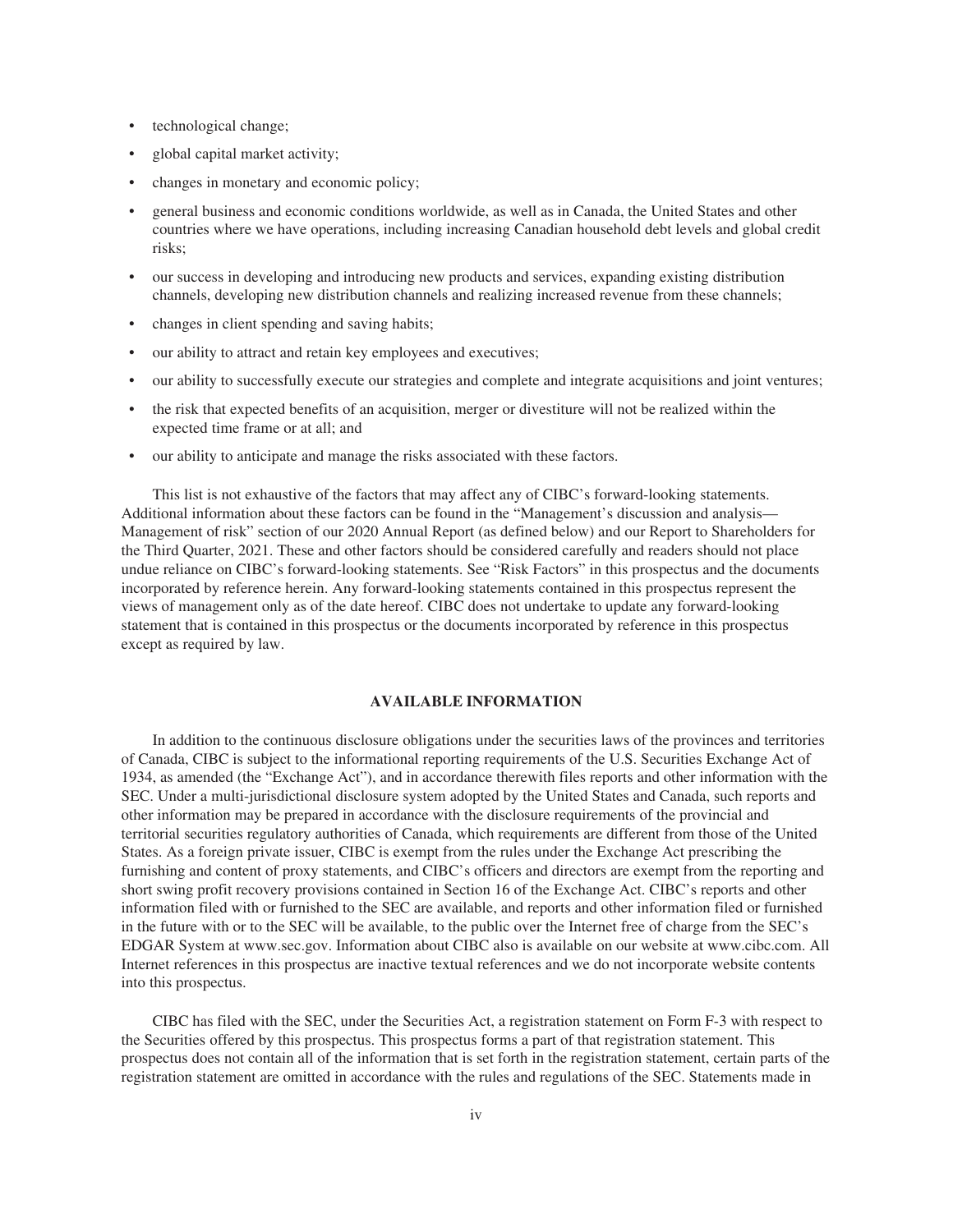this prospectus as to the contents of any contract, agreement or other document referred to are not necessarily complete, and in each instance, reference is made to an exhibit to the registration statement, if applicable, for a more complete description of the matter, each such statement being qualified in its entirety by such reference. For further information with respect to CIBC and the Securities offered by this prospectus, reference is made to the registration statement and the exhibits thereto, which will be publicly available as described in the preceding paragraph.

#### **DOCUMENTS INCORPORATED BY REFERENCE**

The SEC allows us to "incorporate by reference" the information we file with it, which means we can disclose important information to you by referring you to those documents. The information incorporated by reference is considered to be a part of this prospectus and should be read with the same care. When we update the information contained in documents that have been incorporated by reference by making future filings with the SEC, the information incorporated by reference in this prospectus is considered to be automatically updated and superseded. The modifying or superseding statement need not state that it has modified or superseded a prior statement or include any other information set forth in the document that it modifies or supersedes. In other words, in the case of a conflict or inconsistency between information contained in this prospectus and information incorporated by reference into this prospectus, you should rely on the information contained in the document that was filed later. The making of a modifying or superseding statement shall not be deemed an admission for any purposes that the modified or superseded statement, when made, constituted a misrepresentation, an untrue statement of a material fact or an omission to state a material fact that is required to be stated or that is necessary to make a statement not misleading in light of the circumstances in which it was made. Any statement so modified or superseded shall not be deemed, except as so modified or superseded to constitute a part of this prospectus.

The following documents are incorporated by reference into this prospectus:

- (i) CIBC's Annual Report on Form 40-F for the fiscal year ended October 31, 2020 filed on December 3, 2020 (the "2020 Annual Report");
- (ii) CIBC's Reports on Form 6-K filed on December 3, 2020 (accession numbers: 0001193125-20-308963 and 0001193125-20-308983);
- (iii) CIBC's Reports on Form 6-K filed on February 25, 2021 (accession numbers: 0001193125-21-055699, 0001193125-21-055705, and 0001193125-21-055712);
- (iv) CIBC's Report on Form 6-K filed on March 4, 2021 (accession number: 0001193125-21-069088);
- (v) CIBC's Reports on Form 6-K filed on May 27, 2021 (accession numbers: 0001193125-21-174298, 0001193125-21-174301, and 0001193125-21-174311); and
- (vi) CIBC's Reports on Form 6-K filed on August 26, 2021 (accession numbers: 0001193125-21-256864, 0001193125-21-256867, and 0001193125-21-256874)

In addition, we will incorporate by reference into this prospectus all documents that we file under Section 13(a) or 15(d) of the Exchange Act and, to the extent, if any, we designate therein, reports on Form 6-K we file to the SEC after the date of this prospectus and prior to the termination of any offering contemplated in this prospectus.

You can request a copy of the documents referred to above, excluding exhibits that are not specifically incorporated by reference herein, at no cost, by writing or telephoning us at Canadian Imperial Bank of Commerce, Commerce Court, Toronto, Ontario, Canada, M5L 1G9, Attention: Investor Relations, telephone: 1-416-861-8870. All documents incorporated by reference, or to be incorporated by reference, have been filed with or furnished to, or will be filed with or furnished to, the SEC, and are or will be available from the SEC's EDGAR System at www.sec.gov.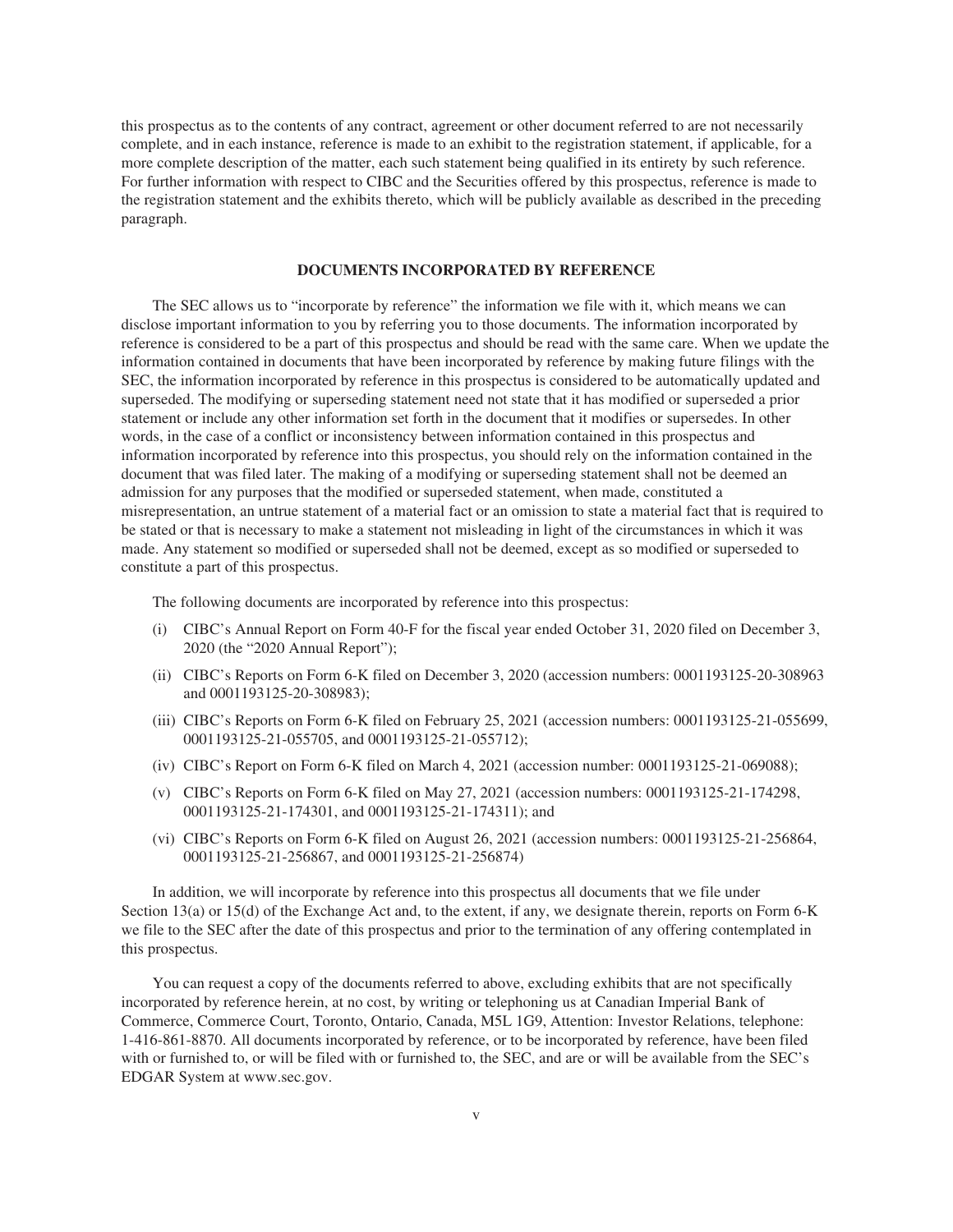#### **PRESENTATION OF FINANCIAL INFORMATION**

CIBC maintains its financial books and records, and prepares its consolidated financial statements, including comparative information, in accordance with International Financial Reporting Standards ("IFRS") as issued by the International Accounting Standards Board. Pursuant to SEC rules, CIBC is permitted to present its financial statements in accordance with IFRS without a reconciliation to U.S. generally accepted accounting principles.

Additionally, CIBC publishes its consolidated financial statements in Canadian dollars. In this prospectus and any prospectus supplement, currency amounts are stated in Canadian dollars, unless specified otherwise.

# **CANADIAN IMPERIAL BANK OF COMMERCE**

CIBC is a diversified financial institution governed by the Bank Act. CIBC's registered and head office is located in Commerce Court, Toronto, Canada, M5L 1A2, telephone: 1-416-980-3096. CIBC was formed in 1961 through the amalgamation of The Canadian Bank of Commerce (originally incorporated in 1858) and Imperial Bank of Canada (originally incorporated in 1875).

Additional information with respect to CIBC's businesses is included in the documents incorporated by reference into this prospectus. See "Documents Incorporated by Reference."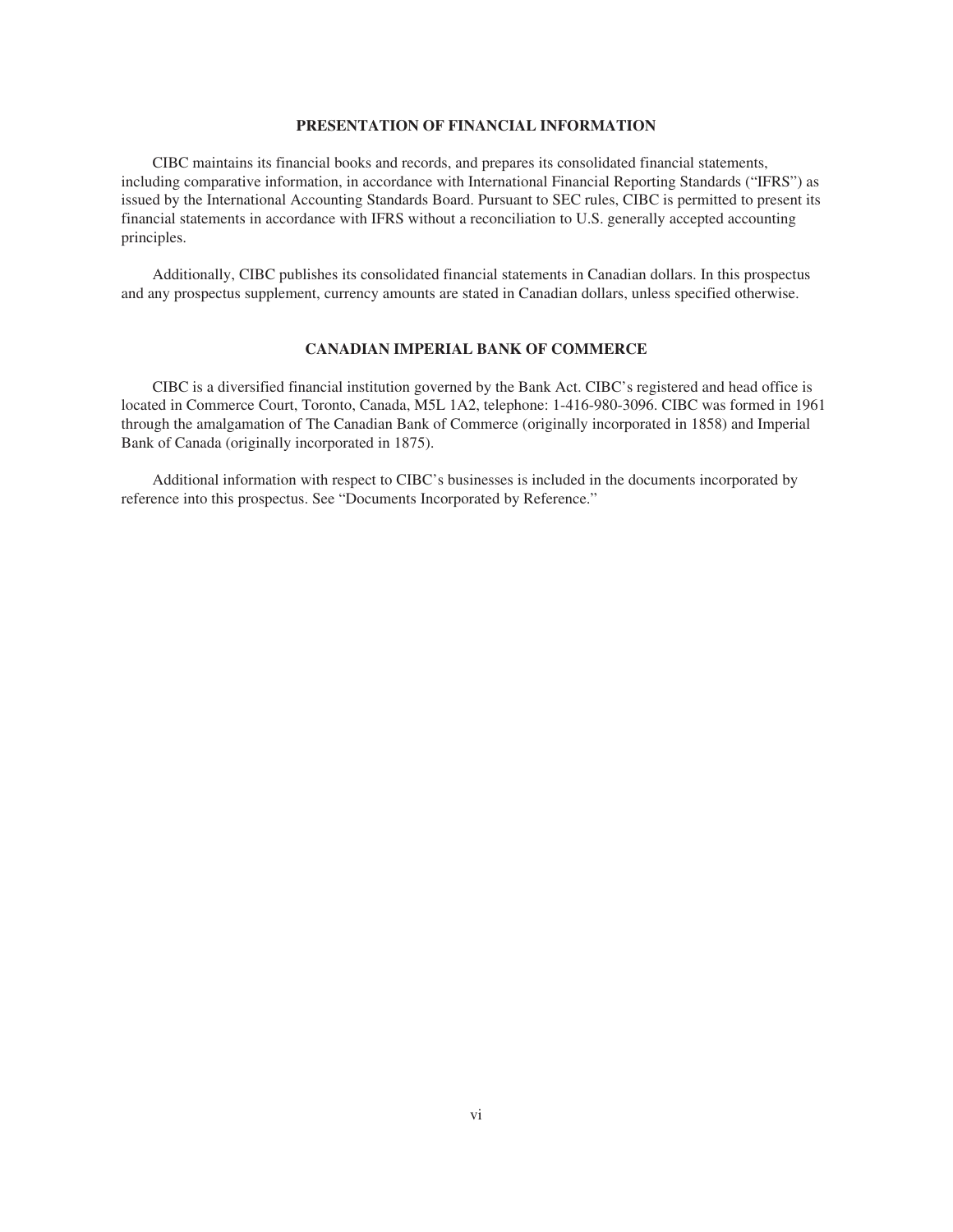#### **RISK FACTORS**

Investment in the Securities is subject to various risks, including those risks inherent in investing in an issuer involved in conducting the business of a diversified financial institution. Before deciding whether to invest in any Securities, investors should consider carefully the risks described in the documents incorporated by reference in this prospectus (including subsequently filed documents incorporated by reference) and those described in a prospectus supplement, as the case may be, relating to a specific offering of Securities. You should consider the categories of risks identified and discussed or incorporated by reference in the management's discussion and analysis of financial condition and results of operations included in our 2020 Annual Report and in our Report to Shareholders for the Third Quarter, 2021, including those summarized under "Forward-Looking Statements."

#### **USE OF PROCEEDS**

Unless otherwise specified in a prospectus supplement, the net proceeds from the sale of the Securities will be added to the general funds of CIBC and will be used for general corporate purposes.

# **DESCRIPTION OF DEBT SECURITIES**

The following describes the material terms of the Debt Securities. The Senior Debt Securities will be issued under the indenture which is incorporated by reference as an exhibit to the registration statement of which this prospectus forms a part. The Subordinated Debt Securities will be issued under an indenture (the "subordinated indenture"), between CIBC and a trustee, the form of which is incorporated by reference as an exhibit to the registration statement of which this prospectus forms a part. The indenture and the subordinated indenture are sometimes referred to in this prospectus collectively as the "indentures" and each individually as an "indenture." The specific terms applicable to a particular issuance of Debt Securities and any variations from the terms set forth below will be set forth in the applicable prospectus supplement. In this section, "CIBC," "we," "us" or "our" means Canadian Imperial Bank of Commerce, the issuer of the Senior Debt Securities, and not its subsidiaries.

The following is a summary of the material terms and provisions of the indentures and the Debt Securities. You should refer to the indenture and the form of the subordinated indenture and the Debt Securities for complete information regarding the terms and provisions of the indentures and the Debt Securities. The indentures are subject to and governed by the U.S. Trust Indenture Act of 1939, as amended (the "Trust Indenture Act"), and applicable Canadian trust indenture legislation. The indentures are substantially identical, except for the events of default, which are more limited in the subordinated indenture, and the provisions relating to subordination.

#### *Ranking*

Neither the Senior Debt Securities nor the Subordinated Debt Securities will be secured by any of our property or assets or the property or assets of our subsidiaries. Thus, by owning a Debt Security, you are one of our unsecured creditors.

The Senior Debt Securities (including any Senior Debt Securities that are Bail-in Instruments if a Bail-in Conversion has not occurred) will be unsubordinated obligations that rank equally with all of our other unsecured and unsubordinated debt, including deposit liabilities, other than certain governmental claims in accordance with applicable law. The Subordinated Debt Securities will be subordinate in right of payment to all of our "senior indebtedness," as defined in the subordinated indenture. If an NVCC Automatic Conversion (as defined below) occurs, or if the Subordinated Debt Securities are not subject to Non-Viability Contingent Capital Provisions and a Bail-in Conversion occurs, the rights, terms and conditions of the Subordinated Debt Securities, including with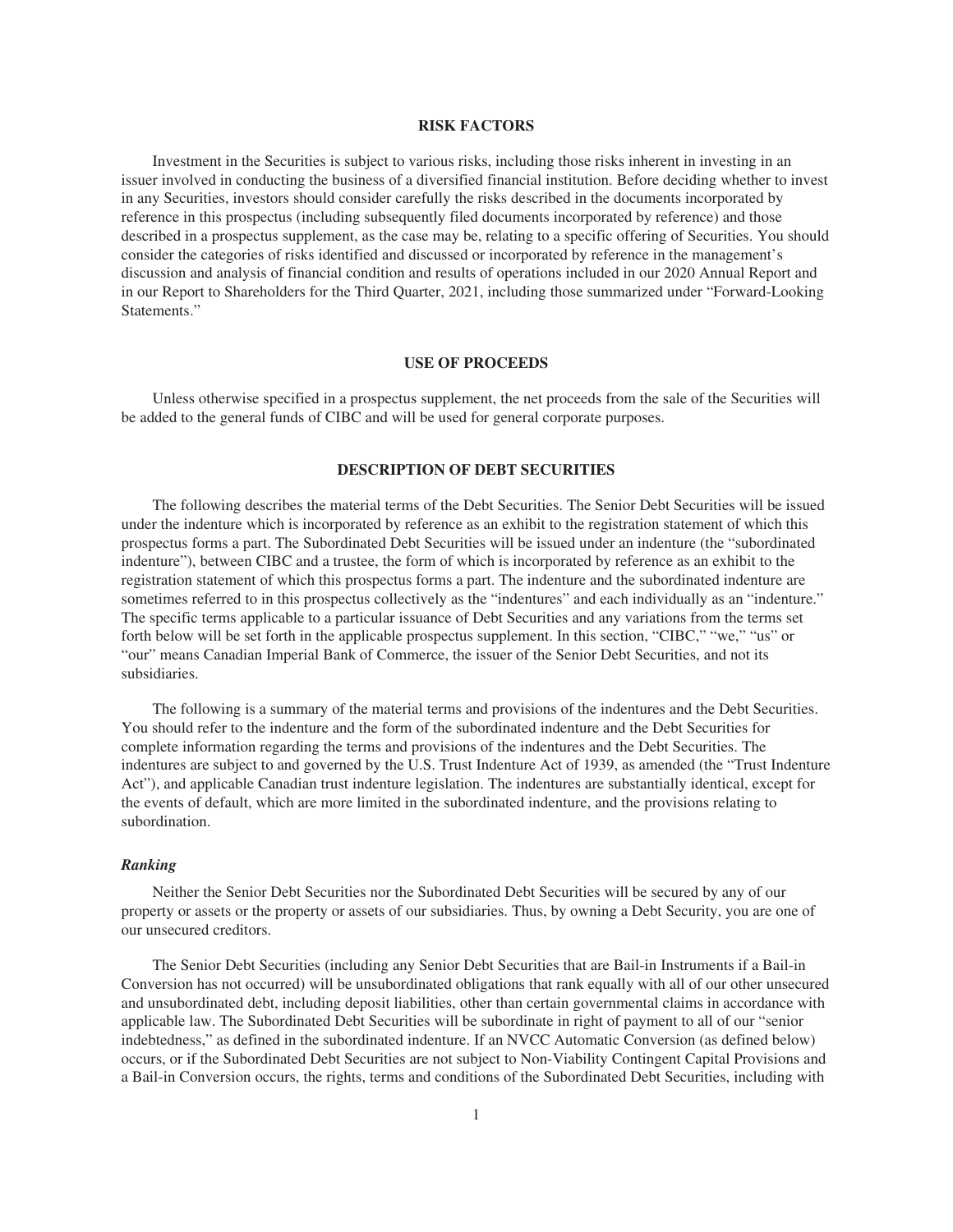respect to priority and subordination, will no longer be relevant as all the Subordinated Debt Securities will have been converted into Common Shares which will rank on parity with all other outstanding Common Shares.

In the event we become insolvent, our governing legislation provides that, for so long as a Bail-in Conversion, or a trigger event as contemplated under the specific Non-Viability Contingent Capital Provisions, has not occurred, priorities among payments of our deposit liabilities (including payments in respect of the Senior Debt Securities) and payments of all of our other liabilities (including payments in respect of the Subordinated Debt Securities issued hereunder) are to be determined in accordance with the laws governing priorities and, where applicable, by the terms of the indebtedness and liabilities. In addition, our right to participate in any distribution of the assets of our banking or non-banking subsidiaries, upon a subsidiary's dissolution, winding-up, liquidation or reorganization or otherwise, and thus your ability to benefit indirectly from such distribution, is subject to the prior claims of creditors of that subsidiary, except to the extent that we may be a creditor of that subsidiary and our claims are recognized. There are legal limitations on the extent to which some of our subsidiaries may extend credit, pay dividends or otherwise supply funds to, or engage in transactions with, us or some of our other subsidiaries. Accordingly, the Debt Securities will be structurally subordinated to all existing and future liabilities of our subsidiaries, and holders of Debt Securities should look only to our assets for payments on the Debt Securities.

# **The Debt Securities will not constitute deposits that are insured under the CDIC Act or by the U.S. Federal Deposit Insurance Corporation or any other Canadian or U.S. governmental agency or instrumentality.**

#### *General*

We may issue as many distinct series of Debt Securities under either indenture as we wish. The provisions of the indenture and the subordinated indenture allow us not only to issue Debt Securities with terms different from those previously issued under the applicable indenture, but also to "re-open" a previous issue of a series of Debt Securities and issue additional Debt Securities of that series. We do not intend to re-open a previous issue of a series of debt securities where such re-opening would have the effect of making the relevant debt securities of such series subject to Bail-in Conversion. We may issue Debt Securities in amounts that exceed the total amount specified on the cover of your applicable prospectus supplement at any time without your consent and without notifying you. In addition, we may issue additional Debt Securities of any series at any time without your consent and without notifying you. Subject to regulatory capital and TLAC requirements applicable to CIBC, there is no limit on the amount of Senior Debt Securities or Subordinated Debt Securities that CIBC may issue. We may also issue other securities at any time without your consent and without notifying you. The indentures do not limit our ability to incur other indebtedness or to issue other securities, and we are not subject to financial or similar restrictions under the indentures.

This section summarizes the material terms of the Debt Securities that are common to all series, subject to any modifications contained in the applicable prospectus supplement. Most of the specific terms of your series will be described in the applicable prospectus supplement accompanying this prospectus. The specific terms of your Debt Security as described in the applicable prospectus supplement will supplement and, if applicable, may modify or replace the general terms described in this section. If there are any differences between the information in the applicable prospectus supplements and this prospectus, the information in the most recent applicable prospectus supplement will control. Accordingly, the statements we make in this section may not apply to your Debt Securities. Because this section is a summary, it does not describe every aspect of the Debt Securities. This summary is subject to and qualified in its entirety by reference to all the provisions of the indentures and the applicable series of Debt Securities, including definitions of certain terms used in the indentures and the applicable series of Debt Securities. In this summary, we describe the meaning of only some of the more important terms. You must look to the indentures or the applicable series of Debt Securities for the most complete description of what we describe in summary form in this prospectus.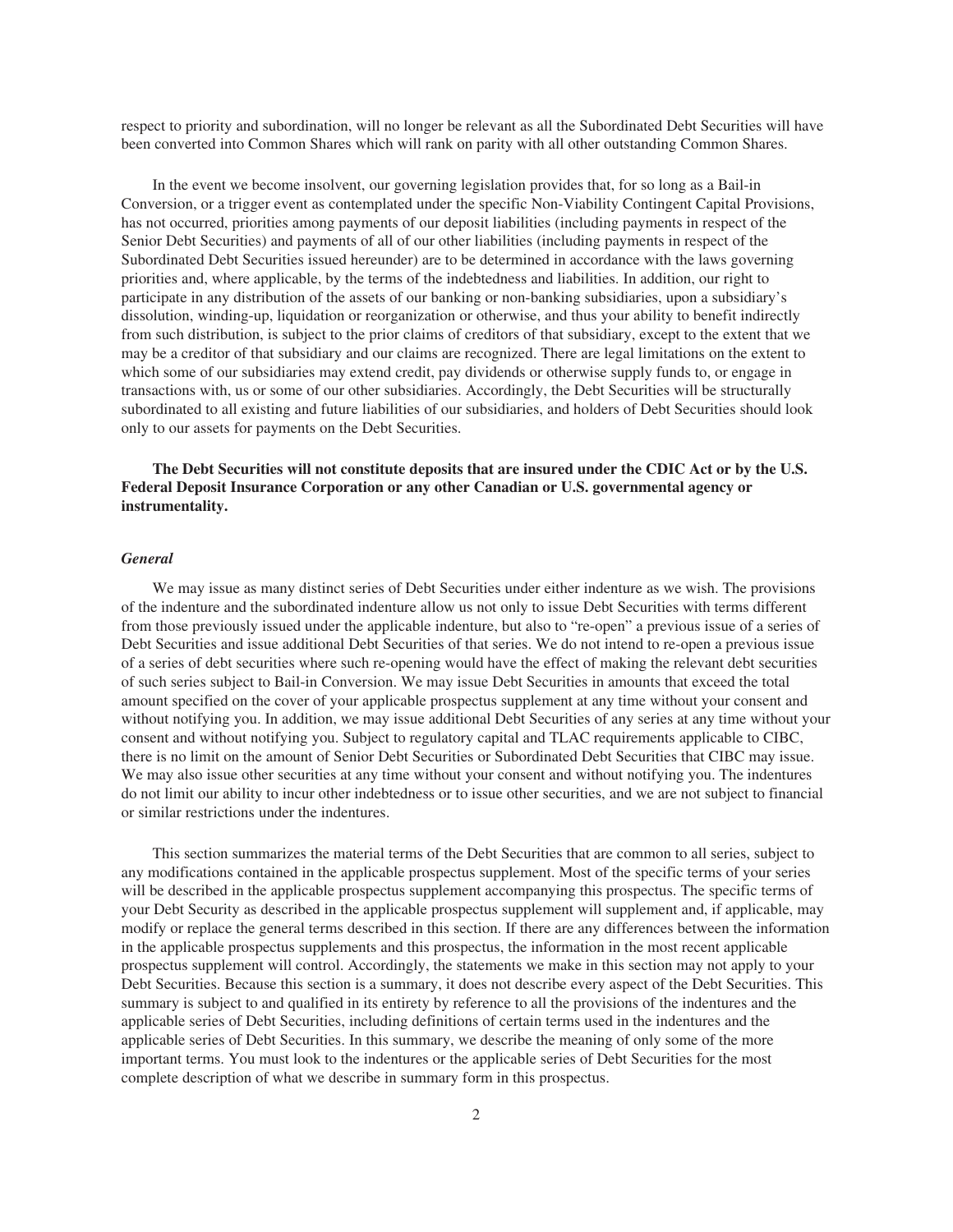We may issue the Debt Securities as original issue discount securities, which will be offered and sold at a substantial discount below their stated principal amount. An applicable prospectus supplement relating to the original issue discount securities will describe U.S. federal and other relevant income tax considerations and other special considerations applicable to them. The Debt Securities may also be issued as indexed securities or securities denominated in foreign currencies or currency units, as described in more detail in the applicable prospectus supplement relating to any of the particular Debt Securities. An applicable prospectus supplement relating to specific Debt Securities will also describe any special considerations and any material tax considerations applicable to such Debt Securities, including whether and under what circumstances we will pay additional amounts on or for any tax, assessment or governmental charge withheld or deducted and, if so, whether we will have the option to redeem the Debt Securities rather than pay the additional amounts. See "Material Income Tax Consequences" in this prospectus for a discussion of material U.S. and Canadian federal income tax considerations generally applicable to an investment in the Securities.

When we refer to a series of Debt Securities, we mean a series issued under the indenture pursuant to which the Debt Securities will be issued. Each series of Debt Securities is a single distinct series under the indenture pursuant to which it will be issued and we may issue Debt Securities of each series in such amounts, at such times and on such terms as we wish. The Debt Securities of each series may differ from one another, and from any other series, in their terms, but all Debt Securities of a series together will constitute a single series for all purposes under the indenture pursuant to which they will be issued, except as described in the section "— Events of Default" below or the applicable prospectus supplements.

We may issue Debt Securities up to an aggregate principal amount as we may authorize from time to time. The applicable prospectus supplements will describe the terms of any series of Debt Securities being offered, including:

- the title of the series of Debt Securities;
- any limit on the aggregate principal amount of the series of Debt Securities;
- the person to whom interest on a Debt Security is payable, if other than the holder on the regular record date;
- the date or dates on which the series of Debt Securities will mature;
- the rate or rates (which may be fixed or variable) per annum, at which the series of Debt Securities will bear interest, if any, and the date or dates from which that interest, if any, will accrue;
- the dates on which such interest, if any, will be payable and the regular record dates for such interest payment dates;
- the place or places where the principal of, premium, if any, and interest on the Debt Securities is payable;
- any mandatory or optional sinking funds or similar provisions;
- if applicable, the date after which, the price at which, the periods within which and the terms and conditions upon which the Debt Securities may, pursuant to any optional or mandatory redemption provisions, be redeemed and other detailed terms and provisions of those optional or mandatory redemption provisions or provisions for redemption at our option or the option of the holder, if any;
- if applicable, the terms and conditions upon which the Debt Securities may be repayable prior to final maturity at the option of the holder thereof (which option may be conditional);
- the portion of the principal amount of the Debt Securities, if other than the entire principal amount thereof, payable upon acceleration of maturity thereof;
- if other than denominations of US\$2,000 and integral multiples of US\$1,000 in excess thereof, the denominations in which the series of Debt Securities will be issuable;
- the currency of payment of principal, premium, if any, and interest on the series of Debt Securities;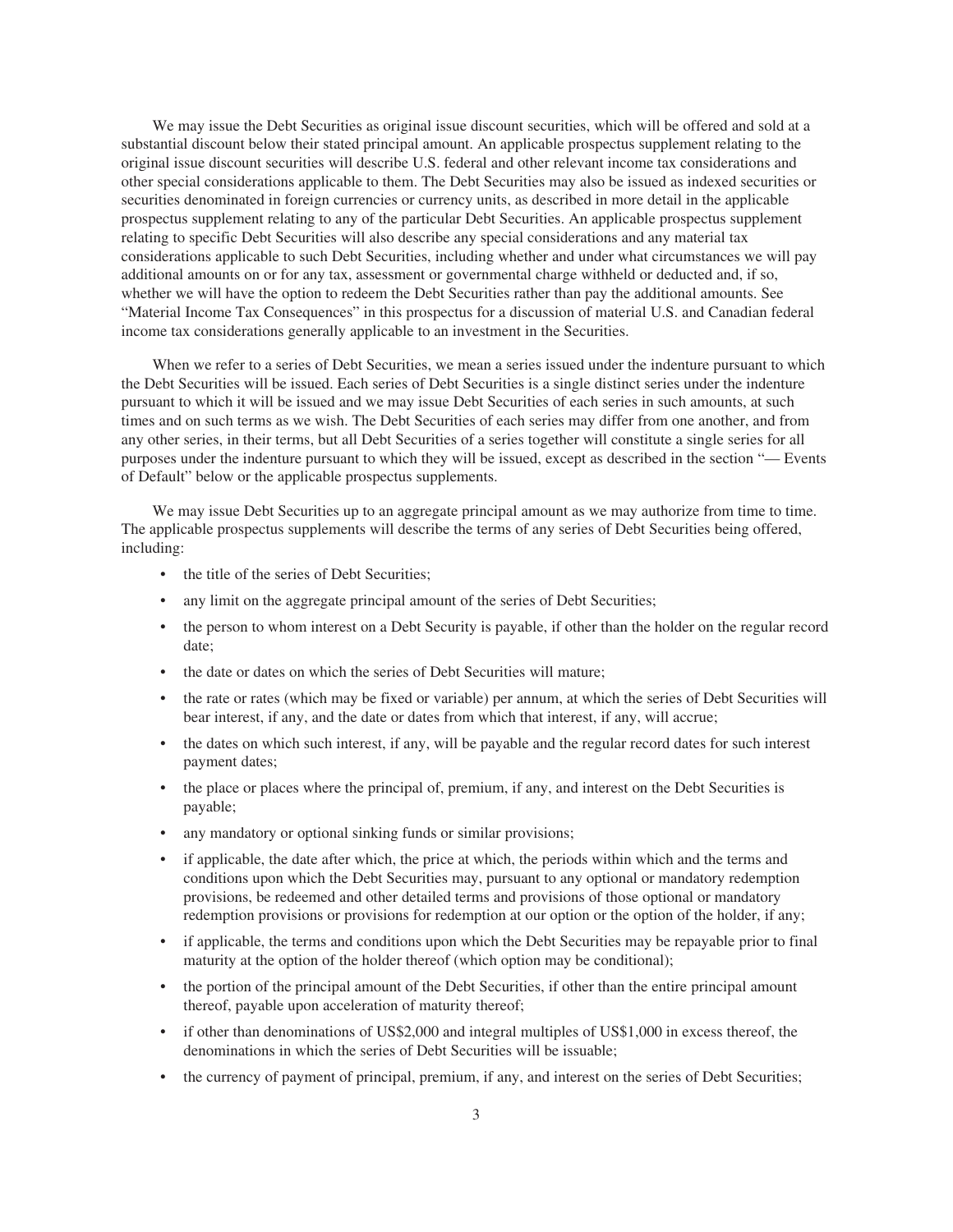- if the currency of payment for principal, premium, if any, and interest on the series of Debt Securities is subject to our election or that of a holder, the currency or currencies in which payment can be made and the period within which, and the terms and conditions upon which, the election can be made;
- whether the Subordinated Debt Securities will be convertible into Common Shares and/or exchangeable for other securities and, if so, the terms and conditions upon which such Subordinated Debt Securities will be so convertible or exchangeable;
- whether such Debt Securities are Senior Debt Securities or Subordinated Debt Securities and, if Subordinated Debt Securities, the specific subordination provisions applicable thereto;
- whether Senior Debt Securities will constitute Bail-in Instruments;
- any formula or other method used to determine the number of Common Shares to be issued upon the occurrence of an NVCC Automatic Conversion;
- the applicability of the provisions described under "—Defeasance" below;
- any event of default under the series of Debt Securities if different from those described under "—Events of Default" below;
- if the series of Debt Securities will be issuable only in the form of a global Debt Security, the depositary or its nominee with respect to the series of Debt Securities and the circumstances under which the global Debt Security may be registered for transfer or exchange in the name of a person other than the depositary or the nominee; and
- any other special feature of the series of Debt Securities.

#### *Market-Making Transactions*

One or more of our subsidiaries may purchase and resell Debt Securities in market-making transactions after their initial issuance. We may also, subject to applicable law and any required regulatory approvals, purchase Debt Securities in the open market or in private transactions to be held by us or cancelled.

If you purchase securities issued before September 23, 2018 in a market-making transaction, those securities will not be bail-inable securities, even though the applicable pricing supplement may not specify that your securities are not bail-inable securities.

#### *Covenants*

Except as otherwise provided in the applicable prospectus supplement with respect to any series of Debt Securities, we are not restricted by the indentures from incurring, assuming or becoming liable for any type of debt or other obligations, from paying dividends or making distributions on our capital stock or from purchasing or redeeming our capital stock. The indentures do not require the maintenance of any financial ratios or specified levels of net worth or liquidity, nor do they contain any covenants or other provisions that would limit our or our subsidiaries' right to incur additional indebtedness, enter into any sale and leaseback transaction or grant liens on our or our subsidiaries' assets. The indentures do not contain any provisions that would require us to repurchase or redeem or otherwise modify the terms of any of the Debt Securities upon a change in control or other events that may adversely affect the creditworthiness of the Debt Securities, for example, a highly leveraged transaction, except as otherwise specified in this prospectus or any applicable prospectus supplement.

#### *Mergers and Similar Events*

Each of the indentures provides that we are permitted to merge, amalgamate, consolidate or otherwise combine with another entity or to sell or lease substantially all of our assets to another entity, as long as the following conditions are met:

• When we merge, amalgamate, consolidate or otherwise are combined with, or acquired by, another entity, or sell or lease substantially all of our assets, the surviving, resulting or acquiring entity is a duly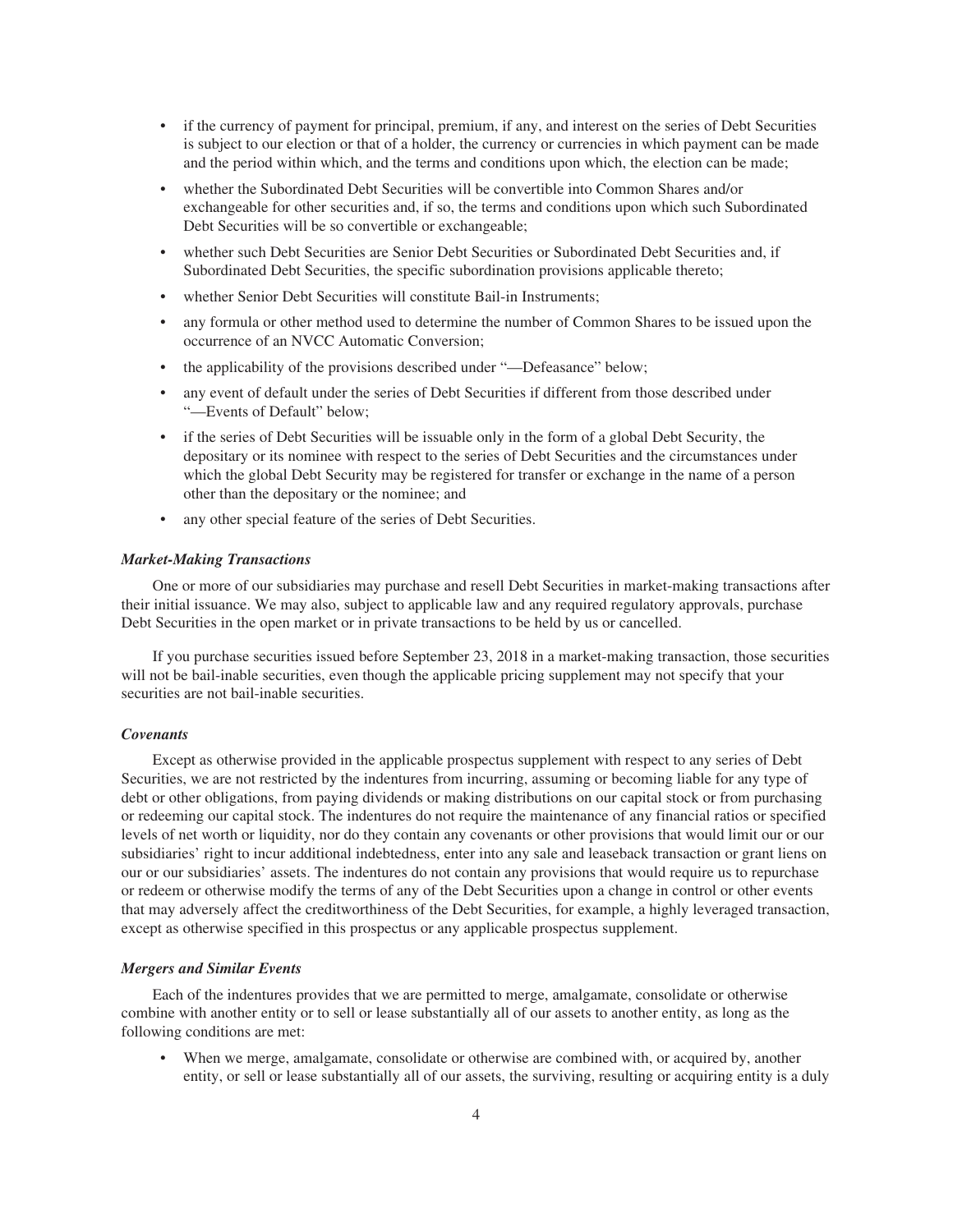organized entity and is legally responsible for and assumes, either by agreement, operation of law or otherwise, our obligations under such indenture and the Debt Securities issued thereunder.

The merger, amalgamation, consolidation, other combination, or sale or lease of assets, must not result in an event of default under such indenture. A default for this purpose would include any event that would become an event of default if the requirements for giving us default notice or our default having to exist for a specified period of time were both disregarded.

If the conditions described above are satisfied with respect to any series of Debt Securities, we will not need to obtain the consent of the holders of that series of Debt Securities in order to merge, amalgamate, consolidate or otherwise combine with another entity or to sell or lease substantially all of our assets.

We will not need to satisfy the conditions described above if we enter into other types of transactions, including:

- any transaction in which we acquire the stock or assets of another entity but in which we do not merge, amalgamate, consolidate or otherwise combine;
- any transaction that involves a change of control but in which we do not merge, amalgamate, consolidate or otherwise combine; and
- any transaction in which we sell less than substantially all of our assets.

It is possible that this type of transaction may result in a reduction in our credit rating, may reduce our operating results or may impair our financial condition. Holders of Debt Securities, however, will have no approval right with respect to any transaction of this type.

## *Modification and Waiver of the Debt Securities*

There are four types of changes we can make to the indentures and the Debt Securities issued thereunder.

*Changes Requiring Consent of Each Holder*. First, there are changes that cannot be made to the indentures or the Debt Securities without the consent of each holder of a series of Debt Securities affected by the change under a particular indenture. Following is a list of those types of changes:

- change the stated maturity of the principal or reduce the interest on a Debt Security;
- reduce any amounts due on a Debt Security;
- reduce the amount of principal payable upon acceleration of the maturity of a Debt Security (including the amount payable on an original issue discount security) following a default;
- change the currency of payment on a Debt Security;
- change the place of payment for a Debt Security;
- impair a holder's right to sue for payment;
- impair a holder's right to require repurchase on the original terms of those Debt Securities that provide a right of repurchase;
- reduce the percentage of holders of Debt Securities whose consent is needed to modify or amend the indenture;
- reduce the percentage of holders of Debt Securities whose consent is needed to waive compliance with certain provisions of the indenture or to waive certain defaults; or
- modify any other aspect of the provisions dealing with modification and waiver of the indenture.

*Changes Requiring a Majority Consent*. The second type of change to the indentures and the Debt Securities is the kind that requires the consent of holders of Debt Securities owning not less than a majority of the principal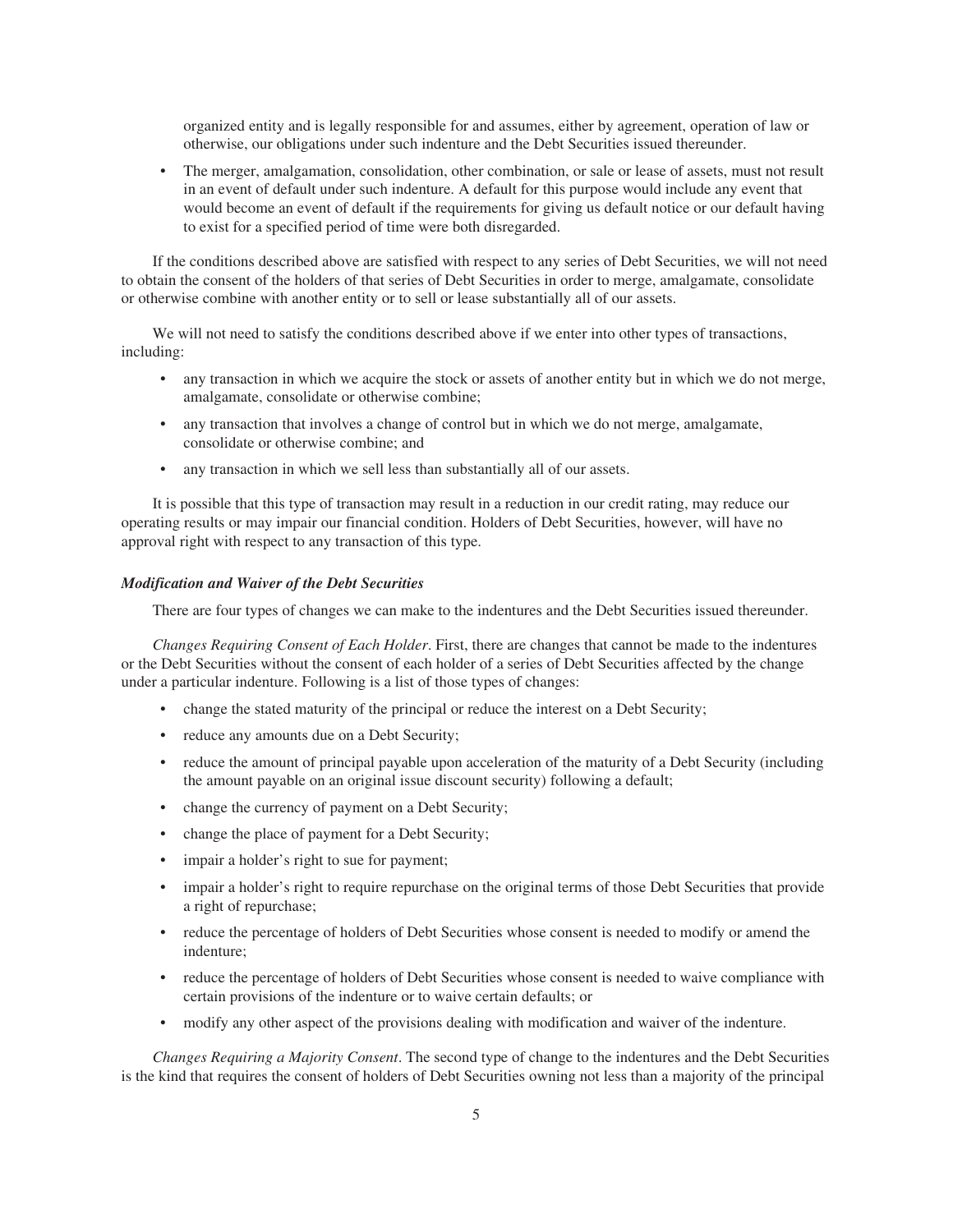amount of the particular series affected. Most changes fall into this category, except for clarifying changes and certain other changes that would not adversely affect in any material respect the rights of holders of the Debt Securities. We may also obtain a waiver of a past default from the holders of Debt Securities owning a majority of the principal amount of the particular series affected. However, we cannot obtain a waiver of a payment default or any other aspect of the indenture or the Debt Securities described above under "—Changes Requiring Consent of Each Holder" unless we obtain the individual consent of each holder of Debt Securities of the affected series to the waiver.

*Changes Not Requiring Consent*. The third type of change to the indentures and the Debt Securities does not require the consent by holders of Debt Securities. This type of change is limited to the issuance of new series of Debt Securities under the indenture, clarifications and certain other changes that would not adversely affect in any material respect the interests of the holders of the Debt Securities of any series.

*Modification of Subordination Provisions*. The fourth type of change to the indenture and the Debt Securities is the kind that requires the consent of the holders of a majority of the principal amount of all affected series of Subordinated Debt Securities, voting together as one class. We may not modify the subordination provisions of the subordinated indenture in a manner that would adversely affect in any material respect the outstanding Subordinated Debt Securities of any one or more series without the consent of the holders of a majority of the principal amount of all affected series of Subordinated Debt Securities, voting together as one class.

*Modification of Bail-inable Debt Securities.* Where an amendment, modification or other variance that can be made to the indenture or the bail-inable Debt Securities would affect the recognition of those bail-inable Debt Securities by the Superintendent as TLAC, that amendment, modification or variance will require the prior approval of the Superintendent.

*Further Details Concerning Voting*. When seeking consent, we will use the following rules to decide the principal amount to attribute to a Debt Security:

- For original issue discount securities, we will use the principal amount that would be due and payable on the voting date if the maturity of the Debt Securities were accelerated to that date because of a default.
- For Debt Securities whose principal amount is not known, we will use a special rule for that Debt Security described in the applicable prospectus supplement.
- For Debt Securities denominated in one or more non-U.S. currencies or currency units, we will use the U.S. dollar equivalent.

Debt Securities will not be considered outstanding, and therefore not eligible to vote or take other action under the applicable indenture, if we have given a notice of redemption and deposited or set aside in trust for the holders money for the payment or redemption of those Debt Securities. Debt Securities will also not be considered outstanding, and therefore not eligible to vote or take other action under the applicable indenture, if they have been fully defeased as described below under "—Defeasance —Full Defeasance" or if we or one of our affiliates is the beneficial owner of the Debt Securities.

We will generally be entitled to set any day as a record date for the purpose of determining the holders of outstanding Debt Securities that are entitled to vote or take other action under the applicable indenture. In certain limited circumstances, the Trustee or the trustee under the subordinated indenture, as applicable, will be entitled to set a record date for action by holders. If the Trustee or the trustee under the subordinated indenture, as applicable, or we set a record date for a vote or other action to be taken by holders of a particular series, that vote or action may be taken only by persons who are holders of outstanding Debt Securities of that series on the record date. We or the relevant trustee as applicable, may shorten or lengthen this period from time to time. This period, however, may not extend beyond the 180th day after the record date for the action.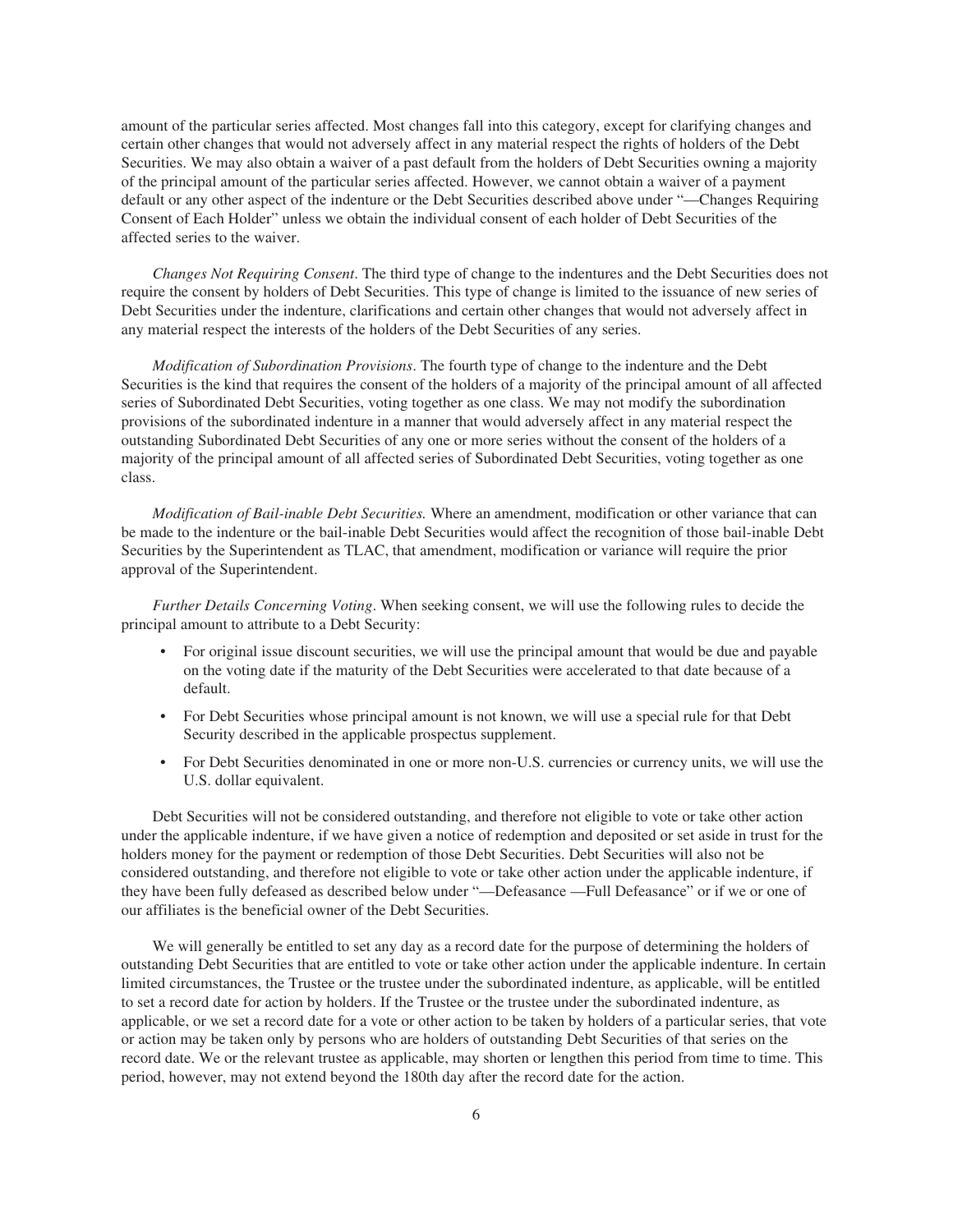# **BOOK-ENTRY AND OTHER INDIRECT HOLDERS SHOULD CONSULT THEIR BANKS, BROKERS OR OTHER FINANCIAL INSTITUTIONS FOR INFORMATION ON HOW APPROVAL MAY BE GRANTED OR DENIED IF WE SEEK TO CHANGE THE INDENTURE OR THE DEBT SECURITIES OR REQUEST A WAIVER.**

#### *Special Provisions Related to the Subordinated Debt Securities*

The Subordinated Debt Securities will be our direct unsecured obligations constituting subordinated indebtedness for the purpose of the Bank Act and will therefore rank subordinate to our deposits. Holders of Subordinated Debt Securities should recognize that contractual provisions in the subordinated indenture may prohibit us from making payments on these Debt Securities.

If we become insolvent or are wound-up, for so long as a trigger event has not occurred as contemplated under the specific Non-Viability Contingent Capital Provisions or a Bail-in Conversion has not occurred in respect of such Subordinated Debt Securities that are Bail-in Instruments, the Subordinated Debt Securities issued and outstanding under the subordinated indenture will rank equally with, but not prior to, all other subordinated indebtedness and subordinate in right of payment to the prior payment in full of all other indebtedness of CIBC then outstanding, other than liabilities which, by their terms, rank in right of payment equally with or subordinate to the subordinated indebtedness, and in accordance with the terms of such liabilities or such other indebtedness under certain circumstances.

For these purposes, "indebtedness" at any time means:

- 1. the deposit liabilities of CIBC at such time; and
- 2. all other liabilities and obligations of CIBC to third parties (other than fines or penalties that, pursuant to the Bank Act, are a last charge on the assets of CIBC in the case of insolvency of CIBC and obligations to shareholders of CIBC, as such) which would entitle such third parties to participate in a distribution of CIBC's assets in the event of the insolvency or winding-up of CIBC.

"Subordinated indebtedness" at any time means:

- 1. the liability of CIBC in respect of the principal of and premium, if any, and interest on its outstanding subordinated indebtedness outlined above;
- 2. for so long as an NVCC Automatic Conversion has not occurred, any indebtedness which ranks equally with and not prior to the outstanding subordinated indebtedness, in right of payment in the event of the insolvency or winding-up of CIBC and which, pursuant to the terms of the instrument evidencing or creating the same, is expressed to be subordinate in right of payment to all indebtedness to which the outstanding subordinated indebtedness is subordinate in right of payment to at least the same extent as the outstanding subordinated indebtedness is subordinated thereto pursuant to the terms of the instrument evidencing or creating the same;
- 3. any indebtedness which ranks subordinate to and not equally with or prior to the outstanding subordinated indebtedness, in right of payment in the event of the insolvency or winding-up of CIBC and which, pursuant to the terms of the instrument evidencing or creating the same, is expressed to be subordinate in right of payment to all indebtedness to which the outstanding subordinated indebtedness is subordinate in right of payment to at least the same extent as the outstanding subordinated indebtedness is subordinate thereto pursuant to the terms of the instrument evidencing or creating the same; and
- 4. the Subordinated Debt Securities, which for so long as an NVCC Automatic Conversion has not occurred, will rank equally to CIBC's outstanding subordinated indebtedness.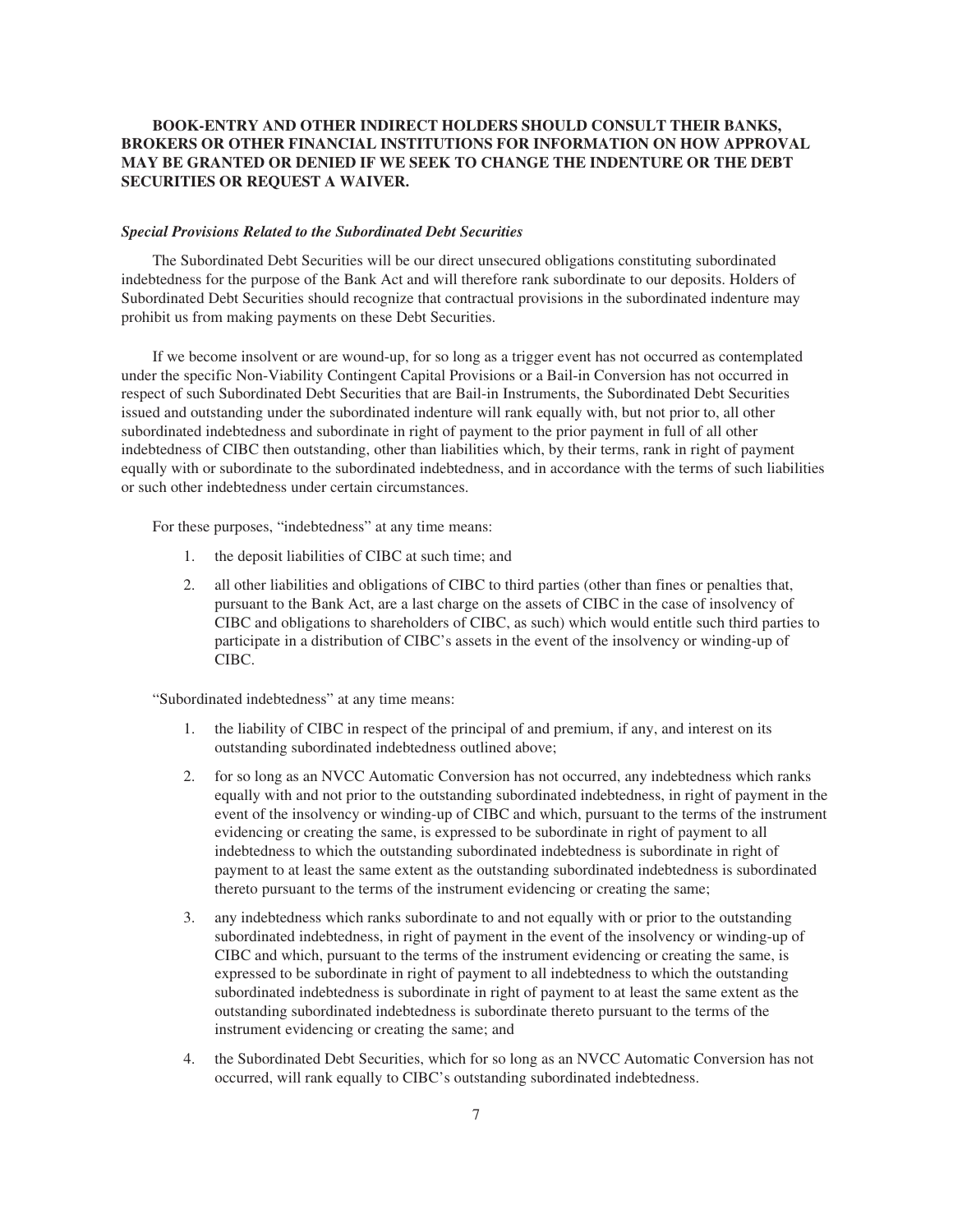Upon the occurrence of a trigger event as contemplated under the specific Non-Viability Contingent Capital Provisions, each outstanding Subordinated Debt Security will automatically and immediately be converted, on a full and permanent basis, without the consent of the holder thereof, into a number of Common Shares that shall be based on a specified formula or other method used to determine such number of Common Shares to be issued as set out in the indenture and the applicable prospectus supplement relating to such Subordinated Debt Securities (an "NVCC Automatic Conversion").

#### *Defeasance*

The following discussion of full defeasance and covenant defeasance will be applicable to each series of Debt Securities that is denominated in U.S. dollars and has a fixed rate of interest and will apply to other series of Debt Securities if we so specify in the applicable prospectus supplement. Any defeasance or covenant defeasance with respect to bail-inable Debt Securities that would result in CIBC not meeting the TLAC requirements applicable to it pursuant to the TLAC Guideline (as defined herein) will be subject to the prior approval of the Superintendent.

*Full Defeasance*. If there is a change in U.S. federal income tax law, as described below, we can legally release ourselves from any payment or other obligations on the Debt Securities of a series, called full defeasance, if we put in place the following other arrangements for holders to be repaid:

- We must deposit in trust for the benefit of all holders of the Debt Securities of that series a combination of money and notes or bonds of (i) the U.S. government or (ii) a U.S. government agency or U.S. government-sponsored entity, the obligations of which, in each case, are backed by the full faith and credit of the U.S. government, that will generate enough cash to make interest, principal and any other payments on the Debt Securities of that series on their various due dates sufficient, in the opinion of a nationally recognized firm of independent public accountants, to pay and discharge the amounts owned.
- There must be a change in current U.S. federal income tax law or a ruling by the U.S. Internal Revenue Service ("IRS") that lets us make the above deposit without causing the holders to be taxed on the Debt Securities of that series any differently than if we did not make the deposit and just repaid the Debt Securities of that series ourselves. (Under current U.S. federal income tax law, the deposit and our legal release from the obligations pursuant to the Debt Securities would be treated as though we took back your Debt Securities and gave you your share of the cash and notes or bonds deposited in trust. In that event, you could recognize gain or loss on the Debt Securities you give back to us.)
- We must deliver to the Trustee or the trustee under the subordinated indenture, as applicable, a legal opinion of our counsel confirming the tax-law change described above and that the holders of the Debt Securities of that series will not recognize income, gain or loss for U.S. federal income tax purposes as a result of such deposit, defeasance and discharge and will be subject to U.S. federal income tax on the same amounts and in the same manner and at the same times as would be the case if such deposit, defeasance and discharge had not occurred.

In the case of the Subordinated Debt Securities, the following requirement must also be met:

• No event or condition may exist that, under the provisions described under "—Special Provisions Related to the Subordinated Debt Securities" above, would prevent us from making payments of principal, premium or interest on those Subordinated Debt Securities on the date of the deposit referred to above or during the 90 days after that date.

If we ever did accomplish full defeasance, as described above, you would have to rely solely on the trust deposit for repayment on the Debt Securities. You could not look to us for repayment in the event of any shortfall.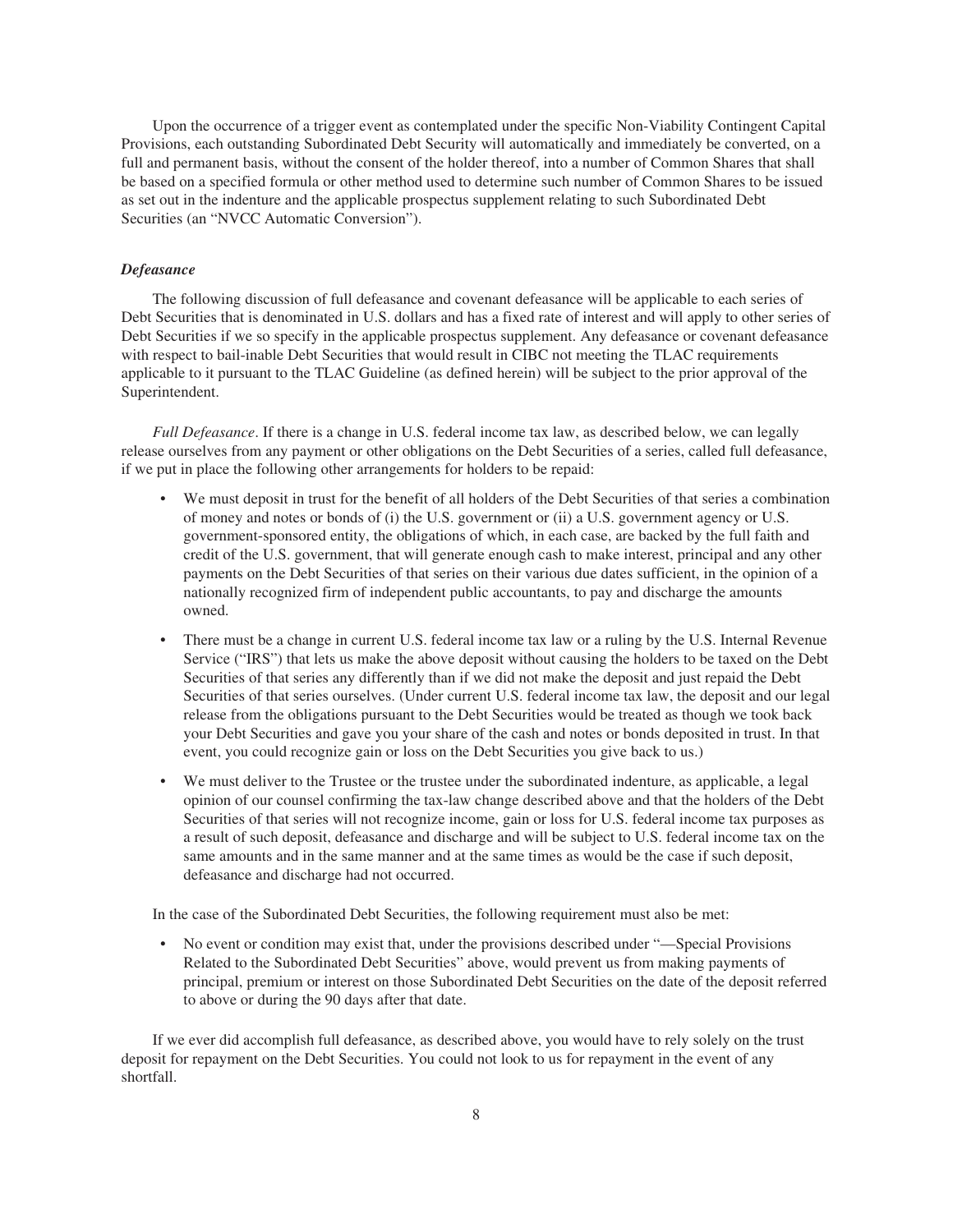*Covenant Defeasance*. Even without a change in current U.S. federal income tax law, we can make the same type of deposit as described above, and we will be released from the restrictive covenants under the Debt Securities of a series that may be described in the applicable prospectus supplement. This is called covenant defeasance. In that event, you would lose the protection of these covenants but would gain the protection of having money and U.S. government, U.S. government agency or U.S. government-sponsored entity notes or bonds set aside in trust to repay the Debt Securities. In order to achieve covenant defeasance, we must do the following:

- Deposit in trust for the benefit of all holders of the Debt Securities of that series a combination of money and notes or bonds of (i) the U.S. government or (ii) a U.S. government agency or U.S. government-sponsored entity, the obligations of which, in each case, are backed by the full faith and credit of the U.S. government, that will generate enough cash to make interest, principal and any other payments on the Debt Securities of that series on their various due dates sufficient, in the opinion of a nationally recognized firm of independent public accountants, to pay and discharge the amounts owned.
- Deliver to the Trustee or the trustee under the subordinated indenture, as applicable, a legal opinion of our counsel confirming that the holders of the Debt Securities of that series will not recognize income, gain or loss for U.S. federal income tax purposes as a result of such deposit and covenant defeasance and will be subject to U.S. federal income tax on the same amounts and in the same manner and at the same times as would be the case if such deposit and covenant defeasance had not occurred.

If we accomplish covenant defeasance, certain provisions of the indentures and the Debt Securities would no longer apply:

- Covenants applicable to the series of Debt Securities and described in the applicable prospectus supplement.
- Any events of default relating to breach of those covenants.

If we accomplish covenant defeasance, you can still look to us for repayment of the Debt Securities if there were a shortfall in the trust deposit. In fact, if one of the remaining events of default occurs (such as a bankruptcy) and the Debt Securities become immediately due and payable, there may be such a shortfall.

#### *Events of Default*

You will have special rights if an "event of default" occurs and is not cured, as described later in this subsection.

#### *What is an Event of Default?*

Under the indenture, the term "event of default" in respect of any series of Senior Debt Securities means any of the following:

- We do not pay the principal of, or interest on, a Senior Debt Security of that series and, in each case, such default continues for longer than 30 business days.
- We file for bankruptcy or certain other events of bankruptcy, insolvency or reorganization occur; or
- Any other event of default described in the applicable prospectus supplement occurs.

Under the subordinated indenture, the term "event of default" in respect of any series of Subordinated Debt Securities means any of the following:

- We file for bankruptcy or certain other events of bankruptcy, insolvency or reorganization occur; or
- Any other event of default described in the applicable prospectus supplement occurs.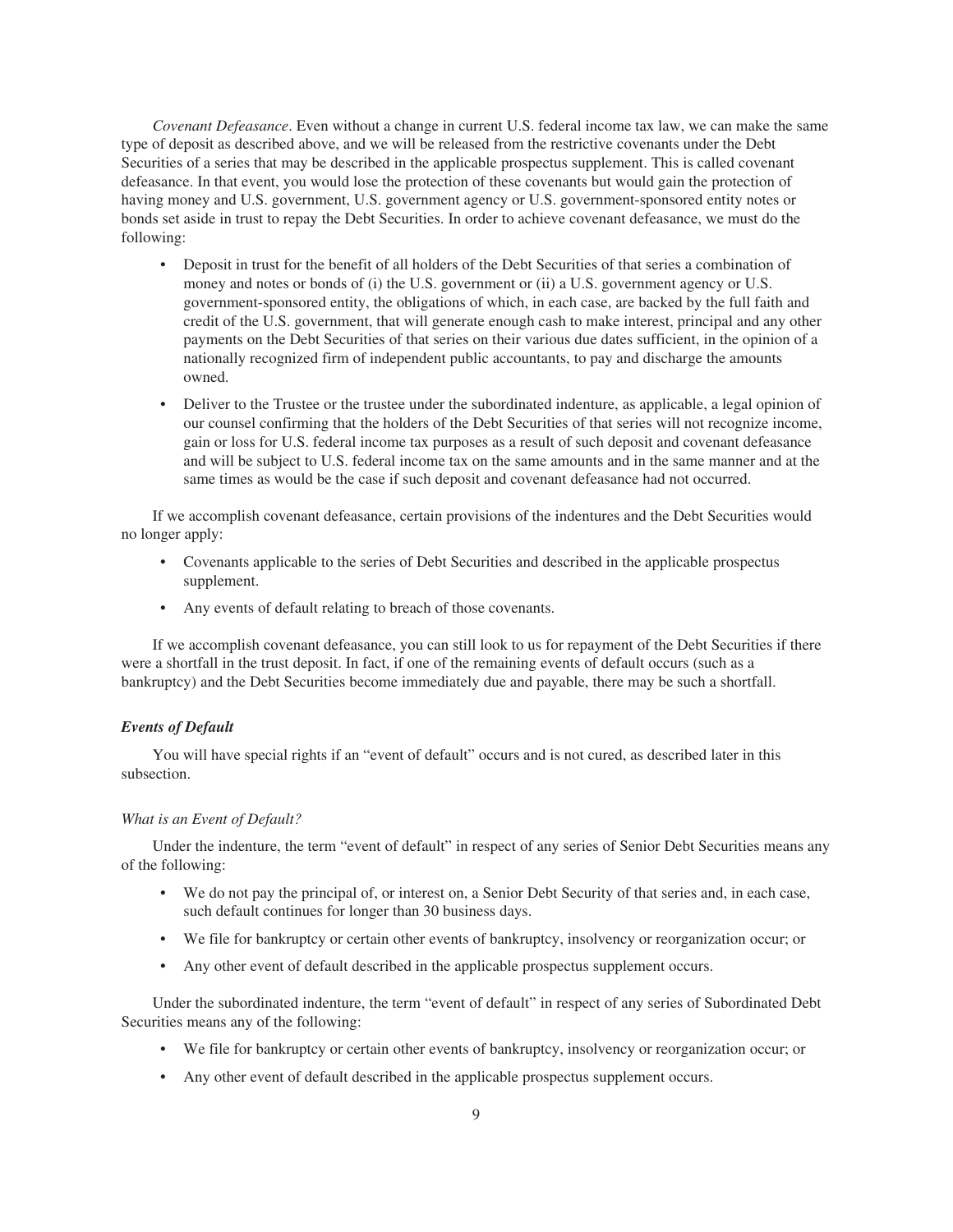A Bail-in Conversion will not constitute a default or an event of default under the indentures.

*Remedies If an Event of Default Occurs*. If an event of default occurs, the Trustee or the trustee under the subordinated indenture, as applicable, will have special duties. In that situation, the Trustee or the trustee under the subordinated indenture, as applicable, will be obligated to use those of their rights and powers under the applicable indenture, and to use the same degree of care and skill in doing so, that a prudent person would use in that situation in conducting his or her own affairs. If an event of default has occurred and has not been cured, the Trustee or the trustee under the subordinated indenture, as applicable, or the holders of at least 25% in principal amount of the outstanding Debt Securities of the affected series may declare the entire principal amount of (or, in the case of original issue discount securities, the portion of the principal amount that is specified in the terms of the affected Debt Security) and accrued interest on all of the Debt Securities of that series to be due and immediately payable. This is called a "declaration of acceleration." The declaration of acceleration is not, however, an automatic right upon the occurrence of an event of default, and for such acceleration to be effective, the Trustee or the trustee under the subordinated indenture, as applicable, must take the aforementioned action or the holders must direct the Trustee or the trustee under the subordinated indenture, as applicable, to act as described in this section below. Furthermore, a declaration of acceleration may be cancelled in certain circumstances, but only before a judgment or decree based on the acceleration has been obtained, by the holders of at least a majority in principal amount of the Debt Securities of the affected series. If you are the holder of a Subordinated Debt Security, the principal amount of the Subordinated Debt Security will not be paid and may not be required to be paid at any time prior to the relevant maturity date, except in the event of our insolvency or winding-up. If any provisions of applicable U.S. or Canadian banking law prohibit the payment of any amounts due under the Debt Securities before a specified time, then the obligation to make such payment shall be subject to such prohibition.

Holders or beneficial owners of bail-inable Debt Securities may only exercise, or direct the exercise of, the rights described in this section if the Governor in Council (Canada) has not made an order under Canadian bank resolution powers pursuant to subsection 39.13(1) of the CDIC Act in respect of CIBC. Notwithstanding the exercise of those rights, bail-inable Debt Securities will continue to be subject to Bail-in Conversion until repaid in full. For greater certainty, no person may terminate or amend any agreement with CIBC that is in relation to any of CIBC's bail-inable Debt Securities, claim an accelerated payment or forfeiture of the term under such an agreement or demand payment of any amount under such an agreement, by reason only of a monetary default by CIBC in the performance of bail-inable Debt Securities, when that default occurs after a Bail-in Conversion order is made under paragraph 39.13(1)(d) of the CDIC Act but before the Bail-in Conversion.

You should read carefully the applicable prospectus supplement relating to any series of Debt Securities which are original issue discount securities for the particular provisions relating to acceleration of the maturity of a portion of the principal amount of original issue discount securities upon the occurrence of an event of default and its continuation.

Except in cases of default in which the Trustee or the trustee under the subordinated indenture, as applicable, has the special duties described above, the Trustee or the trustee under the subordinated indenture, as applicable, is not required to take any action under the indenture at the request of any holders unless the holders offer the Trustee or the trustee under the subordinated indenture, as applicable, reasonable protection from expenses and liability called an indemnity reasonably satisfactory to the Trustee or the trustee under the subordinated indenture, as applicable. If such an indemnity is provided, the holders of a majority in principal amount of the outstanding Debt Securities of the relevant series may direct the time, method and place of conducting any lawsuit or other formal legal action seeking any remedy available to the Trustee or the trustee under the subordinated indenture, as applicable. These majority holders may also direct the Trustee or the trustee under the subordinated indenture, as applicable, in performing any other action under the applicable indenture with respect to the Debt Securities of that series.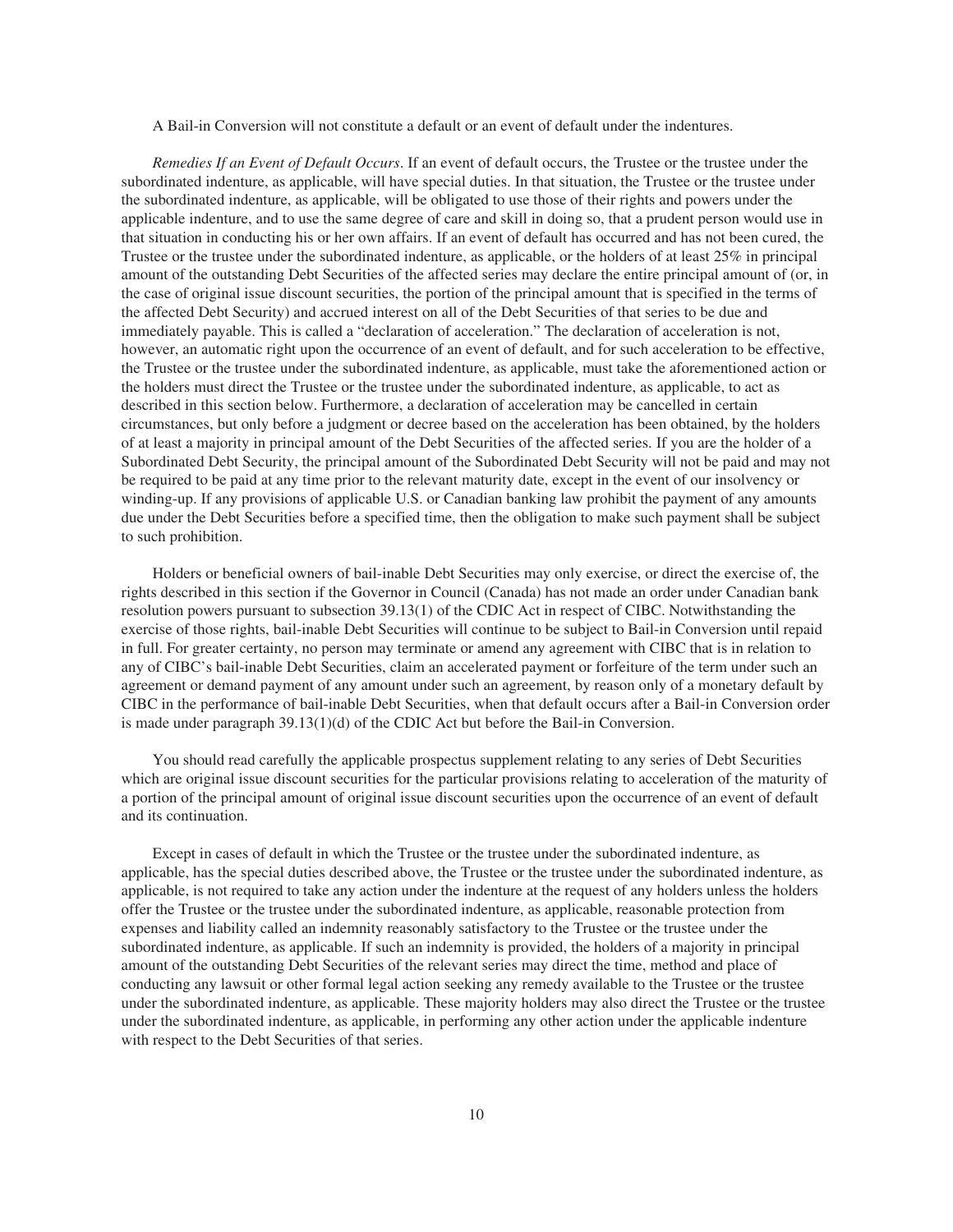Before you bypass the Trustee or the trustee under the subordinated indenture, as applicable, and bring your own lawsuit or other formal legal action or take other steps to enforce your rights or protect your interests relating to the Debt Securities the following must occur:

- the holder of the Debt Security must give the Trustee or the trustee under the subordinated indenture, as applicable, written notice that an event of default has occurred and remains uncured;
- the holders of not less than 25% in principal amount of all outstanding Debt Securities of the relevant series must make a written request that the Trustee or the trustee under the subordinated indenture, as applicable, take action because of such event of default;
- such holder or holders must offer reasonable indemnity to the Trustee or the trustee under the subordinated indenture, as applicable, against the cost and other liabilities of taking that action;
- the Trustee or the trustee under the subordinated indenture, as applicable, must have not taken action for 90 days after receipt of the above notice and offer of indemnity; and
- the Trustee or the trustee under the subordinated indenture, as applicable, has not received any direction from a majority in principal amount of all outstanding Debt Securities of the relevant series that is inconsistent with such written request during such 90-day period.

However, you are entitled at any time to bring a lawsuit for the payment of money due on your Debt Security on or after its due date.

# **BOOK-ENTRY AND OTHER INDIRECT HOLDERS SHOULD CONSULT THEIR BANKS, BROKERS OR OTHER FINANCIAL INSTITUTIONS FOR INFORMATION ON HOW TO GIVE NOTICE OR DIRECTION TO OR MAKE A REQUEST OF THE TRUSTEE OR THE TRUSTEE UNDER THE SUBORDINATED INDENTURE, AS APPLICABLE, AND TO MAKE OR CANCEL A DECLARATION OF ACCELERATION.**

We will give to the relevant trustee every year a written statement of certain of our officers certifying that to their knowledge we are in compliance with the applicable indenture and the Debt Securities issued under it, or else specifying any default.

#### *Canadian Bank Resolution Powers*

#### *General*

Under Canadian bank resolution powers, CDIC may, in circumstances where CIBC has ceased, or is about to cease, to be viable or in certain other circumstances, assume temporary control or ownership of CIBC and may be granted broad powers by one or more orders of the Governor in Council (Canada), each of which we refer to as an "Order," including the power to sell or dispose of all or a part of the assets of CIBC, and the power to carry out or cause CIBC to carry out a transaction or a series of transactions the purpose of which is to restructure the business of CIBC. As part of the Canadian bank resolution powers, certain provisions of and regulations under the Bank Act, the CDIC Act and certain other Canadian federal statutes pertaining to banks, which we refer to collectively as the "bail-in regime," provide for a bank recapitalization regime for banks designated by the Superintendent as "domestic systemically important banks," or "D-SIBs," which include CIBC.

The expressed objectives of the bail-in regime include reducing government and taxpayer exposure in the unlikely event of a failure of a D-SIB, reducing the likelihood of such a failure by increasing market discipline and reinforcing that bank shareholders and creditors are responsible for the D-SIBs' risks and not taxpayers, and preserving financial stability by empowering CDIC to quickly restore a failed D-SIB to viability and allow it to remain open and operating, even where the D-SIB has experienced severe losses.

Under the CDIC Act, in circumstances where the Superintendent is of the opinion that CIBC has ceased, or is about to cease, to be viable and viability cannot be restored or preserved by exercise of the Superintendent's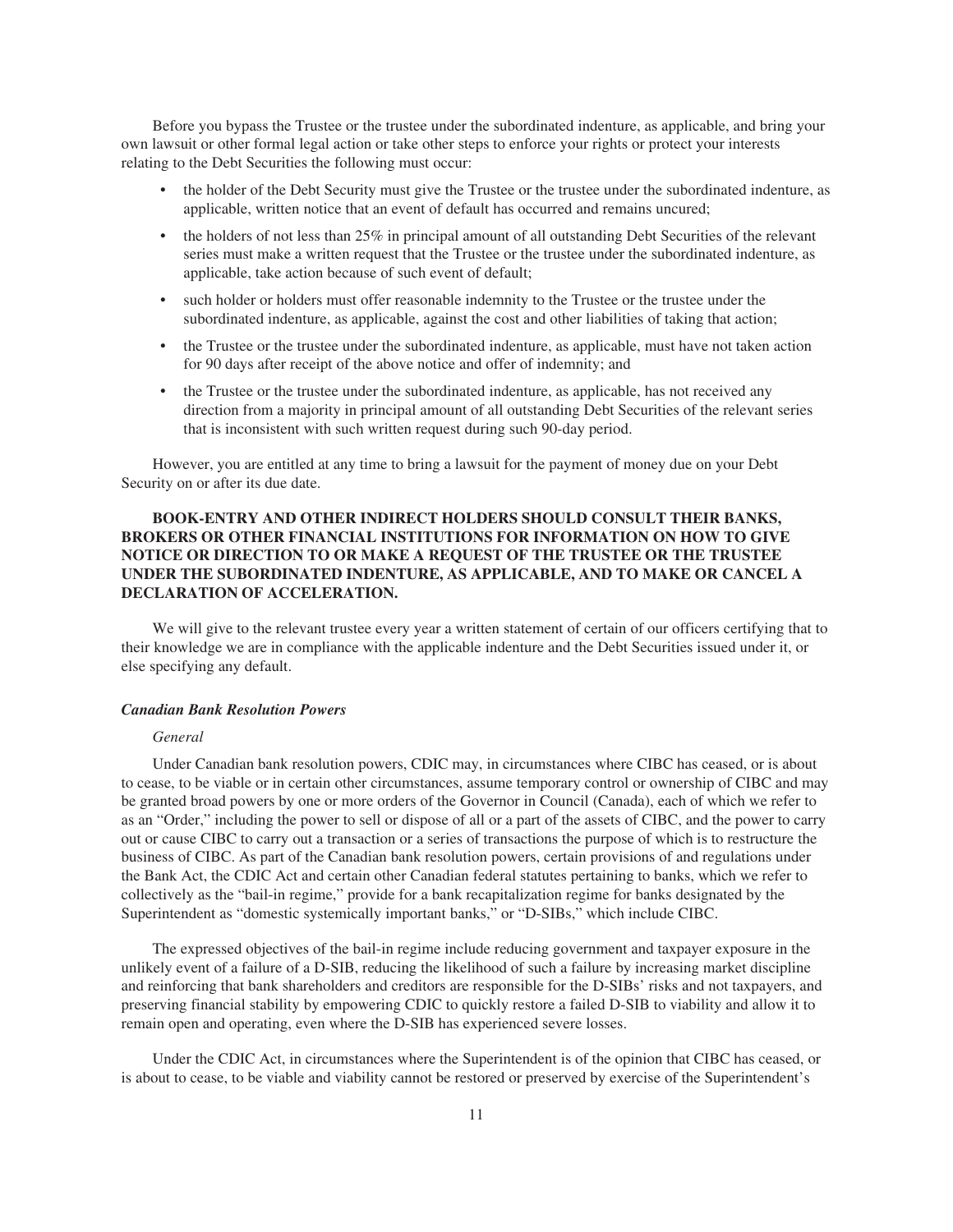powers under the Bank Act, or in certain other circumstances specified in the CDIC Act, the Superintendent, after providing CIBC with a reasonable opportunity to make representations, is required to provide a report to CDIC. Following receipt of the Superintendent's report, CDIC may request the Minister of Finance for Canada (the "Minister of Finance") to recommend that the Governor in Council (Canada) make an Order and, if the Minister of Finance is of the opinion that it is in the public interest to do so, the Minister of Finance may recommend that the Governor in Council (Canada) make, and on that recommendation, the Governor in Council (Canada) may make, one or more of the following Orders:

- vesting in CDIC, the shares and subordinated debt of CIBC specified in the Order, which we refer to as a "vesting order";
- appointing CDIC as receiver in respect of CIBC, which we refer to as a "receivership order";
- if a receivership order has been made, directing the Minister of Finance to incorporate a federal institution designated in the Order as a bridge institution wholly owned by CDIC and specifying the date and time as of which CIBC's deposit liabilities are assumed, which we refer to as a "bridge bank order"; or
- if a vesting order or receivership order has been made, directing CDIC to carry out a conversion, by converting or causing CIBC to convert, in whole or in part – by means of a transaction or series of transactions and in one or more steps – the shares and liabilities of CIBC that are subject to the bail-in regime into common shares of CIBC or any of its affiliates, which we refer to as a "conversion order."

Following a vesting order or receivership order, CDIC will assume temporary control or ownership of CIBC and will be granted broad powers under that Order, including the power to sell or dispose of all or a part of the assets of CIBC, and the power to carry out or cause CIBC to carry out a transaction or a series of transactions the purpose of which is to restructure the business of CIBC.

Under a bridge bank order, CDIC has the power to transfer CIBC's insured deposit liabilities and certain assets and other liabilities of CIBC to a bridge institution. Upon the exercise of that power, any assets and liabilities of CIBC that are not transferred to the bridge institution would remain with CIBC, which would then be wound up. In such a scenario, any liabilities of CIBC, including any outstanding Debt Securities (whether or not such Debt Securities are bail-inable debt securities), that are not assumed by the bridge institution could receive only partial or no repayment in the ensuing wind-up of CIBC.

Upon the making of a conversion order, prescribed shares and liabilities under the bail-in regime that are subject to that conversion order will, to the extent converted, be converted into common shares of CIBC or any of its affiliates, as determined by CDIC. Subject to certain exceptions discussed below, senior debt issued on or after September 23, 2018, with an initial or amended term to maturity (including explicit or embedded options) greater than 400 days, that is unsecured or partially secured and that has been assigned a CUSIP or ISIN or similar identification number is subject to a Bail-in Conversion. Shares, other than common shares, and subordinated debt of CIBC are also subject to a Bail-in Conversion, unless they are non-viability contingent capital.

Shares and liabilities which would otherwise be bail-inable but were issued before September 23, 2018 are not subject to a Bail-in Conversion unless, in the case of any such liability, including any Debt Securities, the terms of that liability are amended to increase the principal amount or to extend the term to maturity on or after September 23, 2018, and that liability, as amended, meets the requirements to be subject to a Bail-in Conversion. Covered bonds, certain derivatives and certain structured notes (as such term is used under the bail-in regime) are expressly excluded from a Bail-in Conversion. To the extent that any Debt Securities constitute structured notes (as such term is used under the bail-in regime) they will not be bail-inable debt securities. As a result, claims of some creditors whose claims would otherwise rank equally with those of the holders holding bail-inable debt securities would be excluded from a Bail-in Conversion, and thus the holders and beneficial owners of bail-inable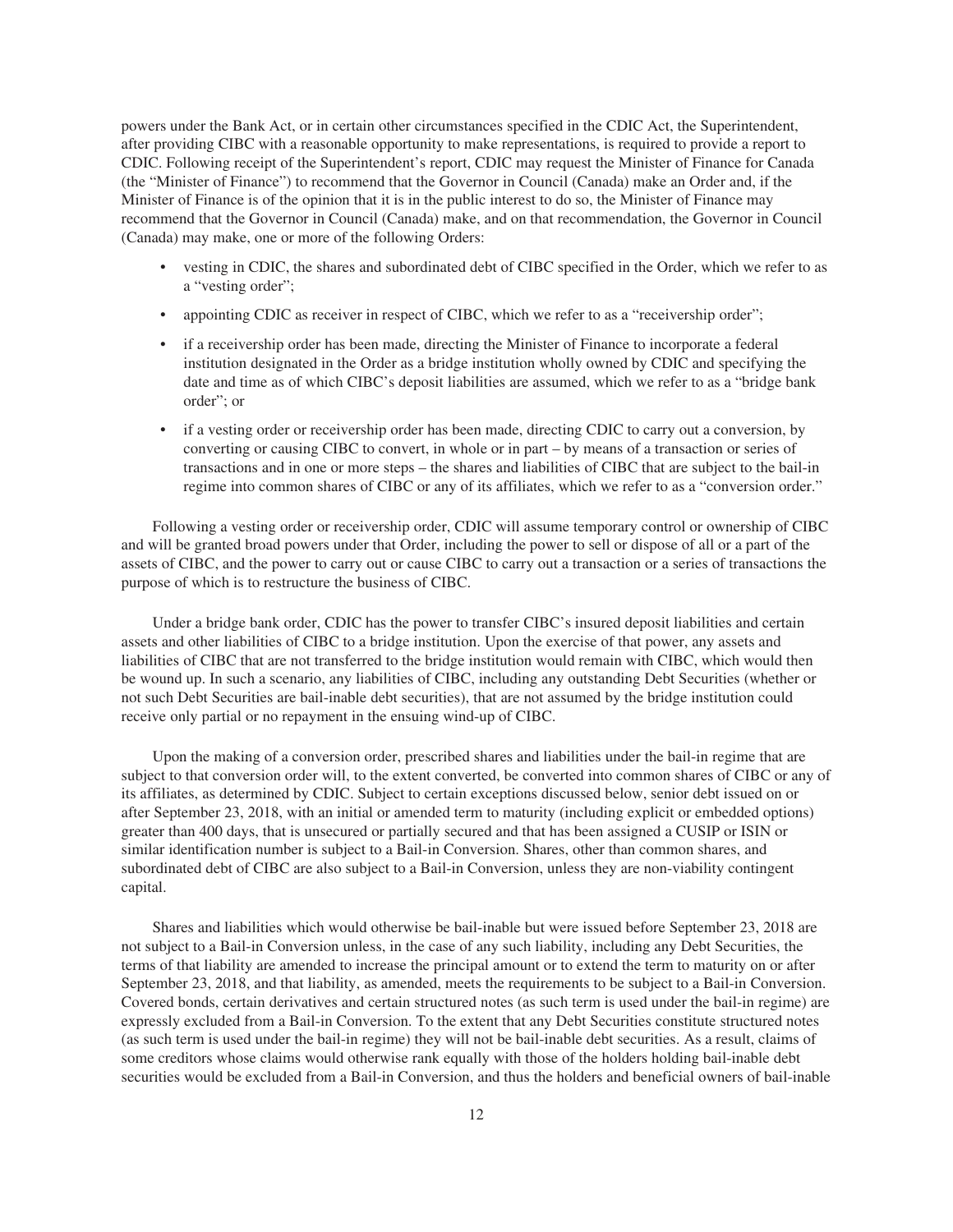Debt Securities will have to absorb losses ahead of these other creditors as a result of the Bail-in Conversion. The terms and conditions of the Bail-in Conversion will be determined by CDIC in accordance with and subject to certain requirements discussed below.

#### *Bail-in Conversion*

Under the bail-in regime there is no fixed and pre-determined contractual conversion ratio for the conversion of the bail-inable debt securities, or other shares or liabilities of CIBC that are subject to a Bail-in Conversion, into common shares of CIBC or any of its affiliates nor are there specific requirements regarding whether liabilities subject to a Bail-in Conversion are converted into common shares of CIBC or any of its affiliates. CDIC determines the timing of the Bail-in Conversion, the portion of bail-inable shares and liabilities to be converted and the terms and conditions of the conversion, subject to parameters set out in the bail-in regime. Those parameters include that:

- in carrying out a Bail-in Conversion, CDIC must take into consideration the requirement in the Bank Act for banks to maintain adequate capital;
- CDIC must use its best efforts to ensure that shares and liabilities subject to a Bail-in Conversion are only converted after all subordinate ranking shares and liabilities that are subject to a Bail-in Conversion and any subordinate non-viability contingent capital instruments have been previously converted or are converted at the same time;
- CDIC must use its best efforts to ensure that the converted part of the liquidation entitlement of a share subject to a Bail-in Conversion, or the converted part of the principal amount and accrued and unpaid interest of a liability subject to a Bail-in Conversion, is converted on a pro rata basis for all shares or liabilities subject to a Bail-in Conversion of equal rank that are converted during the same restructuring period;
- holders of shares and liabilities that are subject to a Bail-in Conversion must receive a greater number of common shares per dollar of the converted part of the liquidation entitlement of their shares, or the converted part of the principal amount and accrued and unpaid interest of their liabilities, than holders of any subordinate shares or liabilities subject to a Bail-in Conversion that are converted during the same restructuring period or of any subordinate non-viability contingent capital that is converted during the same restructuring period;
- holders of shares or liabilities subject to a Bail-in Conversion of equal rank that are converted during the same restructuring period must receive the same number of common shares per dollar of the converted part of the liquidation entitlement of their shares or the converted part of the principal amount and accrued and unpaid interest of their liabilities; and
- holders of shares or liabilities subject to a Bail-in Conversion must receive, if any non-viability contingent capital of equal rank to the shares or liabilities is converted during the same restructuring period, a number of common shares per dollar of the converted part of the liquidation entitlement of their shares, or the converted part of the principal amount and accrued and unpaid interest of their liabilities, that is equal to the largest number of common shares received by any holder of the non-viability contingent capital per dollar of that capital.

#### *Compensation Regime*

The CDIC Act provides for a compensation process for holders of bail-inable debt securities who immediately prior to the making of an Order, directly or through an intermediary, own bail-inable debt securities that are converted in a Bail-in Conversion. While this process applies to successors of those holders it does not apply to assignees or transferees of the holder following the making of the Order and does not apply if the amounts owing under the relevant bail-inable debt securities are paid in full.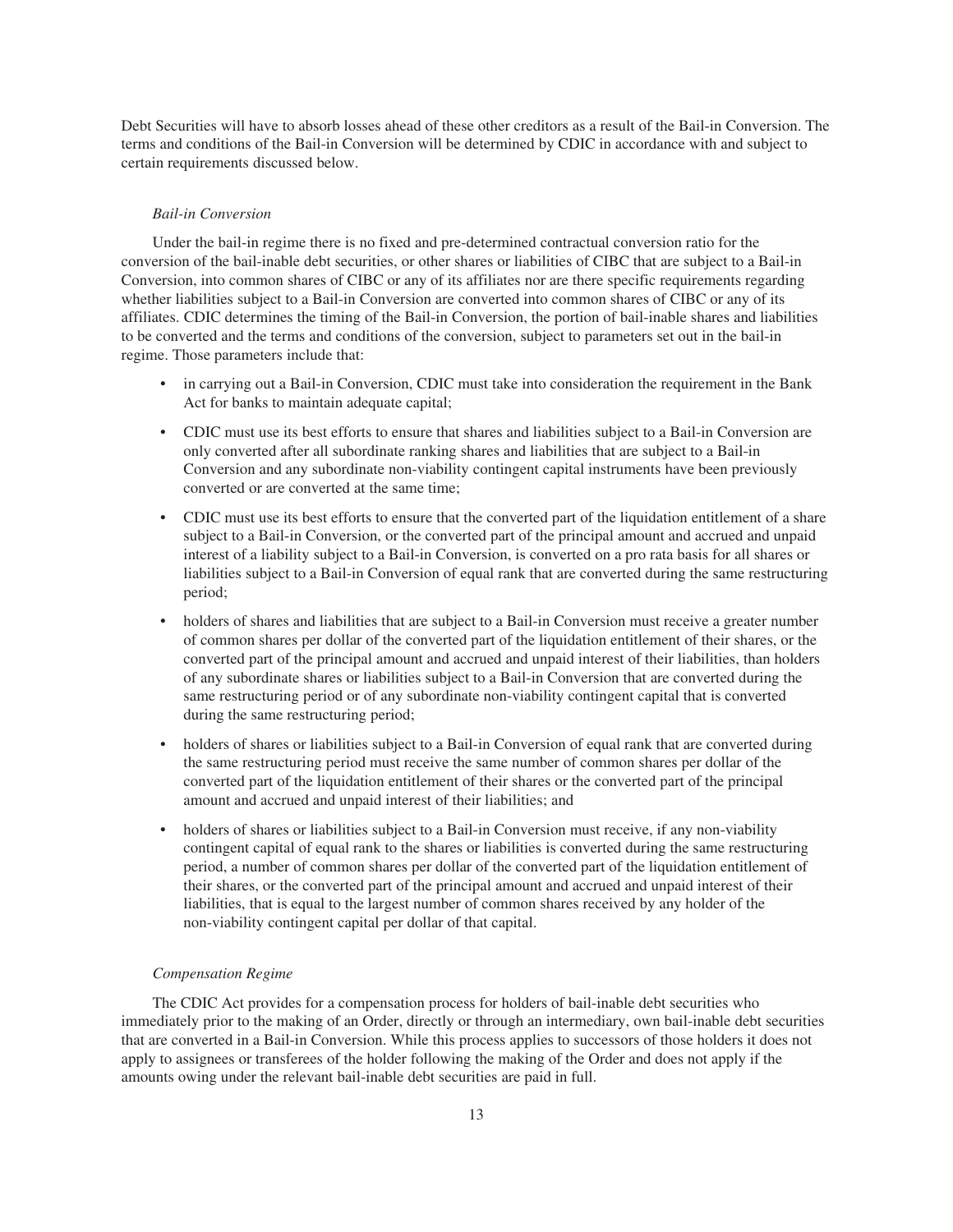Under the compensation process, the compensation to which such holders are entitled is the difference, to the extent it is positive, between the estimated liquidation value and the estimated resolution value of the relevant bail-inable debt securities. The liquidation value is the estimated value the holders of bail-inable debt securities would have received if an order under the *Winding-up and Restructuring Act* (Canada) had been made in respect of CIBC, as if no Order had been made and without taking into consideration any assistance, financial or otherwise, that is or may be provided to CIBC, directly or indirectly, by CDIC, the Bank of Canada, the Government of Canada or a province of Canada, after any order to wind up CIBC has been made.

The resolution value in respect of relevant bail-inable debt securities is the aggregate estimated value of the following: (a) the relevant bail-inable debt securities, if they are not held by CDIC and they are not converted, after the making of an Order, into common shares under a Bail-in Conversion; (b) common shares that are the result of a Bail-in Conversion after the making of an Order; (c) any dividend or interest payments made, after the making of the Order, with respect to the relevant bail-inable debt securities to any person other than CDIC; and (d) any other cash, securities or other rights or interests that are received or to be received with respect to the relevant bail-inable debt securities as a direct or indirect result of the making of the Order and any actions taken in furtherance of the Order, including from CDIC, CIBC, the liquidator of CIBC, if CIBC is wound up, the liquidator of a CDIC subsidiary incorporated or acquired by order of the Governor in Council (Canada) for the purposes of facilitating the acquisition, management or disposal of real property or other assets of CIBC that CDIC may acquire as the result of its operations that is liquidated or the liquidator of a bridge institution if the bridge institution is wound up.

In connection with the compensation process, CDIC is required to estimate the liquidation value and the resolution value in respect of the portion of converted bail-inable debt securities and is required to consider the difference between the estimated day on which the liquidation value would be received and the estimated day on which the resolution value is, or would be, received.

CDIC must, within a reasonable period following a Bail-in Conversion, make an offer of compensation by notice to the relevant holders that held bail-inable debt securities equal to, or in value estimated to be equal to, the amount of compensation to which such holders are entitled or provide a notice stating that such holders are not entitled to any compensation. In either case, such offer or notice is required to include certain prescribed information, including important information regarding the rights of such holders to seek to object and have the compensation to which they are entitled determined by an assessor (a Canadian Federal Court judge) where holders of liabilities representing at least 10% of the principal amount and accrued and unpaid interest of the liabilities of the same class object to the offer or absence of compensation. The period for objecting is limited (45 days following the day on which a summary of the notice is published in the Canada Gazette) and failure by holders holding a sufficient principal amount plus accrued and unpaid interest of affected bail-inable debt securities to object within the prescribed period will result in the loss of any ability to object to the offered compensation or absence of compensation, as applicable. CDIC will pay the relevant holders the offered compensation within 135 days after the date on which a summary of the notice is published in the Canada Gazette if the offer of compensation is accepted, the holder does not notify CDIC of acceptance or objection to the offer or if the holder objects to the offer but the 10% threshold described above is not met within the aforementioned 45-day period.

Where an assessor is appointed, the assessor could determine a different amount of compensation payable, which could either be higher or lower than the original amount. The assessor is required to provide holders, whose compensation it determines, notice of its determination. The assessor's determination is final and there are no further opportunities for review or appeal. CDIC will pay the relevant holders the compensation amount determined by the assessor within 90 days of the assessor's notice. On June 29, 2021, the Budget Implementation Act, 2021, No. 1 introduced certain amendments to the CDIC Act that are not yet in effect. The amendments provide that in reviewing CDIC's determination of compensation, the assessor must decide whether CDIC made its determination based on an erroneous finding of fact that it made in a perverse or capricious manner or without regard for the material before it or on an unreasonable estimate. If the assessor decides that CDIC did not make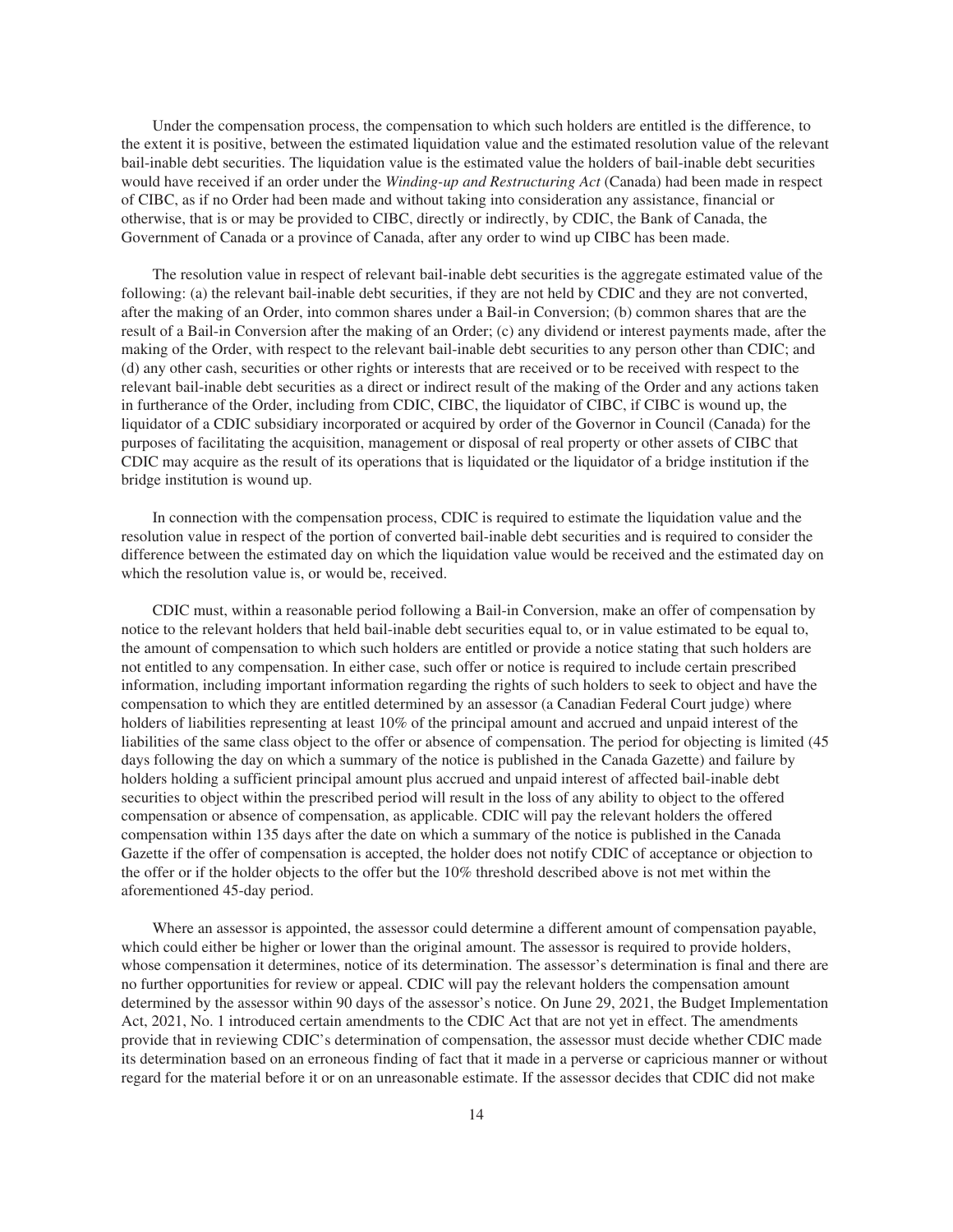its determination based on such a finding of fact or on such an estimate, the assessor must confirm CDIC's determination. However, if the assessor decides that CDIC made its determination based on such a finding of fact or on such an estimate, then the assessor must determine, in accordance with regulations and bylaws made under the CDIC Act, the amount of compensation, if any, to be paid and substitute the assessor's determination for CDIC's determination.

By its acquisition of an interest in any bail-inable debt securities, each holder or beneficial owner of that debt security is deemed to agree to be bound by a Bail-in Conversion and so will have no further rights in respect of its bail-inable debt securities to the extent those bail-inable debt securities are converted in a Bail-in Conversion, other than those provided under the bail-in regime.

A similar compensation process to the one set out above applies, in certain circumstances, where as a result of CDIC's exercise of bank resolution powers, notes are assigned to an entity which is then wound-up.

#### *TLAC Guideline*

In connection with the bail-in regime, the Office of the Superintendent of Financial Institutions (Canada) guideline (the "TLAC Guideline") on TLAC applies to and establishes standards for D-SIBs, including CIBC. Under the TLAC Guideline, beginning November 1, 2021, CIBC is required to maintain a minimum capacity to absorb losses composed of unsecured external long-term debt that meets the prescribed criteria or regulatory capital instruments to support recapitalization in the event of a failure. Bail-inable debt securities and regulatory capital instruments that meet the prescribed criteria will constitute TLAC of CIBC.

In order to comply with the TLAC Guideline, our indenture provides for terms and conditions for the bailinable Debt Securities necessary to meet the prescribed criteria and qualify at their issuance as TLAC instruments of CIBC under the TLAC Guideline. Those criteria include the following:

- CIBC cannot directly or indirectly have provided financing to any person for the express purpose of investing in the bail-inable Debt Securities;
- the bail-inable Debt Security is not subject to set-off or netting rights;
- the bail-inable Debt Security must not provide rights to accelerate repayment of principal or interest payments outside of bankruptcy, insolvency, wind-up or liquidation, except that events of default relating to the non-payment of scheduled principal and/or interest payments will be permitted where they are subject to a cure period of no less than 30 business days and clearly disclose to investors that: (i) acceleration is only permitted where an Order has not been made in respect of CIBC; and (ii) notwithstanding any acceleration, the instrument continues to be subject to a Bail-in Conversion prior to its repayment;
- the bail-inable Debt Security may be redeemed or purchased for cancellation only at the initiative of CIBC and, where the redemption or purchase would lead to a breach of CIBC's TLAC requirements, that redemption or purchase would be subject to the prior approval of the Superintendent;
- the bail-inable Debt Security does not have credit-sensitive dividend or coupon features that are reset periodically based in whole or in part on CIBC's credit standing; and
- where an amendment or variance of the bail-inable Debt Security's terms and conditions would affect its recognition as TLAC, that amendment or variance will only be permitted with the prior approval of the Superintendent.

#### *Form, Exchange and Transfer*

Unless we specify otherwise in the applicable prospectus supplement, the Debt Securities will be issued:

• only in fully-registered form;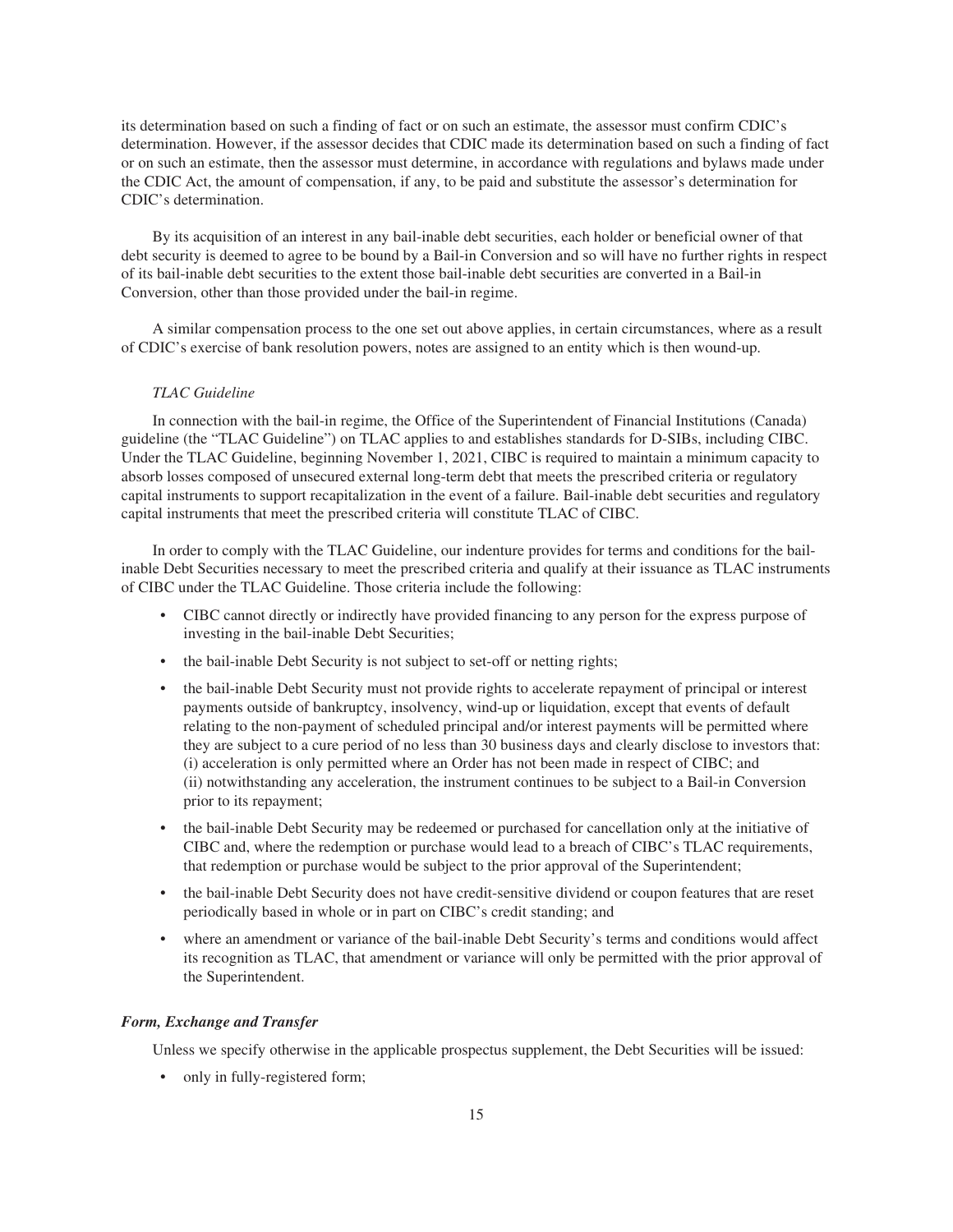- without interest coupons; and
- in denominations of US\$2,000 and integral multiples of US\$1,000 in excess thereof.

If a Debt Security is issued as a registered global Debt Security, only the depositary will be entitled to transfer and exchange the Debt Security as described in this subsection because the depositary will be the sole registered holder of the Debt Security and is referred to below as the "holder." Those who own beneficial interests in a global Debt Security do so through participants in the depositary's securities clearance system, and the rights of these indirect owners will be governed by the applicable procedures of the depositary and its participants. We describe book-entry procedures below under "Legal Ownership and Book-Entry Issuance."

Holders of Debt Securities issued in fully-registered form may have their Debt Securities broken into more Debt Securities of smaller denominations of not less than US\$2,000, or combined into fewer Debt Securities of larger denominations, as long as the total principal amount is not changed. This is called an exchange.

Holders may exchange or register the transfer of Debt Securities at the office of the Trustee or the trustee under the subordinated indenture, as applicable. Debt Securities may be transferred by endorsement. Holders may also replace lost, stolen or mutilated Debt Securities at that office. The Trustee or the trustee under the subordinated indenture, as applicable, acts as our agents for registering Debt Securities in the names of holders and registering the transfer of Debt Securities. We may change this appointment to another entity or perform it ourselves. The entity performing the role of maintaining the list of registered holders is called the security registrar. It will also record transfers. The Trustee or the trustee under the subordinated indenture, as applicable, may require an indemnity before replacing any Debt Securities.

Holders will not be required to pay a service charge to register the transfer or exchange of Debt Securities, but holders may be required to pay for any tax or other governmental charge associated with the exchange or transfer. The registration of a transfer or exchange will only be made if the security registrar is satisfied with your proof of ownership.

If we designate additional agents, they will be named in the applicable prospectus supplement. We may cancel the designation of any particular agent. We may also approve a change in the office through which any agent acts.

If the Debt Securities are redeemable and we redeem less than all of the Debt Securities of a particular series, we may block the registration of transfer or exchange of Debt Securities during the period beginning 15 days before the day we mail the notice of redemption and ending on the day of that mailing, in order to freeze the list of holders entitled to receive the mailing. We may also refuse to register transfers or exchanges of Debt Securities selected for redemption, except that we will continue to permit registration of transfers and exchanges of the unredeemed portion of any Debt Security being partially redeemed.

#### *The Trustee*

The Trustee or the trustee under the subordinated indenture, as applicable, makes no representation or warranty, whether express or implied, with respect to CIBC or the Debt Securities and other matters described in this prospectus. The Trustee or the trustee under the subordinated indenture, as applicable, has not prepared or reviewed any of the information included in this prospectus, except the Trustee or the trustee under the subordinated indenture, as applicable, has consented to the use of its name. Such approval does not constitute a representation or approval by the Trustee or the trustee under the subordinated indenture, as applicable, of the accuracy or sufficiency of any information contained in this prospectus.

#### *Payment and Paying Agents*

We will pay interest to the person listed in the relevant trustee's records at the close of business on a particular day in advance of each due date for interest, even if that person no longer owns the Debt Security on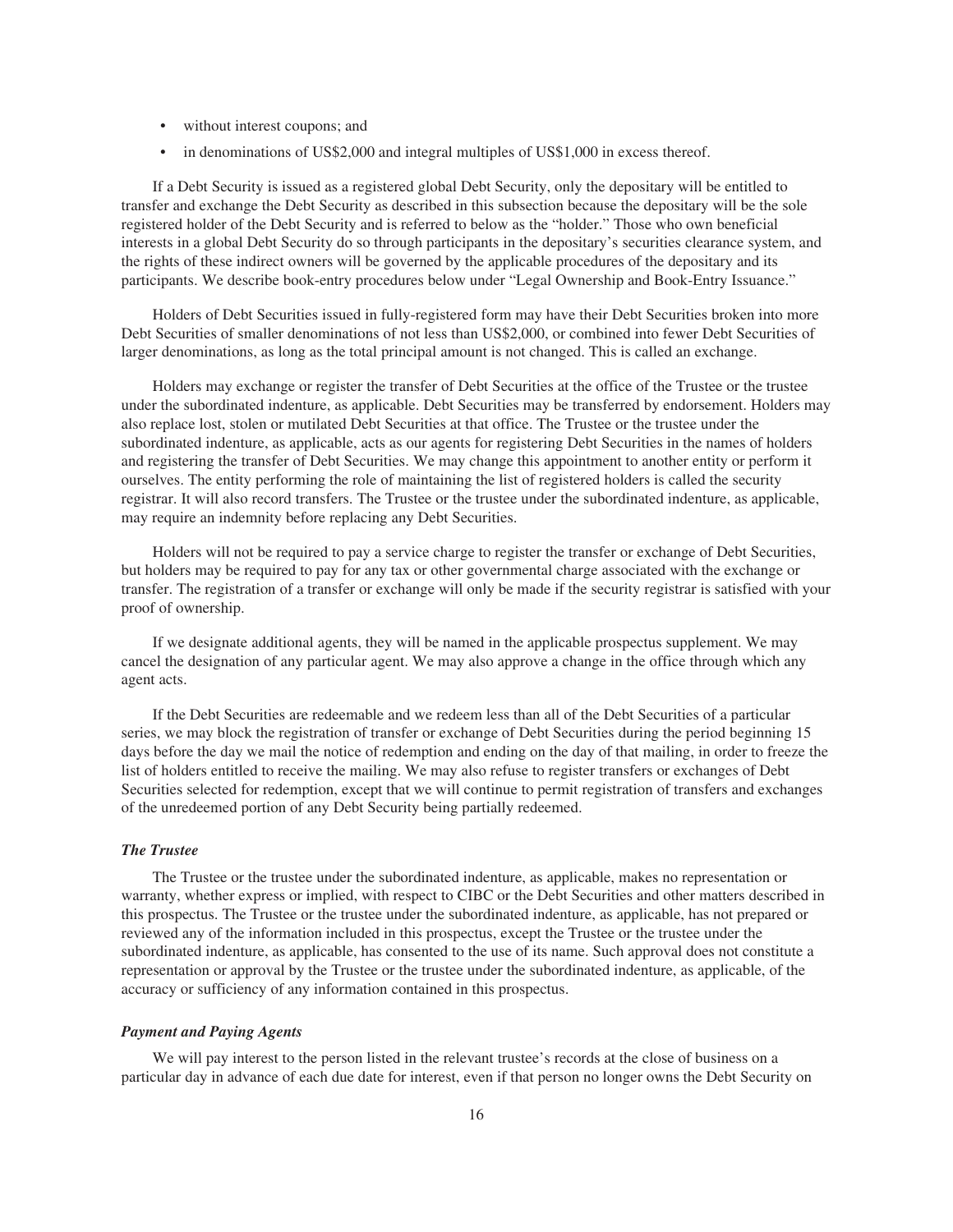the interest due date. That particular day, usually about two weeks in advance of the interest due date, is called the regular record date and will be stated in the applicable prospectus supplement. Holders buying and selling Debt Securities must work out between them how to compensate for the fact that we will pay all the interest for an interest period to the person who is the registered holder on the regular record date. The most common manner is to adjust the sale price of the Debt Securities to prorate interest fairly between buyer and seller. This prorated interest amount is called accrued interest.

We will pay interest, principal and any other money due on the Debt Securities at the office of the paying agent or such other office as may be agreed upon. Holders must make arrangements to have their payments picked up at or wired from that office or such other office as may be agreed upon. We may also choose to pay interest by mailing checks.

# **BOOK-ENTRY AND OTHER INDIRECT HOLDERS SHOULD CONSULT THEIR BANKS, BROKERS OR OTHER FINANCIAL INSTITUTIONS FOR INFORMATION ON HOW THEY WILL RECEIVE PAYMENTS.**

We may also arrange for additional payment offices and may cancel or change these offices, including our use of the relevant trustee's corporate trust offices. These offices are called paying agents. We may also choose to act as our own paying agent or choose one of our subsidiaries to do so. We must notify holders of changes in the paying agents for any particular series of Debt Securities.

#### *Notices*

We and the Trustee or the trustee under the subordinated indenture, as applicable, will send notices regarding the Debt Securities only to registered holders, using the addresses as listed in the relevant trustee's records. With respect to who is a registered "holder" for this purpose, see "Legal Ownership and Book-Entry Issuance."

Regardless of who acts as paying agent, all money paid by us to a paying agent that remains unclaimed at the end of two years after the amount is due to holders will be repaid to us. After that two-year period, holders may look to us for payment and not to the Trustee or the trustee under the subordinated indenture, as applicable, or any other paying agent.

#### *Governing Law; Submission to Jurisdiction*

The indenture is, and the subordinated indenture and the Debt Securities will be, governed by New York law, except that the subordination provisions in the subordinated indenture and certain provisions relating to the status of the Senior Debt Securities under Canadian law and to the bail-in acknowledgment of holders and beneficial owners of Debt Securities in the indenture will be governed by the laws of the Province of Ontario and the federal laws of Canada applicable therein. By its acquisition of an interest in any Debt Securities, each holder or beneficial owner of that Debt Security is deemed to attorn and submit to the jurisdiction of the courts in the Province of Ontario with respect to actions, suits and proceedings arising out of or relating to the operation of the CDIC Act and the laws of the Province of Ontario and the federal laws of Canada applicable therein in respect of the indenture and that Debt Security.

# **DESCRIPTION OF COMMON SHARES**

CIBC's authorized common share capital consists of an unlimited number of Common Shares, without nominal or par value, of which 450,081,727 were outstanding as at July 31, 2021.

The holders of Common Shares are entitled to receive dividends as and when declared by the Board of Directors of CIBC, subject to the preference of holders of preferred shares. A holder of Common Shares is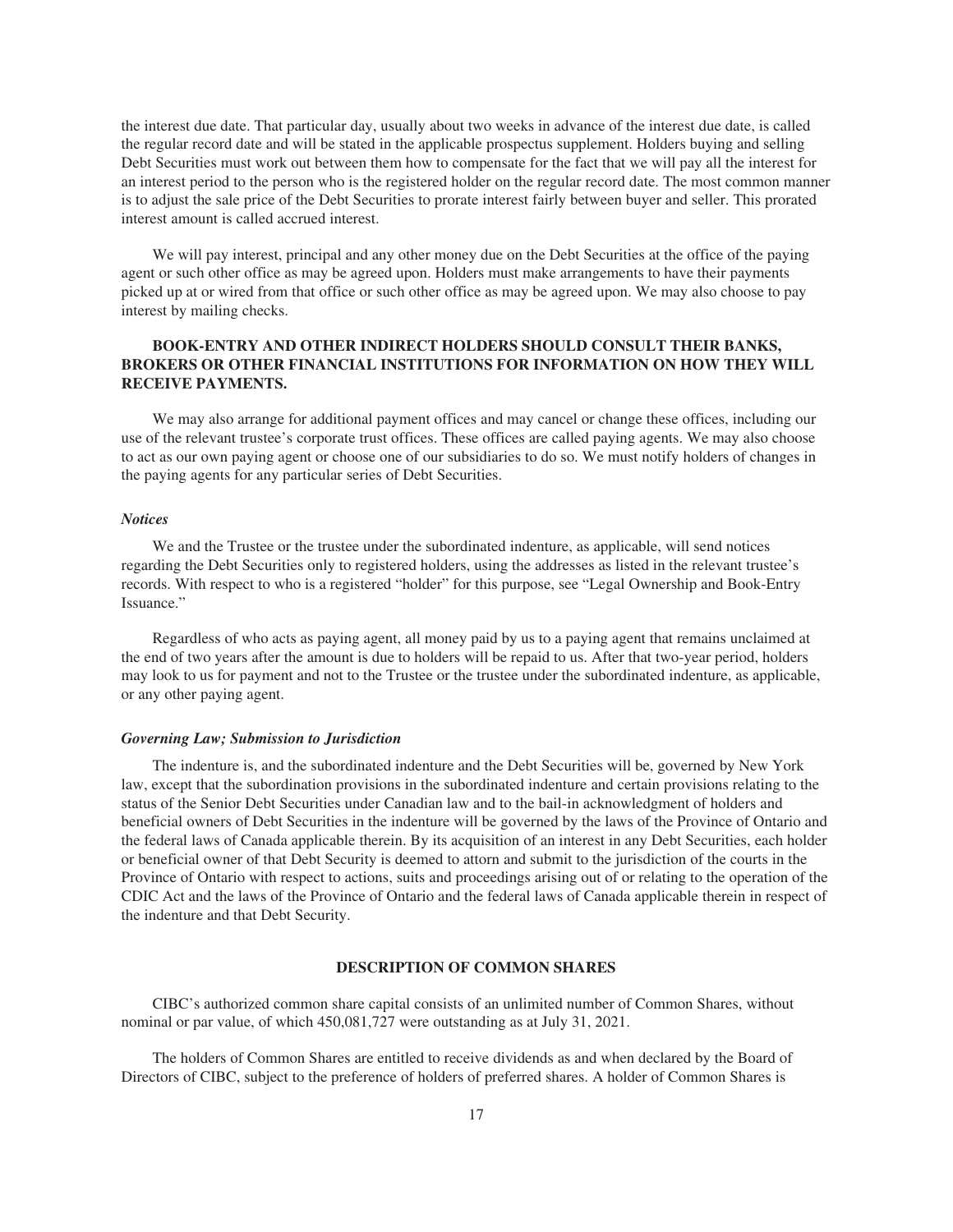entitled to notice of and to attend all shareholders' meetings, except meetings at which only holders of a specified class or series of shares are entitled to vote, and for all purposes will be entitled to one vote for each Common Share held. In the event of liquidation, dissolution or winding-up of CIBC, after payment of all outstanding deposits and debts and subject to the preference of any shares ranking senior to the Common Shares, the holders of Common Shares would be entitled to a *pro rata* distribution of the remaining assets of CIBC. The holders of Common Shares have no pre-emptive, subscription, redemption or conversion rights. The rights, preferences and privileges of the Common Shares are subject to the rights of the holders of preferred shares of CIBC.

The outstanding Common Shares are listed on the TSX and the NYSE under the symbol "CM."

# **LEGAL OWNERSHIP AND BOOK-ENTRY ISSUANCE**

In this section, we describe special considerations that will apply to registered Securities issued in global, i.e. book-entry, form. First we describe the difference between registered ownership and indirect ownership of registered Securities. Then we describe special provisions that apply to global Securities.

# *Who is the Legal Owner of a Registered Security?*

Each Security will be represented either by a certificate issued in definitive form to a particular investor or by one or more global Securities representing Securities. We refer to those who have Securities registered in their own names, on the books that we or the Trustee or the trustee under the subordinated indenture, as applicable, maintain for this purpose, as the "registered holders" of those Securities. Subject to limited exceptions, we and the Trustee or the trustee under the subordinated indenture, as applicable, are entitled to treat the registered holder of a Security as the person exclusively entitled to vote, to receive notices, to receive any interest or other payment in respect of the Security and to exercise all the rights and power as an owner of the Security. We refer to those who own beneficial interests in Securities that are not registered in their own names as indirect owners of those Securities. As we discuss below, indirect owners are not registered holders, and investors in Securities issued in book-entry form or in street name will be indirect owners.

*Book-Entry Owners*. Unless otherwise noted in the applicable prospectus supplement, we will issue each Security in book-entry form only. This means Securities will be represented by one or more global Securities registered in the name of a financial institution that holds them as depositary on behalf of other financial institutions that participate in the depositary's book-entry system. These participating institutions, in turn, hold beneficial interests in the Securities on behalf of themselves or their customers.

Subject to limited exceptions and applicable law, only the person in whose name a Security is registered is recognized as the holder of that Security. Consequently, for Securities issued in global form, we will recognize only the depositary as the holder of the Securities and we will make all payments on the Securities, including deliveries of any property other than cash, to the depositary. The depositary passes along the payments it receives to its participants, which in turn pass the payments along to their customers who are the beneficial owners. The depositary and its participants do so under agreements they have made with one another or with their customers; they are not obligated to do so under the terms of the Securities.

As a result, investors will not own Securities directly. Instead, they will own beneficial interests in a global Security, through a bank, broker or other financial institution that participates in the depositary's book-entry system or holds an interest through a participant. As long as the Securities are issued in global form, investors will be indirect owners, and not registered holders, of the Securities.

*Street Name Owners*. We may issue Securities initially in non-global form or we may terminate an existing global Security, as described below under "— Holder's Option to Obtain a Non-Global Security; Special Situations When a Global Security Will Be Terminated." In these cases, investors may choose to hold their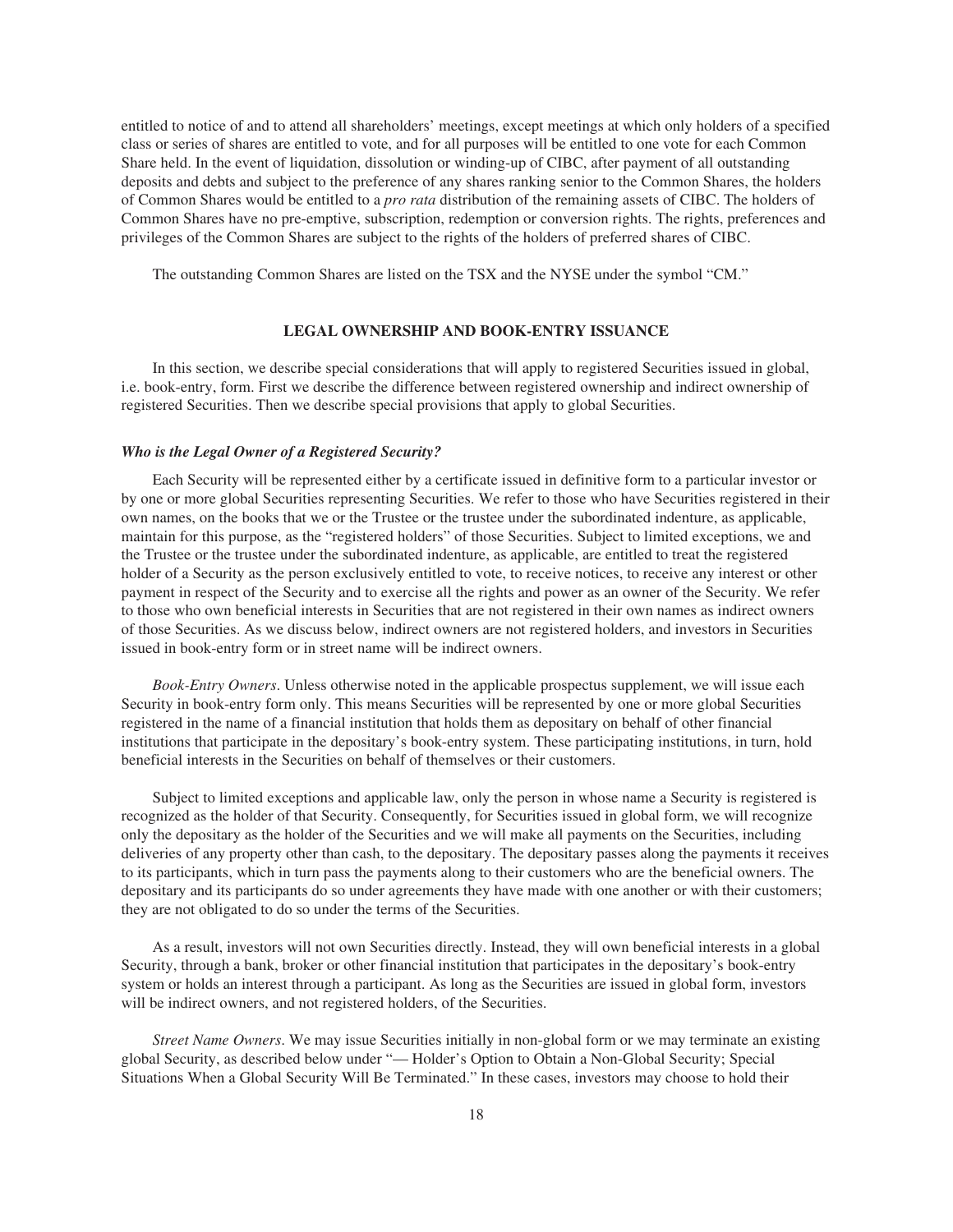Securities in their own names or in street name. Securities held by an investor in street name would be registered in the name of a bank, broker or other financial institution that the investor chooses, and the investor would hold only a beneficial interest in those Securities through an account he or she maintains at that institution.

For Securities held in street name, we will, subject to limited exceptions and applicable law, recognize only the intermediary banks, brokers and other financial institutions in whose names the Securities are registered as the holders of those Securities, and we will make all payments on those Securities, including deliveries of any property other than cash, to them. These institutions pass along the payments they receive to their customers who are the beneficial owners, but only because they agree to do so in their customer agreements or because they are legally required to do so. Investors who hold Securities in street name will be indirect owners, not registered holders, of those Securities.

*Registered Holders*. Subject to limited exceptions, our obligations, as well as the obligations of the Trustee or the trustee under the subordinated indenture, as applicable, and the obligations, if any, of any other third parties employed by us, run only to the registered holders of the Securities. We do not have obligations to investors who hold beneficial interests in global Securities, in street name or by any other indirect means. This will be the case whether an investor chooses to be an indirect owner of a Security or has no choice because we are issuing the Securities only in global form.

For example, once we make a payment or give a notice to the registered holder, we have no further responsibility for that payment or notice even if that holder is required, under agreements with depositary participants or customers or by law, to pass it along to the indirect owners but does not do so. Similarly, if we want to obtain the approval of the holders for any purpose — for example, to amend the indenture for a series of Debt Securities or to relieve us of the consequences of a default or of our obligation to comply with a particular provision of an indenture — we would seek the approval only from the registered holders, and not the indirect owners, of the relevant Securities. Whether and how the registered holders contact the indirect owners is up to the registered holders.

When we refer to "you" in this prospectus, we mean all purchasers of the Securities being offered by this prospectus and the applicable prospectus supplements, whether they are the registered holders or only indirect owners of those Securities. When we refer to "your Securities" in this prospectus, we mean the Securities in which you will hold a direct or indirect interest.

*Special Considerations for Indirect Owners*. If you hold Securities through a bank, broker or other financial institution, either in book-entry form or in street name, you should check with your own institution to find out:

- how it handles securities payments and notices;
- whether it imposes fees or charges;
- how it would handle a request for the holders' consent, if ever required;
- how it would exercise rights under the Securities if there were a default or other event triggering the need for holders to act to protect their interests; and
- if the Securities are in book-entry form, how the depositary's rules and procedures will affect these matters.

#### *What is a Global Security?*

Unless otherwise noted in the applicable prospectus supplement, we will issue each Security in book-entry form only. Each Security issued in book-entry form will be represented by a global Security that we deposit with and register in the name of one or more financial institutions or clearing systems, or their nominees, which we select. A financial institution or clearing system that we select for any Security for this purpose is called the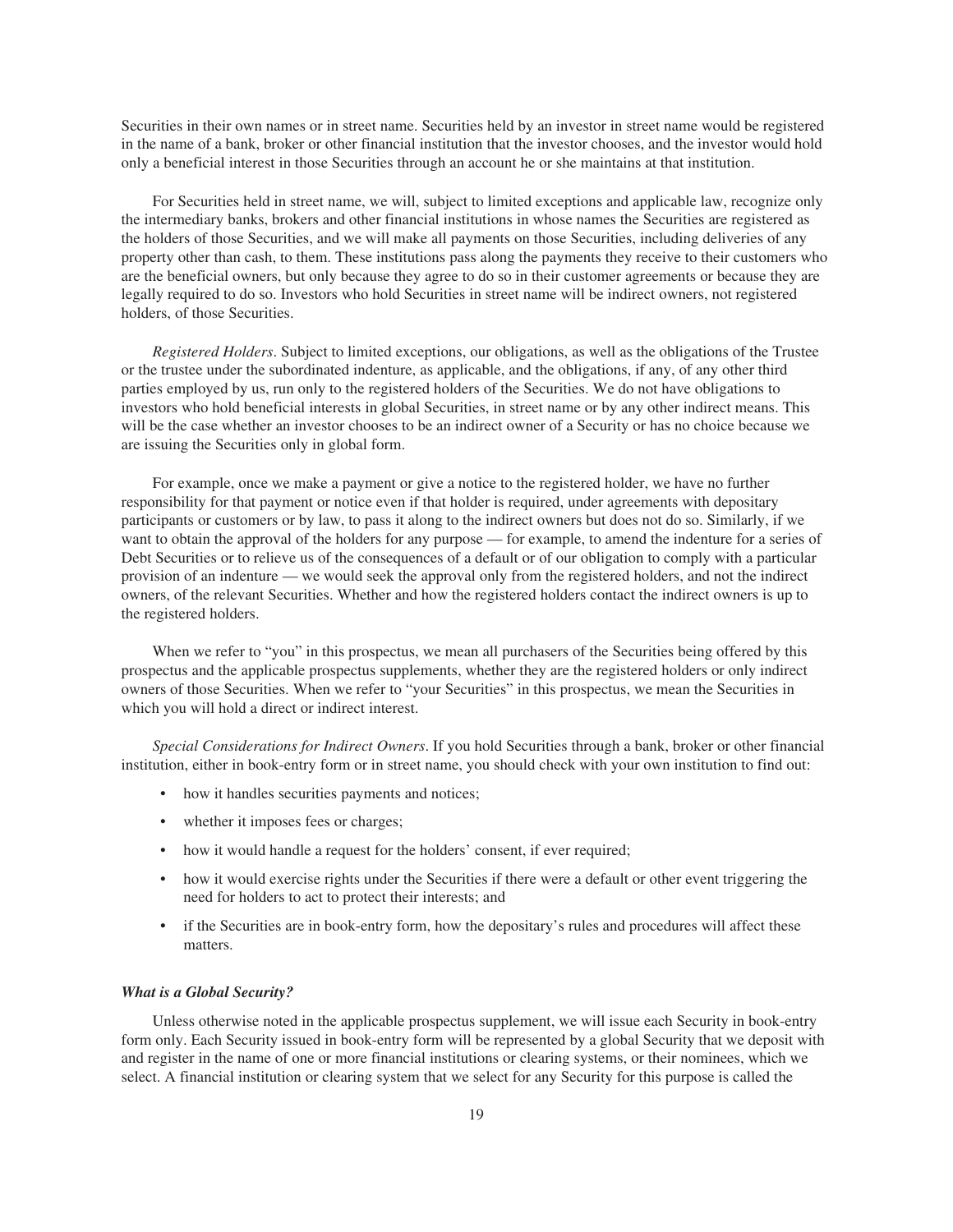"depositary" for that Security. A Security will usually have only one depositary but it may have more. Each series of Securities will have one or more of the following as the depositaries:

- The Depository Trust Company, New York, New York ("DTC");
- CDS Clearing and Depository Services Inc. ("CDS");
- Euroclear Bank SA/NV ("Euroclear");
- Clearstream Banking, société anonyme ("Clearstream"); or
- any other clearing system or financial institution named in the applicable prospectus supplement.

The depositaries named above may also be participants in one another's systems. Thus, for example, if DTC is the depositary for a global Security, investors may hold beneficial interests in that Security through CDS, Euroclear or Clearstream, as DTC participants. The depositary or depositaries for your Securities will be named in the applicable prospectus supplement; if none is named, the depositary will be DTC.

A global Security may represent one or any other number of individual Securities. Generally, all Securities represented by the same global Security will have the same terms. We may, however, issue a global Security that represents multiple Securities of the same kind, such as debt securities that have different terms and are issued at different times. We call this kind of global Security a master global Security. The applicable prospectus supplements will not indicate whether your Securities are represented by a master global Security.

A global Security may not be transferred to or registered in the name of anyone other than the depositary or its nominee, unless special termination situations arise. We describe those situations below under "— Holder's Option to Obtain a Non-Global Security; Special Situations When a Global Security Will Be Terminated." As a result of these arrangements, the depositary, or its nominee, will be the sole registered owner and holder of all Securities represented by a global Security, and investors will be permitted to own only indirect interests in a global Security. Indirect interests must be held by means of an account with a broker, bank or other financial institution that in turn has an account with the depositary or with another institution that does. Thus, an investor whose Security is represented by a global Security will not be a holder of the Security, but only an indirect owner of an interest in the global Security.

If the applicable prospectus supplement for a particular Security indicates that the Security will be issued in global form only, then the Security will be represented by a global Security at all times unless and until the global Security is terminated. We describe the situations in which this can occur below under "— Holder's Option to Obtain a Non-Global Security; Special Situations When a Global Security Will Be Terminated." If termination occurs, we may issue the Securities through another book-entry clearing system or decide that the Securities may no longer be held through any book-entry clearing system.

*Special Considerations for Global Securities*. As an indirect owner, an investor's rights relating to a global Security will be governed by the account rules of the depositary and those of the investor's bank, broker, financial institution or other intermediary through which it holds its interest (such as CDS, Euroclear or Clearstream, if DTC is the depositary), as well as general laws relating to securities transfers. We do not recognize this type of investor or any intermediary as a holder of Securities and instead deal only with the depositary that holds the global Security.

If Securities are issued only in the form of a global Security, an investor should be aware of the following:

- an investor cannot cause the Securities to be registered in his or her own name, and cannot obtain non-global certificates for his or her interest in the Securities, except in the special situations we describe below;
- an investor will be an indirect holder and must look to his or her own bank, broker or other financial institution for payments on the Securities and protection of his or her legal rights relating to the Securities, as we describe above under "— Who is the Legal Owner of a Registered Security?";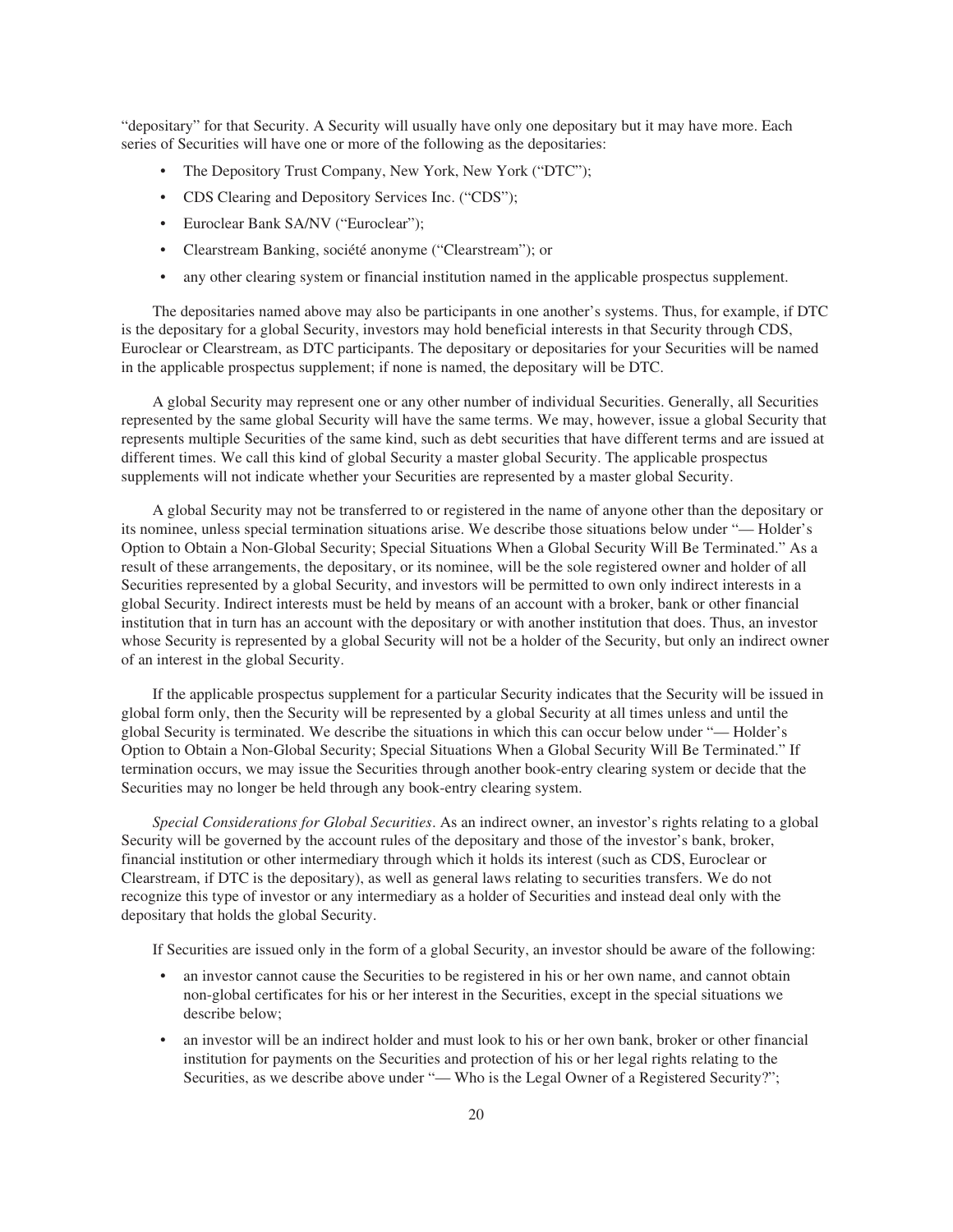- an investor may not be able to sell interests in the Securities to some insurance companies and other institutions that are required by law to own their Securities in non-book-entry form;
- an investor may not be able to pledge his or her interest in a global Security in circumstances in which certificates representing the Securities must be delivered to the lender or other beneficiary of the pledge in order for the pledge to be effective;
- the depositary's policies will govern payments, deliveries, transfers, exchanges, notices and other matters relating to an investor's interest in a global Security, and those policies may change from time to time. We and the Trustee or the trustee under the subordinated indenture, as applicable, will have no responsibility for any aspect of the depositary's policies, actions or records of ownership interests in a global Security. We do not and the Trustee or the trustee under the subordinated indenture, as applicable, also do not supervise the depositary in any way;
- the depositary may require that those who purchase and sell interests in a global Security within its book-entry system use immediately available funds and your bank, broker or other financial institution may require you to do so as well; and
- financial institutions that participate in the depositary's book-entry system and through which an investor holds its interest in the global Securities, directly or indirectly, may also have their own policies affecting payments, deliveries, transfers, exchanges, notices and other matters relating to the Securities, and those policies may change from time to time. For example, if an investor holds an interest in a global Security through Euroclear or Clearstream, when DTC is the depositary, Euroclear or Clearstream, as applicable, may require those who purchase and sell interests in that Security through them to use immediately available funds and comply with other policies and procedures, including deadlines for giving instructions as to transactions that are to be effected on a particular day. There may be more than one financial intermediary in the chain of ownership for an investor. We and the Trustee or the trustee under the subordinated indenture, as applicable, do not monitor and are not responsible for the policies or actions or records of ownership interests of any of those intermediaries.

*Holder's Option to Obtain a Non-Global Security; Special Situations When a Global Security Will Be Terminated*. If we issue any series of Securities in book-entry form but we choose to give the beneficial owners of that series the right to obtain non-global Securities, any beneficial owner entitled to obtain non-global Securities may do so by following the applicable procedures of the depositary, any transfer agent or registrar for that series and that owner's bank, broker or other financial institution through which that owner holds its beneficial interest in the Securities. If you are entitled to request a non-global certificate and wish to do so, you will need to allow sufficient lead time to enable us or our agent to prepare the requested certificate.

In addition, in a few special situations described below, a global Security will be terminated and interests in it will be exchanged for certificates in non-global form representing the Securities it represented. After that exchange, the choice of whether to hold the Securities directly or in street name will be up to the investor. Investors must consult their own banks, brokers or other financial institutions, to find out how to have their interests in a global Security transferred on termination to their own names, so that they will be holders. We have described the rights of holders and street name investors above under "— Who is the Legal Owner of a Registered Security?"

The special situations for termination of a global Security are as follows:

- if the depositary notifies us that it is unwilling, unable or no longer qualified to continue as depositary for that global Security and we do not appoint another institution to act as depositary within 60 days;
- if we notify the Trustee or the trustee under the subordinated indenture, as applicable, that we wish to terminate that global Debt Security; or
- if an event of default has occurred with regard to these Debt Securities and has not been cured or waived.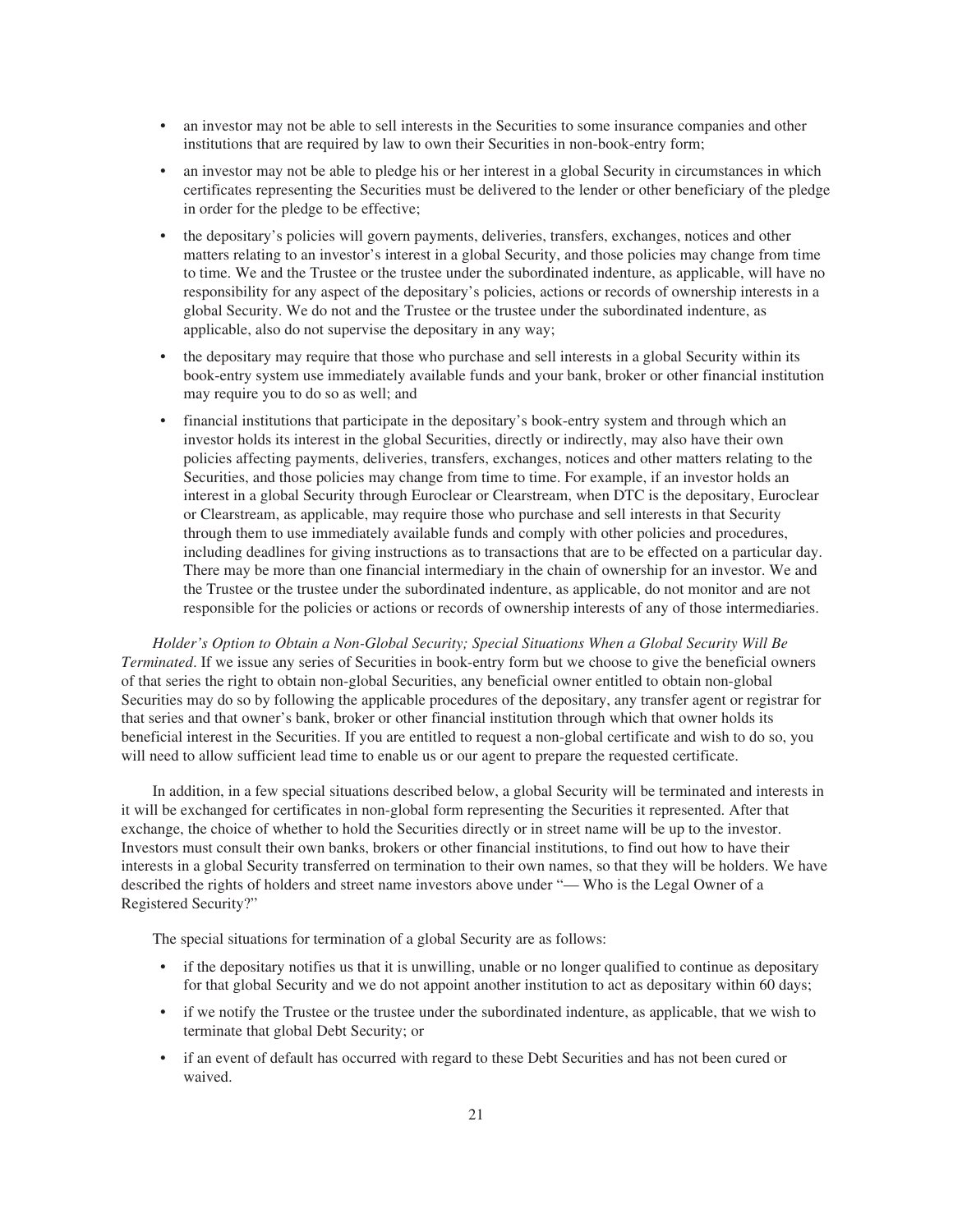If a global Security is terminated, only the depositary, and neither we nor the Trustee or the trustee under the subordinated indenture, as applicable, for any Securities, is responsible for deciding the names of the institutions in whose names the Securities represented by the global Security will be registered and, therefore, who will be the registered holders of those Securities.

#### *Considerations Relating to DTC*

DTC has informed us that it is a limited-purpose trust company organized under the New York Banking Law, a "banking organization" within the meaning of the New York Banking Law, a member of the Federal Reserve System, a "clearing corporation" within the meaning of the New York Uniform Commercial Code, and a "clearing agency" registered pursuant to the provisions of Section 17A of the Exchange Act. DTC holds securities that DTC participants deposit with DTC. DTC also facilitates the settlement among DTC participants of securities transactions, such as transfers and pledges, in deposited securities through electronic computerized book-entry changes in DTC participants' accounts, thereby eliminating the need for physical movement of certificates. DTC participants include securities brokers and dealers, banks, trust companies and clearing corporations, and may include other organizations. DTC is owned by a number of its direct participants and by the New York Stock Exchange, Inc. and the Financial Industry Regulatory Authority, Inc. Indirect access to the DTC system also is available to others such as banks, brokers, dealers and trust companies that clear through or maintain a custodial relationship with a participant, either directly or indirectly. The rules applicable to DTC and DTC participants are on file with the SEC.

Purchases of Securities within the DTC system must be made by or through DTC participants, who will receive a credit for the Securities on DTC's records. Transfers of ownership interests in the Securities are accomplished by entries made on the books of participants acting on behalf of beneficial owners.

Redemption notices will be sent to DTC's nominee, Cede & Co., as the registered holder of the Securities. If less than all of the Securities are being redeemed, DTC will determine the amount of the interest of each direct participant to be redeemed in accordance with its then-current procedures.

In instances in which a vote is required, neither DTC nor Cede & Co. will itself consent or vote with respect to the Securities. Under its usual procedures, DTC delivers an omnibus proxy to the Trustee or the trustee under the subordinated indenture, as applicable, as soon as possible after the record date. The omnibus proxy assigns Cede & Co.'s consenting or voting rights to those direct participants to whose accounts such Securities are credited on the record date (identified in a listing attached to the omnibus proxy).

Distribution payments on the Debt Securities will be made by the Trustee or the trustee under the subordinated indenture, as applicable, to DTC. DTC's usual practice is to credit direct participants' accounts on the relevant payment date in accordance with their respective holdings shown on DTC's records unless DTC has reason to believe that it will not receive payments on such payment date. Payments by participants to beneficial owners will be governed by standing instructions and customary practices and will be the responsibility of such participants and not of DTC, the Trustee or the trustee under the subordinated indenture, as applicable, or us, subject to any statutory or regulatory requirements as may be in effect from time to time. Payment of distributions to DTC is the responsibility of the Trustee or the trustee under the subordinated indenture, as applicable, and disbursements of such payments to the beneficial owners are the responsibility of direct and indirect participants.

The information in this section concerning DTC and DTC's book-entry system has been obtained from sources that we believe to be accurate, but we assume no responsibility for the accuracy thereof. We do not have any responsibility for the performance by DTC or its participants of their respective obligations as described herein or under the rules and procedures governing their respective operations.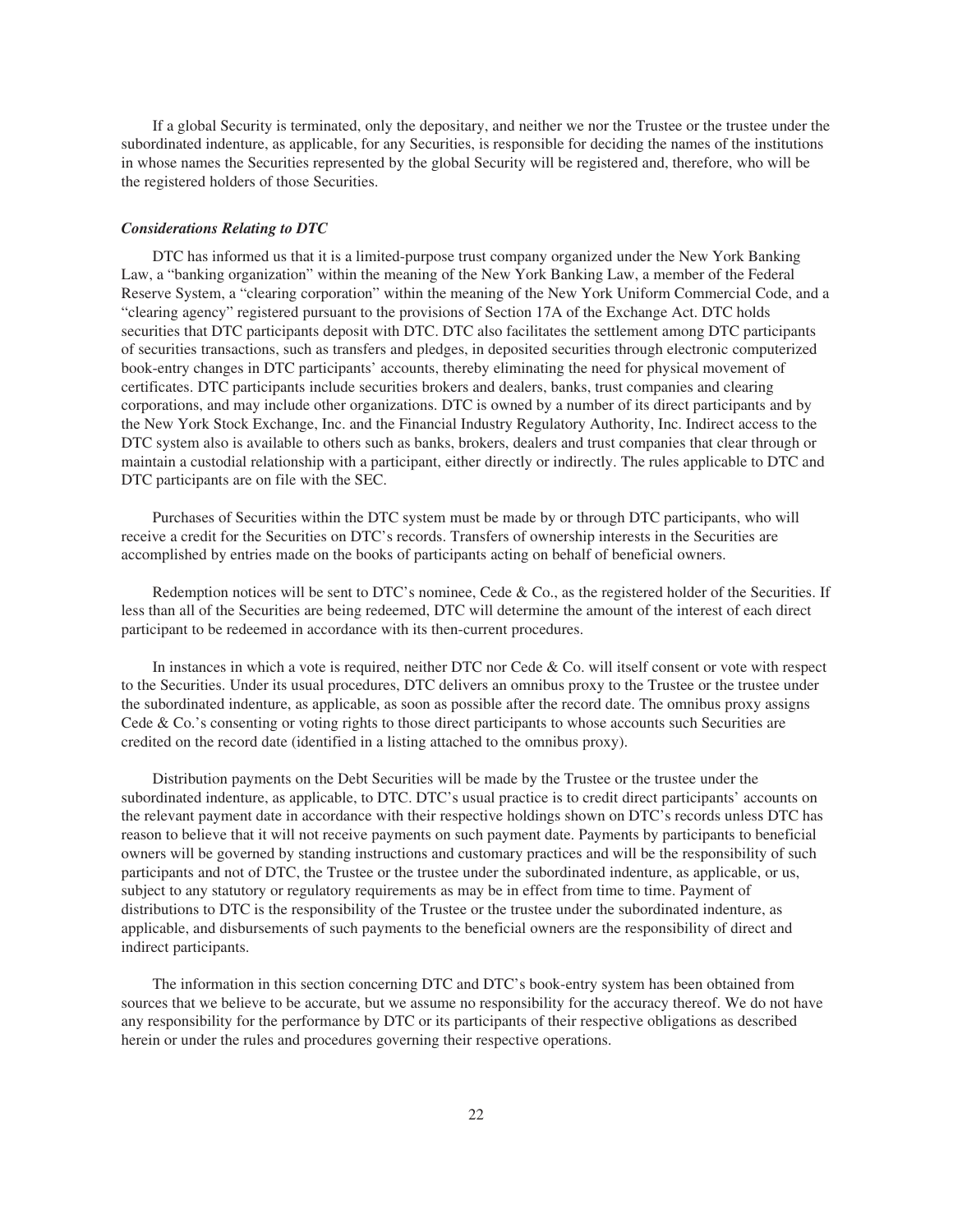#### *Considerations Relating to CDS*

CDS is Canada's national securities clearing and depository services organization. Functioning as a service utility for the Canadian financial community, CDS provides a variety of computer automated services for financial institutions and investment dealers active in Canadian and international capital markets. CDS participants ("CDS Participants") include banks, investment dealers and trust companies, and may include the underwriters which participate in the distribution of the Securities. Indirect access to CDS is available to other organizations that clear through or maintain a custodial relationship with a CDS Participant. Payments, deliveries, transfers, exchanges, notices and other actions relating to the Securities made through CDS may only be processed through CDS Participants and must be completed in accordance with existing CDS rules and procedures. CDS operates in Montreal, Toronto, Calgary and Vancouver to centralize securities clearing functions through a central securities depository.

CDS is wholly-owned by The Canadian Depository for Securities Limited, a private corporation in Canada owned by TSX Group Limited, a reporting issuer in Canada. CDS is the clearing house for equity trading on both the TSX and the Montreal stock exchange and also clears a substantial volume of "over-the-counter" trading in equities and bonds.

CDS may be depositary for a global Security. In addition, if DTC is the depositary for a global Security, CDS may, on behalf of CDS Participants, hold an interest in the global Security as a participant in DTC.

As long as any global Security is held by CDS, as depositary, you may hold an interest in the global Security only through an organization that participates, directly or indirectly, in CDS as a CDS Participant. If CDS is the depositary for a global Security and there is no depositary in the United States, you will not be able to hold interests in that global Security through any securities clearance system in the United States.

The information in this section concerning CDS and CDS's book-entry system has been obtained from sources that we believe to be accurate, but we assume no responsibility for the accuracy thereof. The CDS system could change its rules and procedures at any time. We have no control over this, CDS or its participants, and we take no responsibility for their activities. Transactions between CDS or CDS Participants, on one hand, and participants in DTC, on the other hand, when DTC is the depositary, would also be subject to DTC's rules and procedures.

#### *Considerations Relating to Euroclear and Clearstream*

Euroclear and Clearstream are securities clearing systems in Europe. Both systems clear and settle securities transactions between their participants through electronic, book-entry delivery of securities against payment. Euroclear and Clearstream have established an electronic bridge between their two systems across which their respective participants may settle trades with each other. Euroclear and Clearstream customers are worldwide financial institutions including underwriters, securities brokers and dealers, banks, trust companies and clearing corporations. Indirect access to Euroclear and Clearstream is available to other institutions that clear through or maintain a custodial relationship with an account holder of either system.

Euroclear and Clearstream may be depositaries for a global Security. In addition, if DTC is the depositary for a global Security, Euroclear and Clearstream may hold interests in the global Security as participants in DTC.

As long as any global Security is held by Euroclear or Clearstream, as depositary, you may hold an interest in the global Security only through an organization that participates, directly or indirectly, in Euroclear or Clearstream. If Euroclear or Clearstream is the depositary for a global Security and there is no depositary in the United States, you will not be able to hold interests in that global Security through any securities clearance system in the United States.

The information in this section concerning Euroclear and Clearstream and each of their book-entry systems has been obtained from sources that we believe to be accurate, but we assume no responsibility for the accuracy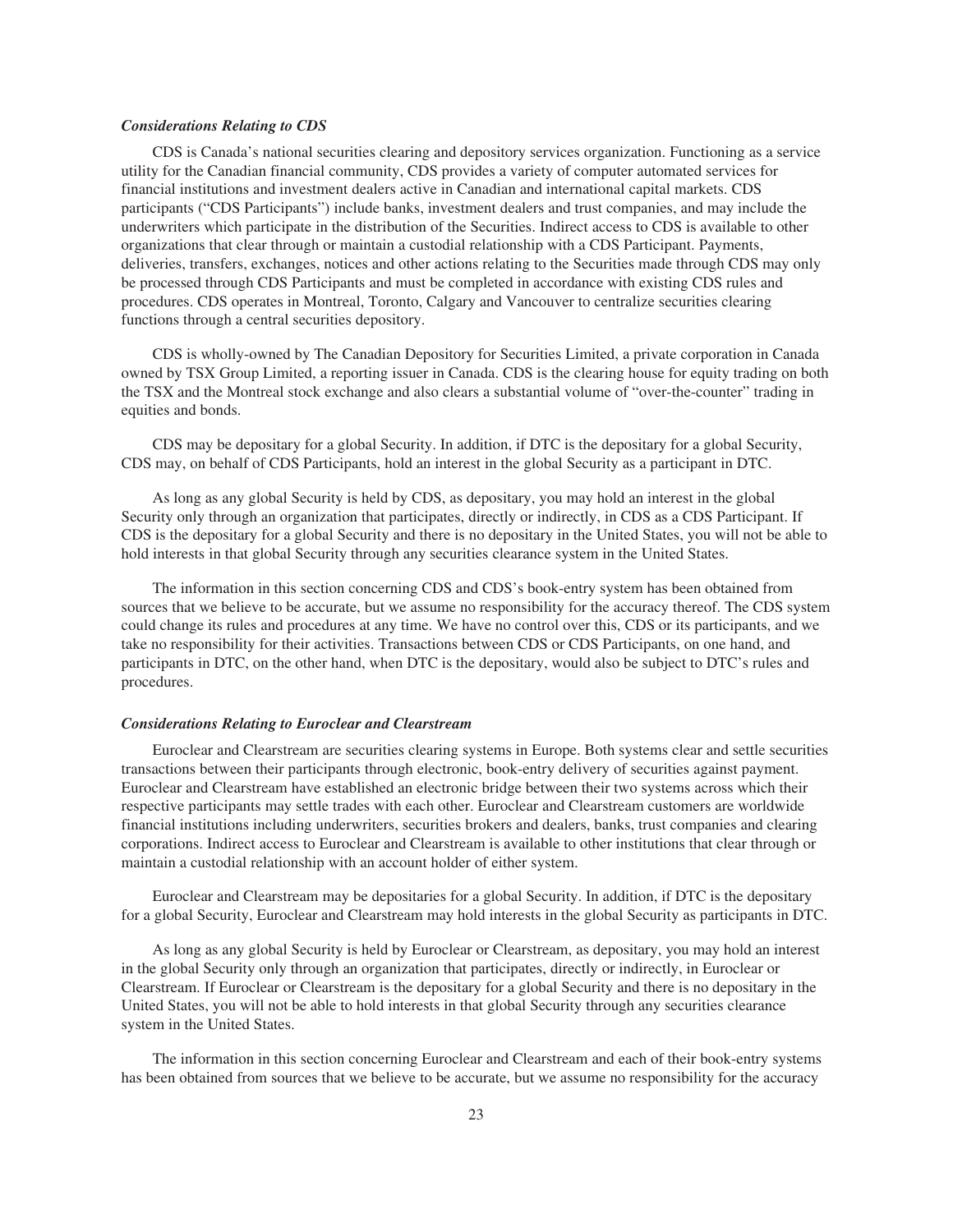thereof. Payments, deliveries, transfers, exchanges, notices and other matters relating to the Securities made through Euroclear or Clearstream must comply with the rules and procedures of those systems. Those systems could change their rules and procedures at any time. We have no control over those systems or their participants and we take no responsibility for their activities. Transactions between participants in Euroclear or Clearstream, on one hand, and participants in DTC, on the other hand, when DTC is the depositary, would also be subject to DTC's rules and procedures.

*Special Timing Considerations Relating to Transactions in Euroclear and Clearstream*. Investors will be able to make and receive through Euroclear and Clearstream payments, deliveries, transfers, exchanges, notices and other transactions involving any Securities held through those clearing systems only on days when those systems are open for business. These clearing systems may not be open for business on days when banks, brokers and other institutions are open for business in the United States.

In addition, because of time-zone differences, U.S investors who hold their interests in the Securities through these clearing systems and wish to transfer their interests, or to receive or make a payment or delivery or exercise any other right with respect to their interests, on a particular day may find that the transaction will not be effected until the next business day in Luxembourg or Brussels, as applicable. Thus, investors who wish to exercise rights that expire on a particular day may need to act before the expiration date. In addition, investors who hold their interests through both DTC and Euroclear or Clearstream may need to make special arrangements to finance any purchases or sales of their interests between the U.S. and European clearing systems, and those transactions may settle later than would be the case for transactions within one clearing system.

#### **MATERIAL INCOME TAX CONSEQUENCES**

#### **Canadian Taxation**

In the opinion of Blake, Cassels & Graydon LLP, our Canadian federal income tax counsel, the following is a summary of the material Canadian federal income tax consequences under the *Income Tax Act* (Canada) and the regulations thereto (collectively, the "Canadian Tax Act") generally applicable as of the date hereof to the acquisition, holding and disposition of a Security, any Common Shares acquired on an NVCC Automatic Conversion and any Common Shares or common shares of any affiliate of CIBC that is resident (or deemed to be resident) in Canada (for purposes of the Canadian Tax Act) acquired on a Bail-in Conversion (such shares received on either an NVCC Automatic Conversion or a Bail-In Conversion referred to as "Conversion Common Shares") by a purchaser who acquires the Security as beneficial owner at the time of its issuance pursuant to this prospectus and who for the purposes of the Canadian Tax Act and at all relevant times: (a) is neither resident nor deemed to be resident in Canada; (b) deals at arm's length with CIBC, and, in the case of a Debt Security, any transferee resident (or deemed to be resident) in Canada to whom the purchaser disposes of the Debt Security; (c) acquires and holds the Security and any Conversion Common Shares as capital property; (d) does not use or hold and is not deemed to use or hold the Security or any Conversion Common Shares in, or in the course of, carrying on a business in Canada; (e) in the case of a Debt Security, is entitled to receive all payments (including any interest and principal) made on the Debt Security; and (f) is not a, and deals at arm's length with any, "specified shareholder" of CIBC for purposes of the thin capitalization rules in the Canadian Tax Act (a "Non-Resident Holder"). A "specified shareholder" for these purposes generally includes a person who (either alone or together with persons with whom that person is not dealing at arm's length for the purposes of the Canadian Tax Act) owns or has the right to acquire or control or is otherwise deemed to own 25% or more of CIBC's shares determined on a votes or fair market value basis. Special rules which apply to non-resident insurers carrying on business in Canada and elsewhere are not discussed in this summary.

This summary is based upon the current provisions of the Canadian Tax Act and an understanding of the current administrative policies and assessing practices published in writing by the Canada Revenue Agency ("CRA") prior to the date hereof. This summary takes into account all specific proposals to amend the Canadian Tax Act publicly announced by or on behalf of the Minister of Finance (Canada) prior to the date hereof (the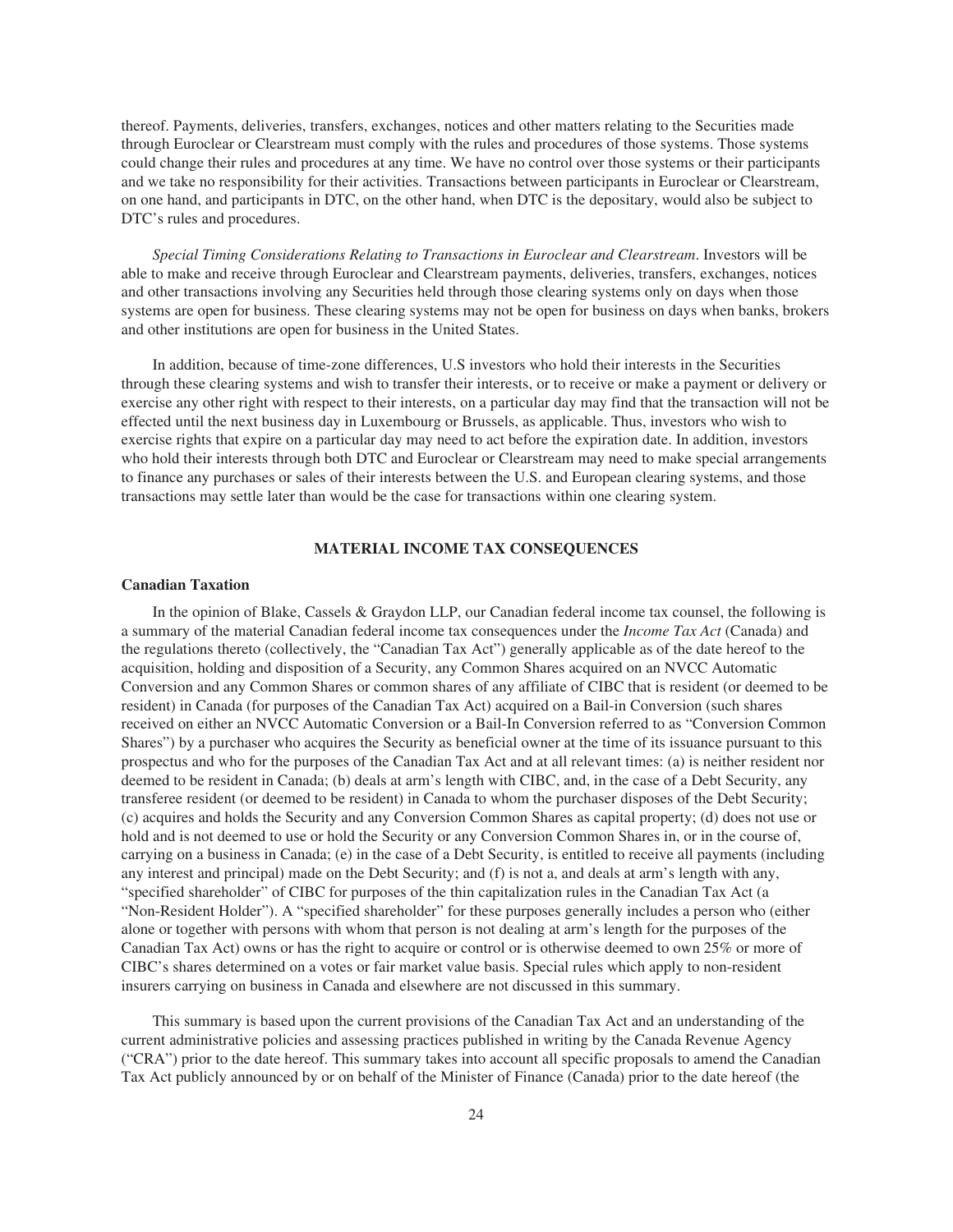"Proposals") and assumes that all Proposals will be enacted in the form currently proposed. However, no assurance can be given that the Proposals will be enacted as proposed or at all. This summary does not otherwise take into account any changes in law or in administrative policies or assessing practices of the CRA, whether by legislative, administrative or judicial action, nor does it take into account any provincial, territorial or foreign income tax legislation or considerations, which may differ from those discussed herein.

For the purposes of the Canadian Tax Act, all amounts not otherwise expressed in Canadian dollars must be converted into Canadian dollars based on the exchange rate as quoted by the Bank of Canada for the applicable day or such other rate of exchange acceptable to the Minister of National Revenue (Canada).

This summary is of a general nature only and is not exhaustive of all Canadian federal income tax considerations. Accordingly, Non-Resident Holders should consult their own tax advisors with respect to their particular circumstances.

*Canadian federal income tax consequences applicable to Securities may be described particularly when such Securities are offered in the applicable prospectus supplement or pricing supplement related thereto and, in that event, the comments following will be superseded in such prospectus supplement or pricing supplement to the extent indicated therein.*

#### *Debt Securities*

Interest paid or credited or deemed to be paid or credited on a Debt Security to a Non-Resident Holder (including any amount paid at maturity in excess of the principal amount and interest deemed to be paid on the Debt Security in certain cases involving an assignment or other transfer of a Debt Security to a resident or deemed resident of Canada) will not be subject to Canadian non-resident withholding tax unless (other than in the case of a "prescribed obligation" as described below) such interest is "participating debt interest" for the purposes of the Canadian Tax Act. Interest paid or credited or deemed to be paid or credited on a Debt Security to a Non-Resident Holder will generally not be participating debt interest for the purposes of the Canadian Tax Act provided that no portion of such interest is contingent or dependent upon the use of or production from property in Canada or is computed by reference to revenue, profit, cash flow, commodity price or any other similar criterion or by reference to dividends paid or payable to shareholders of any class or series of shares. **In particular, if any portion of interest paid or credited or deemed to be paid or credited on a Debt Security is to be calculated by reference to an index, exchange traded fund, reference basket of securities or other calculation mechanism that could be considered to be a proxy for or have a linkage with CIBC's profitability or dividends paid by CIBC or another Canadian corporation, interest on such Debt Security may be subject to Canadian non-resident withholding tax.** A prescribed obligation is an "indexed debt obligation" (as described below) in respect of which no amount payable is (a) contingent or dependent upon the use of, or production from, property in Canada, or (b) computed by reference to: (i) revenue, profit, cash flow, commodity price or any other similar criterion, other than a change in the purchasing power of money, or (ii) dividends paid or payable to shareholders of any class or series of shares of the capital stock of a corporation. An indexed debt obligation is a debt obligation the terms of which provide for an adjustment to an amount payable in respect of the obligation for a period during which the obligation was outstanding which adjustment is determined by reference to a change in the purchasing power of money.

In the event that a Debt Security is redeemed, cancelled, repurchased or purchased, as the case may be, by CIBC or any other resident or deemed resident of Canada (a "Canadian Transferee") from a Non-Resident Holder, or is otherwise assigned or transferred by a Non-Resident Holder, to a Canadian Transferee for an amount which exceeds, generally, the issue price thereof, all or a portion of such excess may be deemed to be interest and may be subject to Canadian non-resident withholding tax if: (i) all or a portion of such interest is participating debt interest and (ii) in certain circumstances, the Debt Security is not considered to be an "excluded obligation" for the purposes of the Canadian Tax Act. A Debt Security which is not an indexed debt obligation, that was issued for an amount not less than 97% of the principal amount (as defined for the purposes of the Canadian Tax Act) of the Debt Security, and the yield from which, expressed in terms of an annual rate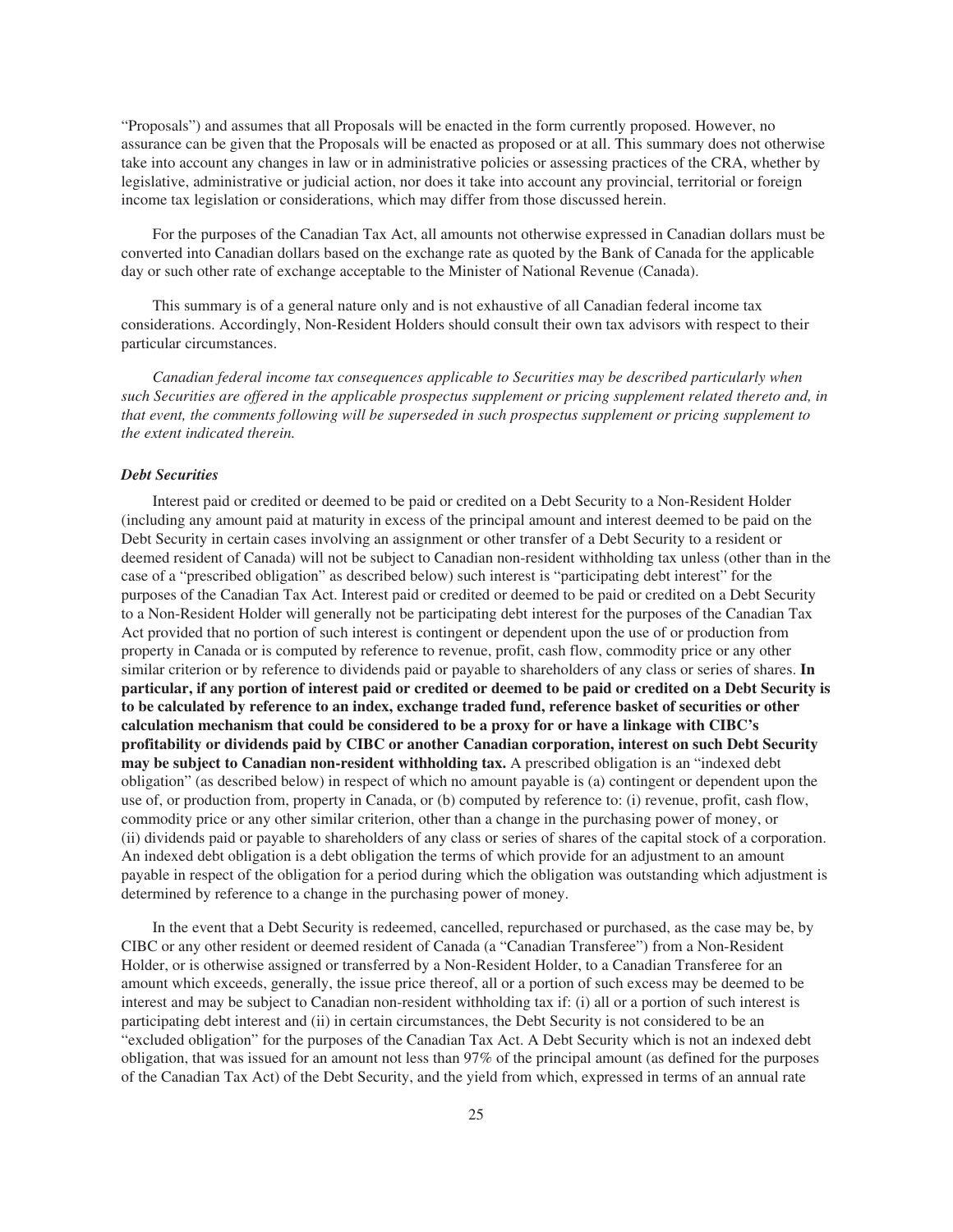(determined in accordance with the Canadian Tax Act) on the amount for which the Debt Security was issued does not exceed 4/3 of the interest stipulated to be payable on the Debt Security, expressed in terms of an annual rate on the outstanding principal amount from time to time, will be an excluded obligation for this purpose.

In the event that a Debt Security held by a Non-Resident Holder is converted to Conversion Common Shares on an NVCC Automatic Conversion or Bail-in Conversion, the amount (the "Excess Amount"), if any, by which the fair market value of the common shares received on the conversion exceeds the sum of: (i) the price for which the Debt Security was issued, and (ii) any amount that is paid in respect of accrued and unpaid interest at the time of the conversion (the "Conversion Interest"), may be deemed to be interest paid to the Non-Resident Holder. There is a risk that the Excess Amount (if any) and the Conversion Interest could be characterized as "participating debt interest" and, therefore, subject to Canadian non-resident withholding tax unless certain exceptions apply.

If applicable, the normal rate of Canadian non-resident withholding tax is 25% but such rate may be reduced under the terms of an applicable income tax treaty.

Generally, there are no other Canadian federal income taxes that would be payable by a Non-Resident Holder as a result of holding or disposing of a Debt Security (including for greater certainty, any gain realized by a Non-Resident Holder on a disposition of a Debt Security) or conversion into Conversion Common Shares.

#### *Common Shares*

*Dividends.* Dividends paid or credited or deemed to be paid or credited to a Non-Resident Holder on Common Shares, including Conversion Common Shares, will be subject to Canadian non-resident withholding tax of 25% but such rate may be reduced under the terms of an applicable income tax treaty.

*Dispositions.* A Non-Resident Holder will not be subject to tax under the Canadian Tax Act on any capital gain realized on a disposition or deemed disposition of any Common Shares, including Conversion Common Shares, unless such common shares constitute "taxable Canadian property" to the Non-Resident Holder for purposes of the Canadian Tax Act at the time of their disposition, and such Non-Resident Holder is not entitled to relief pursuant to the provisions of an applicable income tax treaty.

Generally, the Common Shares, including Conversion Common Shares, will not constitute taxable Canadian property to a Non-Resident Holder provided that they are listed on a designated stock exchange (which currently includes the Toronto Stock Exchange and New York Stock Exchange) at the time of the disposition, unless, at any particular time during the 60 month period that ends at that time, the following conditions are met concurrently: (i) one or any combination of (a) the Non-Resident Holder, (b) persons with whom the Non-Resident Holder did not deal at arm's length, or (c) partnerships in which the Non-Resident Holder or a person described in (b) holds a membership interest directly or indirectly through one or more partnerships, owned 25% or more of the issued shares of any class or series of the applicable issuer's share capital and (ii) more than 50% of the fair market value of the common shares of such issuer was derived directly or indirectly from one or any combination of (a) real or immovable property situated in Canada, (b) Canadian resource properties (as defined in the Canadian Tax Act), (c) timber resource properties (as defined in the Canadian Tax Act), and (d) an option, an interest or right in any of the foregoing property, whether or not such property exists. Notwithstanding the foregoing, a Common Share, including a Conversion Common Share, may be deemed to be "taxable Canadian property" in certain other circumstances. Non-Resident Holders whose Common Shares or Conversion Common Shares may constitute taxable Canadian property should consult their own tax advisers with respect to their particular circumstances.

#### **United States Taxation**

The following is a summary of the material U.S. federal income tax consequences that could be applicable to the acquisition, ownership and disposition of the Securities being offered by a U.S. Holder (as defined below). This section is the opinion of Mayer Brown LLP, our U.S. federal income tax counsel. This description only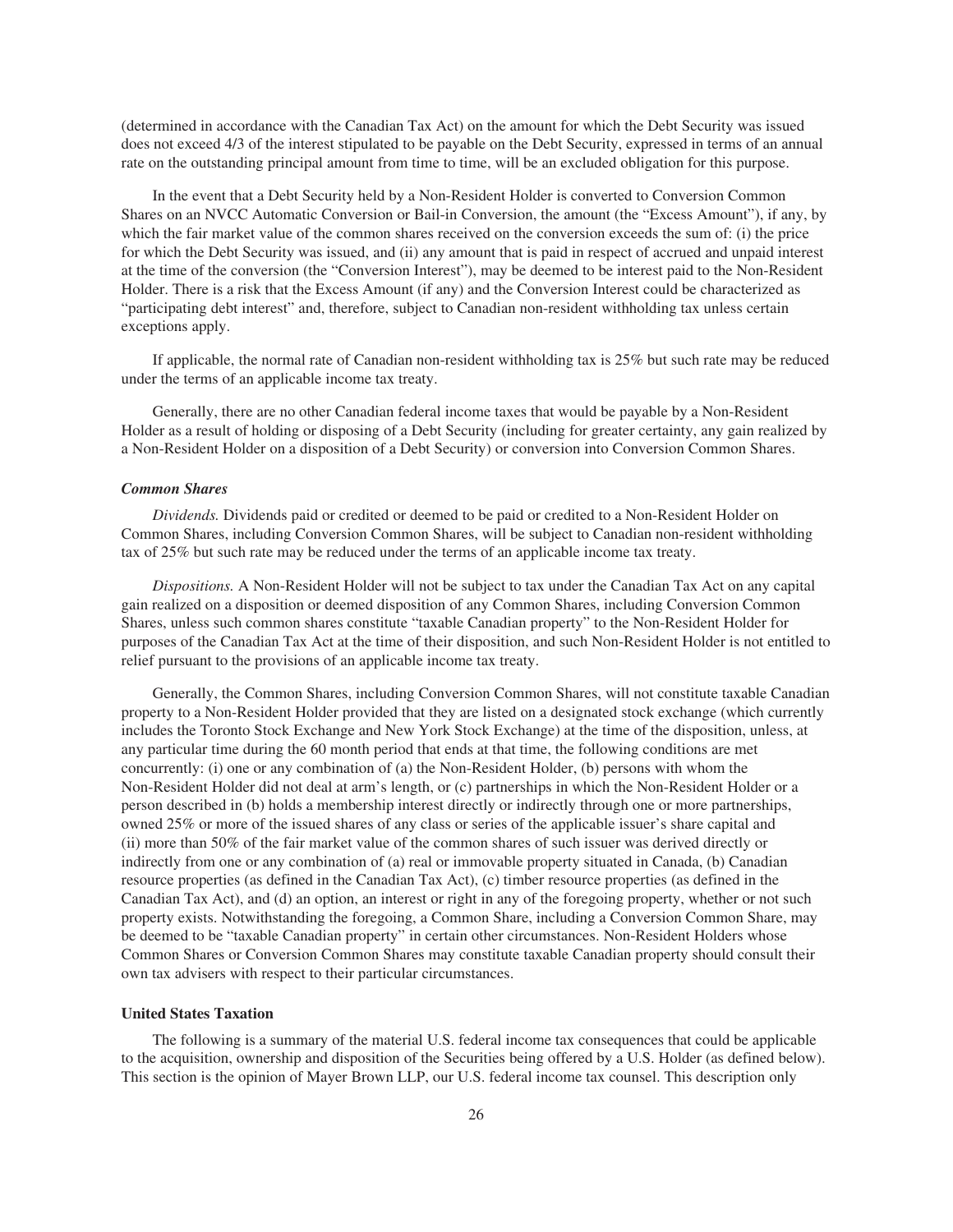applies to Securities held as capital assets within the meaning of the U.S. Internal Revenue Code of 1986, as amended (the "Code") and issued by us.

This summary does not address, except as set forth below, aspects of U.S. federal income taxation that may be applicable to U.S. Holders that are subject to special tax rules, such as:

- financial institutions;
- insurance companies;
- real estate investment trusts;
- regulated investment companies;
- grantor trusts;
- tax-exempt organizations;
- persons that will own Securities through partnerships or other pass-through entities;
- dealers or traders in Securities or currencies;
- certain former citizens or long-term residents of the United States;
- holders subject to special tax accounting rules under Section 451(b) of the Code;
- holders that will hold a Security as part of a position in a straddle or as part of a hedging, conversion or integrated transaction for U.S. federal income tax purposes;
- holders that will hold or sell Securities as part of a wash sale for U.S. federal income tax purposes;
- holders that actually or constructively own 10% or more of the combined voting power of our voting stock or of the total value of our stock; or
- holders that have a functional currency other than the U.S. dollar.

This summary does not address the U.S. federal estate and gift tax, alternative minimum tax, or Medicare tax consequences of the acquisition, ownership or disposition of the Securities.

# *Each prospective purchaser should consult its tax advisor with respect to the U.S. federal, state, local and non-U.S. tax consequences of acquiring, owning and disposing of the Securities and any consequences arising on account of the purchaser's particular circumstances.*

This summary is based on the Code, existing and proposed U.S. Treasury Regulations, administrative pronouncements and judicial decisions, as well as on the income tax treaty between the United States of America and Canada (the "Treaty"), each as available and as of the date hereof. All of the foregoing are subject to change, possibly with retroactive effect, or differing interpretations which could affect the tax consequences described herein.

For purposes of this summary, a "U.S. Holder" is a beneficial owner of Securities who for U.S. federal income tax purposes is any of the following:

- an individual citizen or resident of the United States;
- a corporation (or any other entity that is treated as a corporation for U.S. federal income tax purposes) organized in or under the laws of the United States or any state thereof, including the District of Columbia;
- an estate the income of which is subject to U.S. federal income taxation regardless of its source; or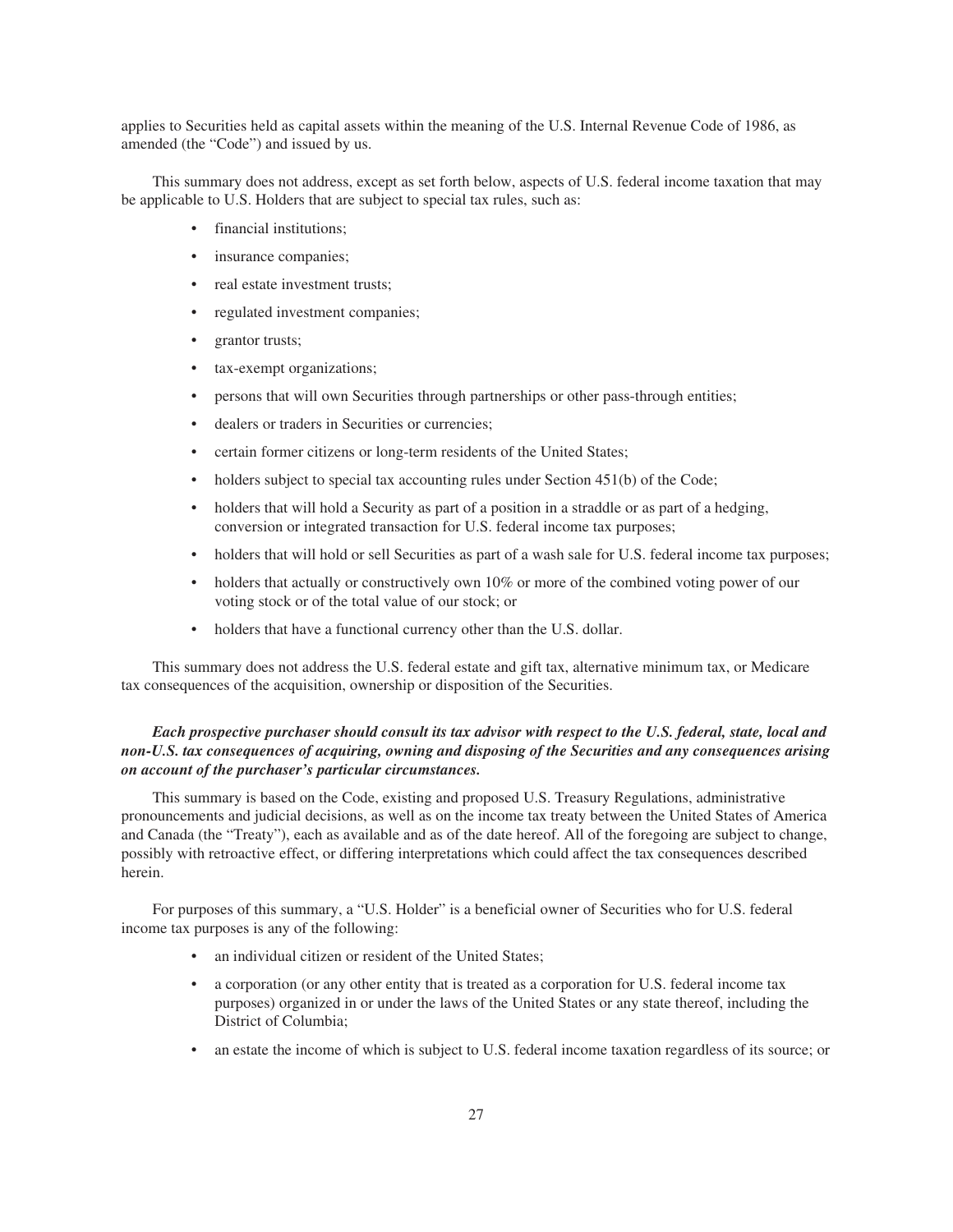• a trust (1) that validly elects to be treated as a U.S. person for U.S. federal income tax purposes or (2)(a) the administration over which a U.S. court can exercise primary supervision and (b) all of the substantial decisions of which one or more U.S. persons have the authority to control.

If a partnership (or any other entity or arrangement treated as a partnership for U.S. federal income tax purposes) holds the Securities, the tax treatment of the partnership and a partner in such partnership generally will depend on the status of the partner and the activities of the partnership. Such partner or partnership should consult its own tax advisor regarding the U.S. federal income tax consequences of the purchase, ownership and disposition of the Securities.

#### **Tax Consequences to U.S. Holders of Common Shares**

This subsection discusses tax consequences relevant to the purchase, ownership and disposition of our Common Shares.

The tax treatment of your Common Shares will depend in part on whether or not we are classified as a passive foreign investment company ("PFIC") for United States federal income tax purposes. Except as discussed below under "— PFIC Rules," this discussion assumes that we are not classified as a PFIC for United States federal income tax purposes.

#### *Taxation of Distributions*

Under the United States federal income tax laws, the gross amount of any distribution we pay out of our current or accumulated earnings and profits (as determined for United States federal income tax purposes), other than certain pro-rata distributions of our Common Shares, will be treated as a dividend that is subject to United States federal income taxation. If you are a noncorporate U.S. Holder, dividends that constitute qualified dividend income will be taxable to you at the preferential rates applicable to long-term capital gains provided that you hold the Common Shares for more than 60 days during the 121-day period beginning 60 days before the ex-dividend date and meet other holding period requirements. Dividends we pay with respect to the Common Shares generally will be qualified dividend income if, in the year that you receive the dividend, either the Common Shares are readily tradable on an established securities market in the United States or we are eligible for the benefits of the Treaty. Our Common Shares are listed on the New York Stock Exchange and we believe that we are currently eligible for the benefits of the Treaty. We therefore expect that dividends on the Common Shares will be qualified dividend income.

You must include any Canadian tax withheld from the dividend payment in this gross amount even though you do not in fact receive it. The dividend is taxable to you when you receive the dividend, actually or constructively. The dividend will not be eligible for the dividends-received deduction generally allowed to United States corporations in respect of dividends received from other United States corporations. Distributions in excess of current and accumulated earnings and profits, as determined for United States federal income tax purposes, will be treated as a non-taxable return of capital to the extent of your basis in the Common Shares and thereafter as capital gain.

Subject to certain limitations, the Canadian tax withheld in accordance with the Treaty and paid over to Canada will be creditable or deductible against your United States federal income tax liability. Special rules apply in determining the foreign tax credit limitation with respect to dividends that are subject to the preferential tax rates. To the extent a refund of the tax withheld or a reduction of the applicable withholding rate is available to you under Canadian law or under the Treaty, the amount of tax withheld that is refundable or that could have been reduced will not be eligible for credit against your United States federal income tax liability.

Dividends will generally be income from sources outside the United States and will generally be "passive" income for purposes of computing the foreign tax credit allowable to you.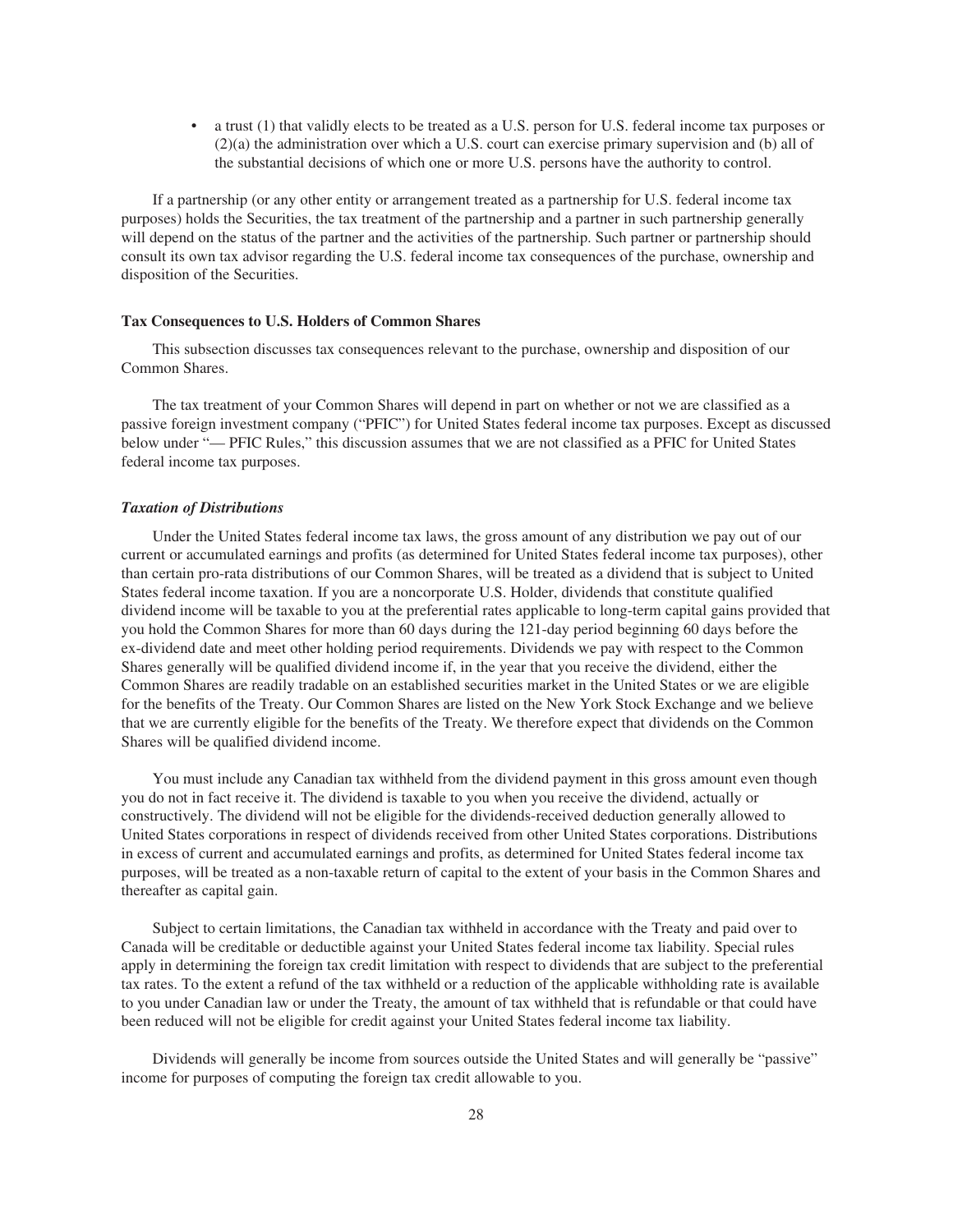#### *Sale or Exchange of Common Shares*

Subject to the PFIC rules described below, if you are a U.S. Holder and you sell or otherwise dispose of your Common Shares, you will recognize capital gain or loss for United States federal income tax purposes equal to the difference between the U.S. dollar value of the amount that you realize and your tax basis, determined in U.S. dollars, in your Common Shares. Capital gain of a noncorporate U.S. Holder is generally taxed at preferential rates where the property is held for more than one year. The deductibility of capital losses is subject to limitations. The gain or loss will generally be income or loss from sources within the United States for foreign tax credit limitation purposes.

#### *PFIC Rules*

We believe that our Common Shares should not currently be treated as stock of a PFIC for United States federal income tax purposes, and we do not expect to become a PFIC in the foreseeable future. However, this conclusion is a factual determination that is made annually and thus may be subject to change. It is therefore possible that we could become a PFIC in a future taxable year. Any subsequent determinations that we make with respect to our PFIC status will be discussed in an applicable supplement.

In general, if you are a U.S. Holder, we will be a PFIC with respect to you if for any taxable year in which you held our Common Shares:

- at least 75% of our gross income for the taxable year is passive income or
- at least 50% of the value, determined on the basis of a quarterly average, of our assets is attributable to assets that produce or are held for the production of passive income.

Passive income generally includes dividends, interest, royalties, rents (other than certain rents and royalties derived in the active conduct of a trade or business), annuities and gains from assets that produce passive income. If a foreign corporation owns at least 25% by value of the stock of another corporation, the foreign corporation is treated for purposes of the PFIC tests as owning its proportionate share of the assets of the other corporation, and as receiving directly its proportionate share of the other corporation's income. For this purpose, income derived in the active conduct of our banking business should not be treated as passive income.

If we are treated as a PFIC, and you are a U.S. Holder that did not make a mark-to-market election, as described below, you will generally be subject to special rules with respect to:

- any gain you realize on the sale or other disposition of your Common Shares and
- any excess distribution that we make to you (generally, any distributions to you during a single taxable year, other than the taxable year in which your holding period in the Common Shares begins, that are greater than 125% of the average annual distributions received by you in respect of the Common Shares during the three preceding taxable years or, if shorter, your holding period for the Common Shares that preceded the taxable year in which you receive the distribution).

Under these rules:

- the gain or excess distribution will be allocated ratably over your holding period for the Common Shares,
- the amount allocated to the taxable year in which you realized the gain or excess distribution or to prior years before the first year in which we were a PFIC with respect to you will be taxed as ordinary income,
- the amount allocated to each other prior year will be taxed at the highest tax rate in effect for that year, and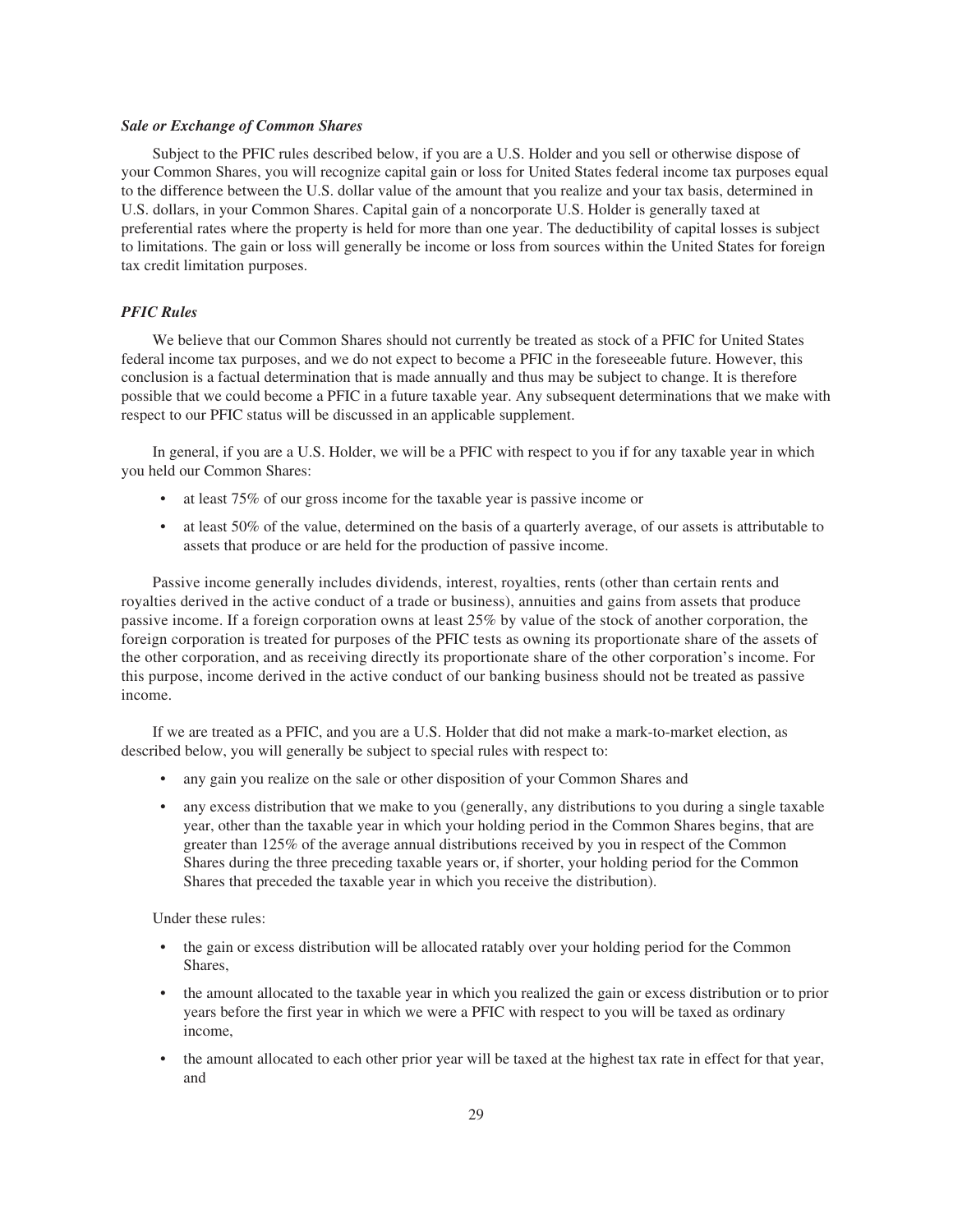• the interest charge generally applicable to underpayments of tax will be imposed in respect of the tax attributable to each such year.

Special rules apply for calculating the amount of the foreign tax credit with respect to excess distributions by a PFIC.

If we are a PFIC in a taxable year and our Common Shares are treated as "marketable stock" in such year, you may make a mark-to-market election with respect to your Common Shares. If you make this election, you will not be subject to the PFIC rules described above. Instead, in general, you will include as ordinary income each year the excess, if any, of the fair market value of your Common Shares at the end of the taxable year over your adjusted basis in your Common Shares. You will also be allowed to take an ordinary loss in respect of the excess, if any, of the adjusted basis of your Common Shares over their fair market value at the end of the taxable year (but only to the extent of the net amount of previously included income as a result of the mark-to-market election). Your basis in the Common Shares will be adjusted to reflect any such income or loss amounts. Any gain that you recognize on the sale or other disposition of your Common Shares would be ordinary income and any loss would be an ordinary loss to the extent of the net amount of previously included income as a result of the mark-to-market election and, thereafter, a capital loss.

Your Common Shares will generally be treated as stock in a PFIC if we were a PFIC at any time during your holding period in your Common Shares, even if we are not currently a PFIC.

In addition, notwithstanding any election you make with regard to the Common Shares, dividends that you receive from us will not constitute qualified dividend income to you if we are a PFIC (or are treated as a PFIC with respect to you) either in the taxable year of the distribution or the preceding taxable year. Dividends that you receive that do not constitute qualified dividend income are not eligible for taxation at the preferential rates applicable to qualified dividend income. Instead, you must include the gross amount of any such dividend paid by us out of our accumulated earnings and profits (as determined for United States federal income tax purposes) in your gross income, and it will be subject to tax at rates applicable to ordinary income.

If you own shares during any year that we are a PFIC with respect to you, you may be required to file Internal Revenue Service ("IRS") Form 8621.

#### **Tax Consequences to U.S. Holders of Debt Securities**

This subsection discusses tax consequences relevant to the purchase, ownership and disposition of our Debt Securities. This summary only addresses the U.S. federal income tax treatment of holders that acquire the Debt Securities as part of the initial distribution at their issue price (as defined below). This discussion does not address the U.S. federal income tax consequences of (i) Subordinated Debt Securities subject to Non-Viability Contingent Capital Provisions, (ii) Debt Securities denominated in a currency other than the U.S. dollar, or (iii) Debt Securities that are due to mature more than 30 years from the date on which they are issued. The U.S. federal income tax consequences of acquiring, owning and disposing of such Debt Securities will be described in an applicable supplement.

#### *Characterization of Debt Securities*

Subject to the discussion below regarding bail-inable debt securities, we generally intend to treat Debt Securities issued under this prospectus as debt for U.S. federal income tax purposes, unless otherwise indicated in the applicable supplement. The tax treatment of Debt Securities to which a treatment other than as debt may apply may be discussed in the applicable supplement. The following disclosure applies only to Debt Securities that are treated as debt for U.S. federal income tax purposes.

There is no authority that specifically addresses the U.S. federal income tax treatment of an instrument such as bail-inable debt securities. While we intend to treat bail-inable debt securities as debt for U.S. federal income tax purposes, the IRS could assert an alternative tax treatment of the bail-inable debt securities for U.S. federal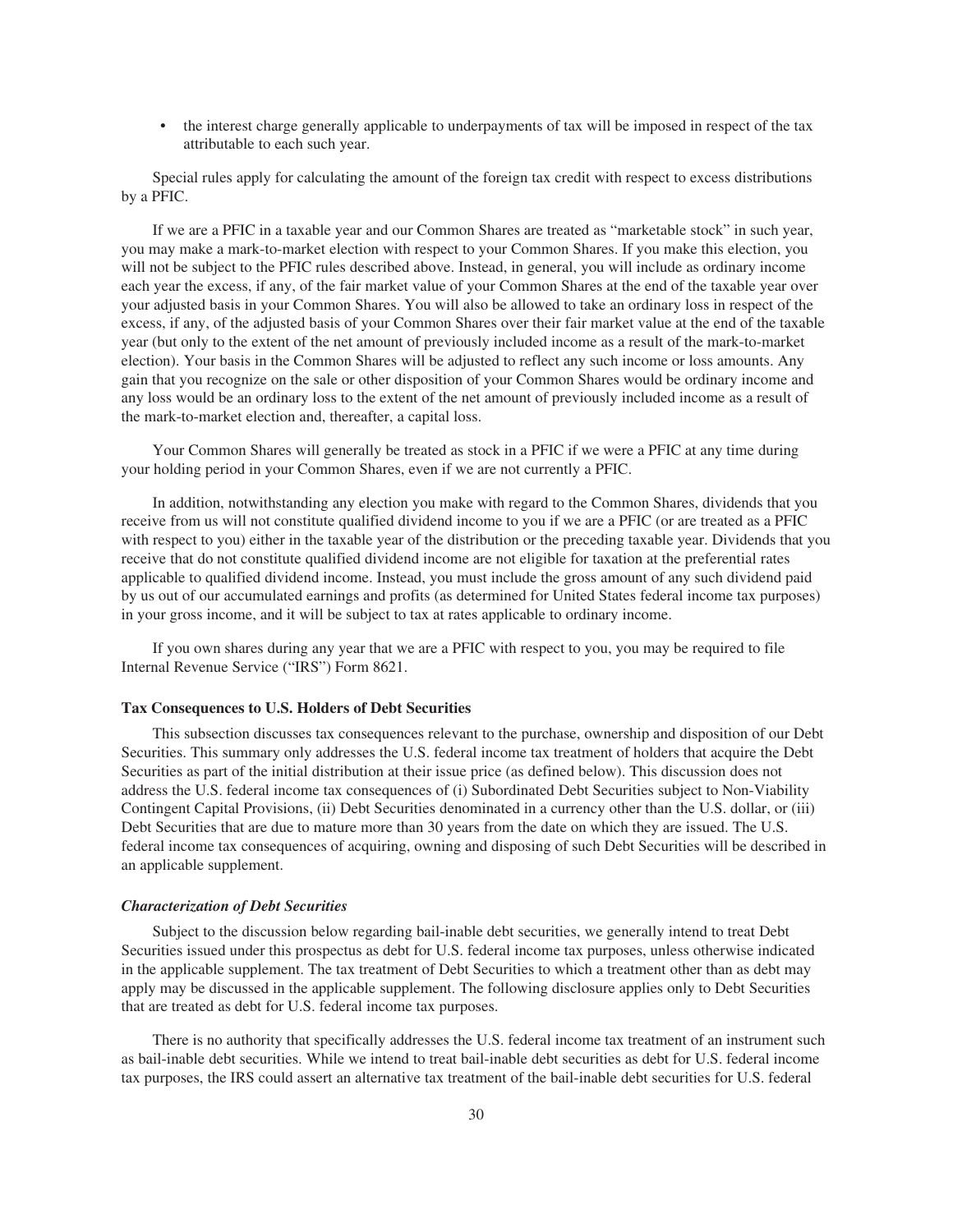income tax purposes, for example, that the bail-inable debt securities should be considered as equity for U.S. federal income tax purposes. There can be no assurance that any alternative tax treatment, if successfully asserted by the IRS, would not have adverse U.S. federal income tax consequences to a U.S. Holder of bail-inable debt securities. However, treatment of bail-inable debt securities as equity for U.S. federal income tax purposes should not result in inclusions of income with respect to bail-inable debt securities that are materially different than the U.S. federal income tax consequences if the bail-inable debt securities are treated as debt for U.S. federal income tax purposes. In particular, if bail-inable debt securities are treated as equity for U.S. federal income tax purposes, it is unclear whether interest payments on the bail-inable debt securities that are treated as dividends for U.S. federal income tax purposes would be eligible to be treated as "qualified dividend income" for U.S. federal income tax purposes (which are generally taxed at preferential rates). Accordingly, it is likely that amounts treated as dividends for U.S. federal income tax purposes would be taxed at ordinary income tax rates. You should consult your own tax advisers regarding the appropriate characterization of, and U.S. federal income tax and other tax consequences of investing in, Debt Securities.

#### *Payments of Stated Interest*

Interest paid to a U.S. Holder on a Debt Security will be includible in the U.S. Holder's gross income as ordinary income at the time they are paid or accrued, depending on the U.S. Holder's method of accounting for U.S. federal income tax purposes. In addition, unless otherwise indicated in the applicable supplement, the Debt Securities will, for U.S. federal income tax purposes, be accounted for by CIBC as not being issued by its U.S. trade or business. Assuming this treatment is respected, interest on the Debt Securities will generally be income from sources outside the United States for U.S. federal income tax purposes. Subject to certain conditions and limitations, non-U.S. taxes, if any, withheld on interest payments may be treated as non-U.S. taxes eligible for credit against a U.S. Holder's U.S. federal income tax liability. The limitation on non-U.S. taxes eligible for the U.S. foreign tax credit is calculated separately with respect to specific "baskets" of income. Interest on the Debt Securities generally will constitute "passive category income," or, in the case of certain U.S. Holders, "general category income," or "foreign branch income." As an alternative to the tax credit, a U.S. Holder may elect to deduct such taxes (the election would then apply to all non-U.S. income taxes such U.S. Holder paid in that taxable year). The rules governing the U.S. foreign tax credit are complex. U.S. Holders are urged to consult their tax advisor regarding the availability of the U.S. foreign tax credit under their particular circumstances.

#### *Original Issue Discount*

The following is a summary of the principal U.S. federal income tax consequences of the ownership of Debt Securities issued with original issue discount ("OID"). The following summary does not discuss Debt Securities that are characterized as contingent payment debt instruments for U.S. federal income tax purposes (which are discussed below under "—Contingent Payment Debt Instruments").

A Debt Security, other than a Debt Security with a term of one year or less (a "Short-Term Security"), will be treated as issued with OID (a "Discount Security") if the excess of the Debt Security's "stated redemption price at maturity" over its issue price is equal to or greater than a de minimis amount (0.25% of the Debt Security's stated redemption price at maturity multiplied by the number of complete years to its maturity). An obligation that provides for the payment of amounts other than qualified stated interest before maturity (an "installment obligation") will be treated as a Discount Security if the excess of the Debt Security's stated redemption price at maturity over its issue price is equal to or greater than 0.25% of the Debt Security's stated redemption price at maturity multiplied by the weighted average maturity of the Debt Security. A Debt Security's weighted average maturity is the sum of the following amounts determined for each payment on a Debt Security (other than a payment of qualified stated interest): (i) the number of complete years from the issue date until the payment is made multiplied by (ii) a fraction, the numerator of which is the amount of the payment and the denominator of which is the Debt Security's stated redemption price at maturity. Generally, the issue price of a Debt Security will be the first price at which a substantial amount of Debt Securities included in the issue of which the Debt Security is a part is sold to the public. The stated redemption price at maturity of a Debt Security is the total of all payments provided by the Debt Security that are not payments of "qualified stated interest". A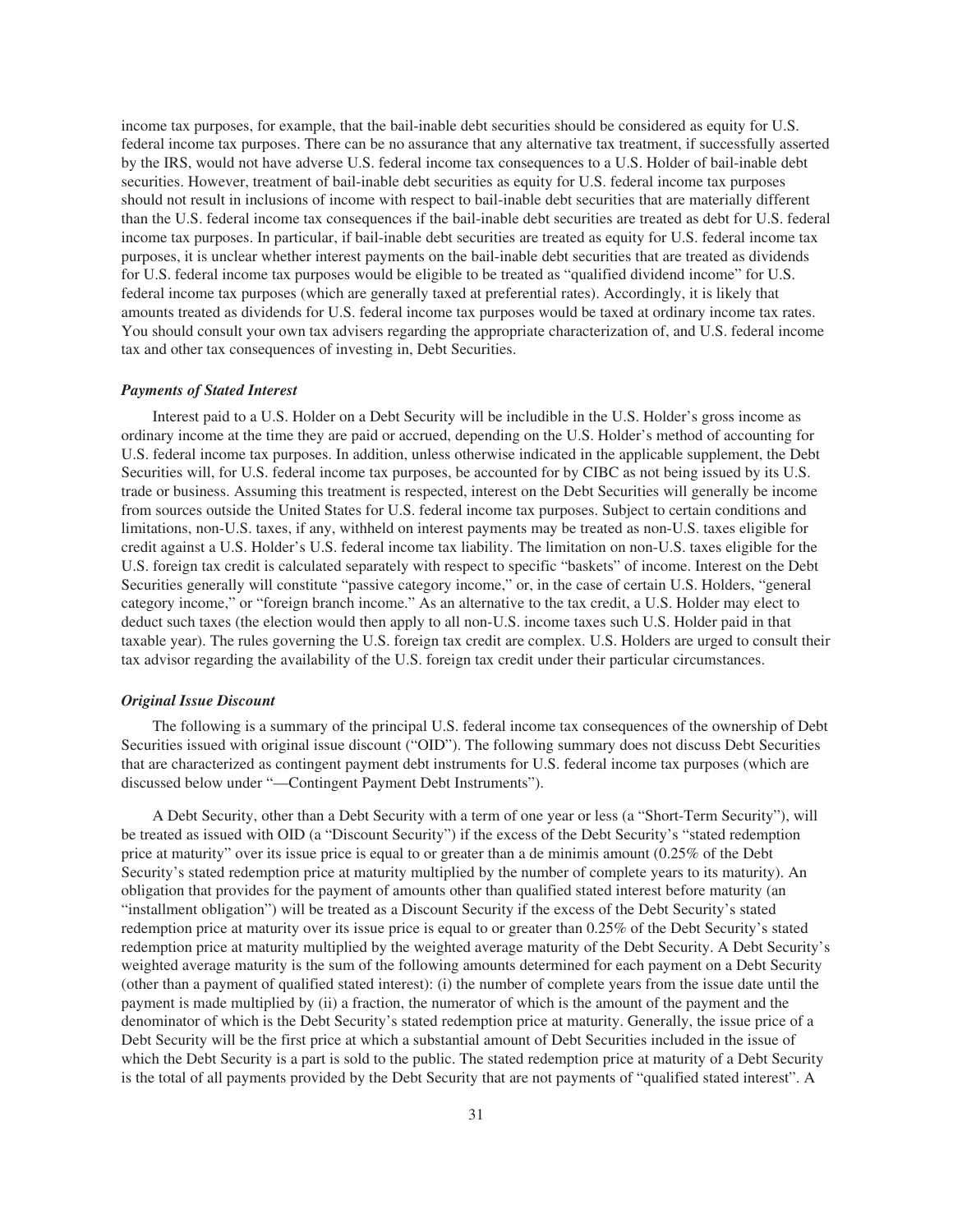qualified stated interest payment is generally any one of a series of stated interest payments on a Debt Security that are unconditionally payable at least annually at a single fixed rate (with certain exceptions for lower rates paid during some periods), or a variable rate (in the circumstances described below under "Variable Rate Securities"), applied to the outstanding principal amount of the Debt Security. Solely for the purposes of determining whether a Debt Security has OID, we will be deemed to exercise any call option that has the effect of decreasing the yield on the Debt Security, and the U.S. Holder will be deemed to exercise any put option that has the effect of increasing the yield on the Debt Security.

U.S. Holders of Discount Securities must include OID in income calculated on a constant-yield method before the receipt of cash attributable to the income, and generally will have to include in income increasingly greater amounts of OID over the life of the Discount Securities. The amount of OID includible in income by a U.S. Holder of a Discount Security is the sum of the daily portions of OID with respect to the Discount Security for each day during the taxable year or portion of the taxable year on which the U.S. Holder holds the Discount Security ("accrued OID"). The daily portion is determined by allocating to each day in any "accrual period" a pro rata portion of the OID allocable to that accrual period. Accrual periods with respect to a Debt Security may be of any length selected by the U.S. Holder and may vary in length over the term of the Debt Security as long as (i) no accrual period is longer than one year and (ii) each scheduled payment of interest or principal on the Debt Security occurs on either the final or first day of an accrual period. Under the constant yield method, the amount of OID allocable to an accrual period equals the excess of (a) the product of the Discount Security's adjusted issue price at the beginning of the accrual period and the Discount Security's yield to maturity (determined on the basis of compounding at the close of each accrual period and properly adjusted for the length of the accrual period) over (b) the sum of the payments of qualified stated interest on the Debt Security allocable to the accrual period. The "adjusted issue price" of a Discount Security at the beginning of any accrual period is the issue price of the Debt Security increased by (x) the amount of accrued OID for each prior accrual period and decreased by (y) the amount of any payments previously made on the Debt Security that were not qualified stated interest payments.

#### *Variable Interest Rate Securities*

Debt Securities that provide for interest at variable or floating rates ("Variable Interest Rate Securities") generally will bear interest at a "qualified floating rate" and thus will be treated as "variable rate debt instruments" under U.S. Treasury regulations governing accrual of OID. A Variable Interest Rate Security will qualify as a "variable rate debt instrument" if (a) its issue price does not exceed the total non-contingent principal payments due under the Variable Interest Rate Security by more than a specified de minimis amount and (b) it provides for stated interest, paid or compounded at least annually, at (i) one or more qualified floating rates, (ii) a single fixed rate and one or more qualified floating rates, (iii) a single objective rate, or (iv) a single fixed rate and a single objective rate that is a qualified inverse floating rate, and (c) it does not provide for any principal payments that are contingent (other than as described in (a) above).

A "qualified floating rate" is any variable rate where variations in the value of the rate can reasonably be expected to measure contemporaneous variations in the cost of newly borrowed funds in the currency in which the Variable Interest Rate Security is denominated. A fixed multiple of a qualified floating rate will constitute a qualified floating rate only if the multiple is greater than 0.65 but not more than 1.35. A variable rate equal to the product of a qualified floating rate and a fixed multiple that is greater than 0.65 but not more than 1.35, increased or decreased by a fixed rate, will also constitute a qualified floating rate. In addition, two or more qualified floating rates that can reasonably be expected to have approximately the same values throughout the term of the Variable Interest Rate Security (e.g., two or more qualified floating rates with values within 25 basis points of each other as determined on the Variable Interest Rate Security's issue date) will be treated as a single qualified floating rate. Notwithstanding the foregoing, a variable rate that would otherwise constitute a qualified floating rate, but which is subject to one or more restrictions such as a maximum numerical limitation (i.e., a cap) or a minimum numerical limitation (i.e., a floor) may, under certain circumstances, fail to be treated as a qualified floating rate unless the cap or floor is fixed throughout the term of the Debt Security.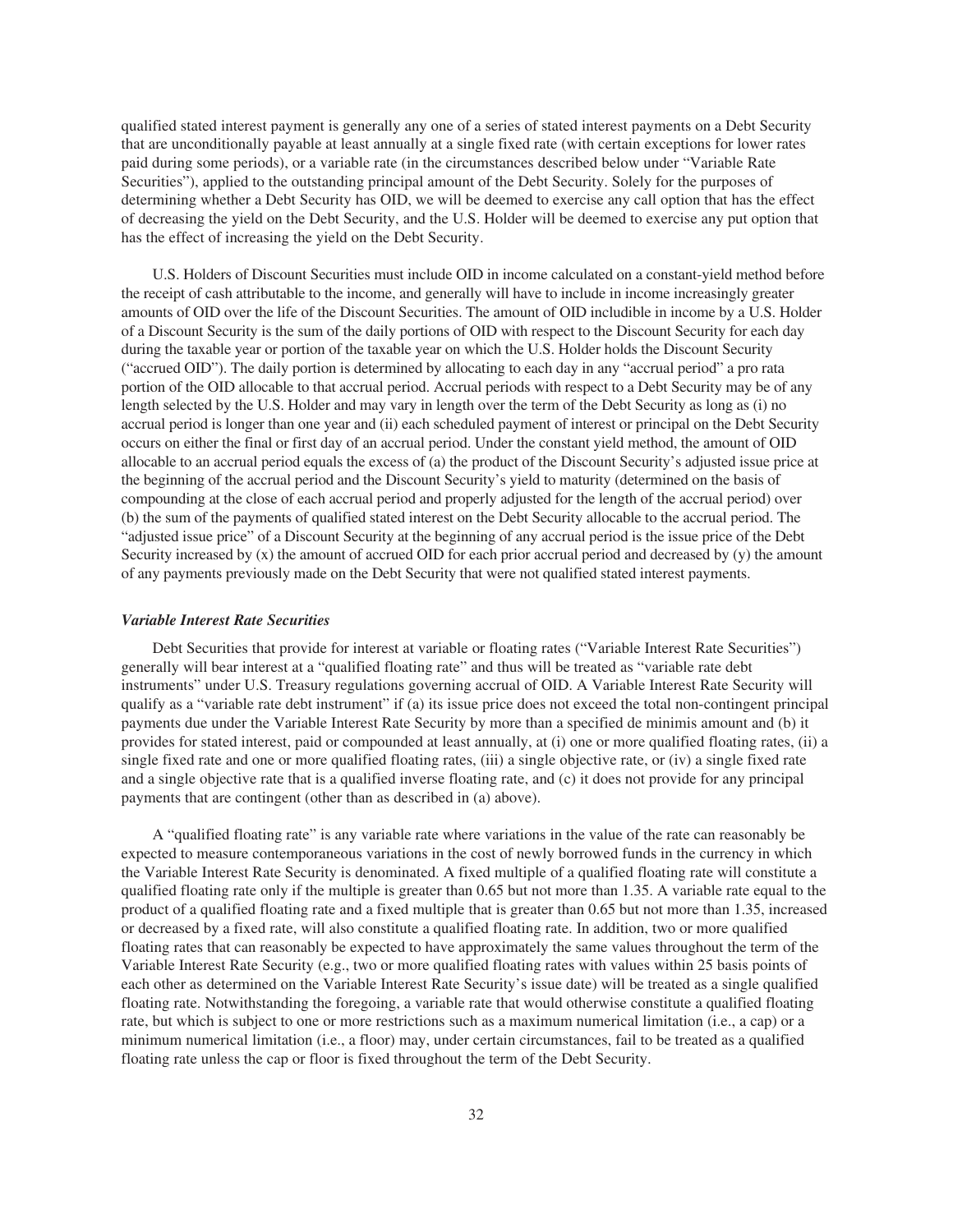An "objective rate" is a rate that is not itself a qualified floating rate, but which is determined using a single fixed formula and which is based on objective financial or economic information (e.g., one or more qualified floating rates or the yield of actively traded personal property). A rate will not qualify as an objective rate if it is based on information that is within the control of the issuer (or a related party) or that is unique to the circumstances of the issuer (or a related party), such as dividends, profits or the value of the issuer's stock (although a rate does not fail to be an objective rate merely because it is based on the credit quality of the issuer). Other variable interest rates may be treated as objective rates if so designated by the IRS in the future. Despite the foregoing, a variable rate of interest on a Variable Interest Rate Security will not constitute an objective rate if it is reasonably expected that the average value of the rate during the first half of the Variable Interest Rate Security's term will be either significantly less than or significantly greater than the average value of the rate during the final half of the Variable Interest Rate Security's term. A "qualified inverse floating rate" is any objective rate where the rate is equal to a fixed rate minus a qualified floating rate, as long as variations in the rate can reasonably be expected to inversely reflect contemporaneous variations in the qualified floating rate. If a Variable Interest Rate Security provides for stated interest at a fixed rate for an initial period of one year or less followed by a variable rate that is either a qualified floating rate or an objective rate for a subsequent period and if the variable rate on the Variable Interest Rate Security's issue date is intended to approximate the fixed rate (e.g., the value of the variable rate on the issue date does not differ from the value of the fixed rate by more than 25 basis points), then the fixed rate and the variable rate together will constitute either a single qualified floating rate or objective rate, as the case may be.

A qualified floating rate or objective rate in effect at any time during the term of the instrument must be set at a "current value" of that rate. A "current value" of a rate is the value of the rate on any day that is no earlier than three months prior to the first day on which that value is in effect and no later than one year following that first day.

If a Variable Interest Rate Security that provides for stated interest at either a single qualified floating rate or a single objective rate throughout the term thereof qualifies as a "variable rate debt instrument", then any stated interest on the Variable Interest Rate Security which is unconditionally payable in cash or property (other than debt instruments issued by us) at least annually will constitute qualified stated interest and will be taxed accordingly. Thus, a Variable Interest Rate Security that provides for stated interest at either a single qualified floating rate or a single objective rate throughout the term thereof and that qualifies as a "variable rate debt instrument" will generally not be treated as having been issued with OID unless the Variable Interest Rate Security is issued at a "true" discount (i.e., at a price below the Security's stated principal amount) in excess of a specified de minimis amount. OID on a Variable Interest Rate Security arising from "true" discount is allocated to an accrual period using the constant yield method described above by assuming that the variable rate is a fixed rate equal to (i) in the case of a qualified floating rate or qualified inverse floating rate, the value, as of the issue date, of the qualified floating rate or qualified inverse floating rate, or (ii) in the case of an objective rate (other than a qualified inverse floating rate), a fixed rate that reflects the yield that is reasonably expected for the Variable Interest Rate Security.

In general, any other Variable Interest Rate Security that qualifies as a "variable rate debt instrument" will be converted into an "equivalent" fixed rate debt instrument for purposes of determining the amount and accrual of OID and qualified stated interest on the Variable Interest Rate Security. Such a Variable Interest Rate Security must be converted into an "equivalent" fixed rate debt instrument by substituting any qualified floating rate or qualified inverse floating rate provided for under the terms of the Variable Interest Rate Security with a fixed rate equal to the value of the qualified floating rate or qualified inverse floating rate, as the case may be, as of the Variable Interest Rate Security's issue date. Any objective rate (other than a qualified inverse floating rate) provided for under the terms of the Variable Interest Rate Security is converted into a fixed rate that reflects the yield that is reasonably expected for the Variable Interest Rate Security. In the case of a Variable Interest Rate Security that qualifies as a "variable rate debt instrument" and provides for stated interest at a fixed rate in addition to either one or more qualified floating rates or a qualified inverse floating rate, the fixed rate is initially converted into a qualified floating rate (or a qualified inverse floating rate, if the Variable Interest Rate Security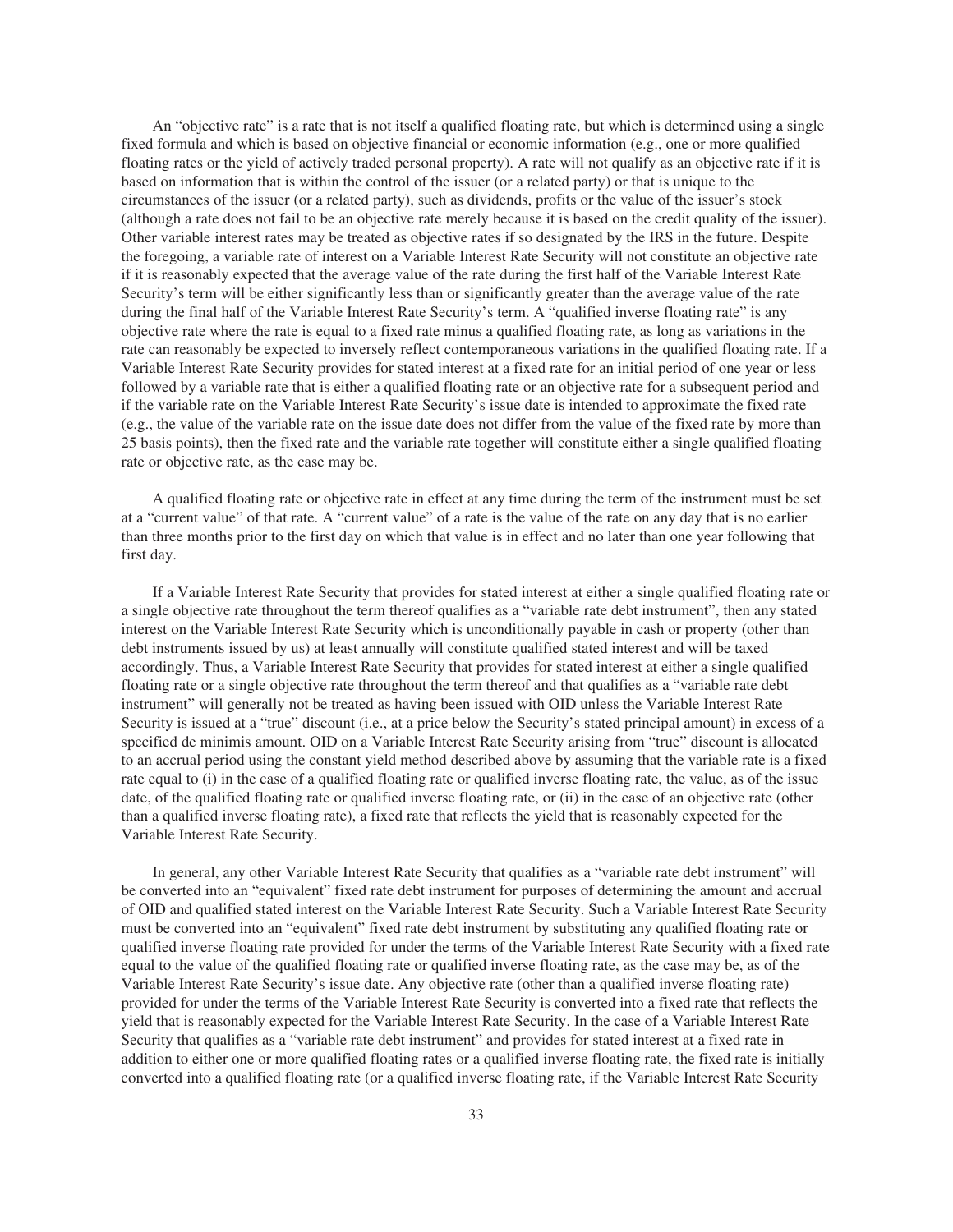provides for a qualified inverse floating rate). Under these circumstances, the qualified floating rate or qualified inverse floating rate that replaces the fixed rate must be such that the fair market value of the Variable Interest Rate Security as of the Variable Interest Rate Security's issue date is approximately the same as the fair market value of an otherwise identical debt instrument that provides for either the qualified floating rate or qualified inverse floating rate rather than the fixed rate. Subsequent to converting the fixed rate into either a qualified floating rate or a qualified inverse floating rate, the Variable Interest Rate Security is converted into an "equivalent" fixed rate debt instrument in the manner described above.

Once the Variable Interest Rate Security is converted into an "equivalent" fixed rate debt instrument pursuant to the foregoing rules, the amount of OID and qualified stated interest, if any, are determined for the "equivalent" fixed rate debt instrument by applying the general OID rules to the "equivalent" fixed rate debt instrument and a U.S. Holder of the Variable Interest Rate Security will account for the OID and qualified stated interest as if the U.S. Holder held the "equivalent" fixed rate debt instrument. In each accrual period, appropriate adjustments will be made to the amount of qualified stated interest or OID assumed to have been accrued or paid with respect to the "equivalent" fixed rate debt instrument in the event that these amounts differ from the actual amount of interest accrued or paid on the Variable Interest Rate Security during the accrual period.

If a Variable Interest Rate Security, such as a Debt Security the payments on which are determined by reference to an index, does not qualify as a "variable rate debt instrument", then the Variable Interest Rate Security may be treated as a contingent payment debt obligation. The proper U.S. federal income tax treatment of Variable Interest Rate Securities that are treated as contingent payment debt obligations are discussed below under "—Contingent Payment Debt Instruments."

We may in certain circumstances modify a Variable Interest Rate Security to change the relevant base rate to a successor base rate (such change, a "Base Rate Modification"). It is possible that a Base Rate Modification will be treated as a deemed exchange of old Debt Securities for new Debt Securities, which may be taxable to U.S. Holders. Proposed United States Treasury regulations describe circumstances under which a Base Rate Modification (or other related adjustments to the calculation of the interest rate on the Debt Securities) would not be treated as a deemed exchange of old Debt Securities for new Debt Securities. Under the proposed regulations, generally, an alteration of the terms of a debt instrument to replace a rate referencing an interbank offered rate (such as LIBOR or EURIBOR) with a "qualified rate" as defined in the proposed regulations, and associated alterations reasonably necessary to adopt or implement that replacement, would not be treated as a deemed exchange. It cannot be determined at this time whether the final regulations on this issue will contain the same standards as the proposed regulations. U.S. Holders should consult with their own tax advisors regarding the potential consequences of a Base Rate Modification.

#### *Short-Term Securities*

In general, an individual or other cash basis U.S. Holder of a Short-Term Security is not required to accrue OID (as specially defined below for the purposes of this paragraph) for U.S. federal income tax purposes unless it elects to do so (but may be required to include any stated interest in income as the interest is received). Accrual basis U.S. Holders and certain other U.S. Holders are required to accrue OID on Short-Term Securities on a straight-line basis or, if the U.S. Holder so elects, under the constant-yield method (based on daily compounding). In the case of a U.S. Holder not required and not electing to include OID in income currently, any gain realized on the sale or retirement of the Short-Term Security will be ordinary income to the extent of the OID accrued on a straight-line basis (unless an election is made to accrue the OID under the constant-yield method) through the date of sale or retirement. U.S. Holders who are not required and do not elect to accrue OID on Short-Term Securities will be required to defer deductions for interest on borrowings allocable to Short-Term Securities in an amount not exceeding the deferred income until the deferred income (including acquisition discount) is realized. For this purpose, acquisition discount is the excess, if any, of the Debt Security's stated redemption price at maturity over the U.S. Holder's basis in the Debt Security.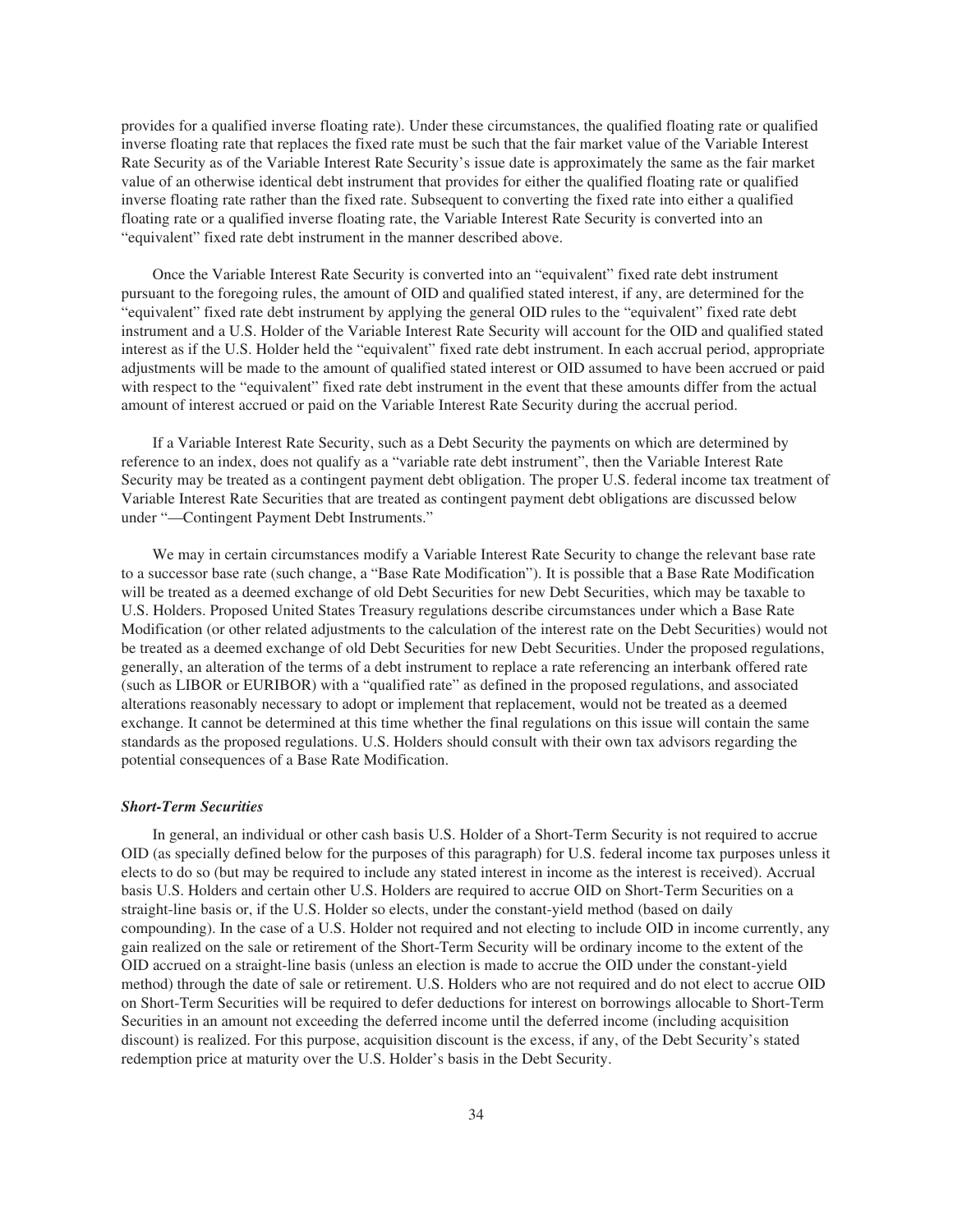For purposes of determining the amount of OID subject to these rules, all interest payments on a Short-Term Security are included in the Short-Term Security's stated redemption price at maturity. A U.S. Holder may elect to determine OID on a Short-Term Security as if the Short-Term Security had been originally issued to the U.S. Holder at the U.S. Holder's purchase price for the Short-Term Security. This election shall apply to all obligations with a maturity of one year or less acquired by the U.S. Holder on or after the first day of the first taxable year to which the election applies, and may not be revoked without the consent of the IRS.

#### *Sale, Exchange, Retirement or Other Disposition of Debt Securities*

Upon the sale, exchange, retirement or other disposition of a Debt Security, a U.S. Holder will recognize taxable gain or loss equal to the difference, if any, between the amount realized on the sale, exchange, retirement or other disposition, other than accrued but unpaid interest which will be taxable as interest, and such U.S. Holder's adjusted tax basis in the Debt Security. A U.S. Holder's adjusted tax basis in a Debt Security generally will equal the cost of the Debt Security to such U.S. Holder, and any such gain or loss will generally be capital gain or loss. For a non-corporate U.S. Holder, under current law, the maximum marginal U.S. federal income tax rate applicable to the gain will be generally lower than the maximum marginal U.S. federal income tax rate applicable to ordinary income if the U.S. Holder's holding period for the Debt Securities exceeds one year (*i.e.*, such gain is long-term capital gain). Any gain or loss realized on the sale, exchange, retirement or other disposition of a Debt Security generally will be treated as U.S. source gain or loss, as the case may be. Consequently, a U.S. Holder may not be able to claim a credit for any non-U.S. tax imposed upon a disposition of a Debt Security. The deductibility of capital losses is subject to limitations.

#### *Contingent Payment Debt Instruments*

If the terms of Debt Securities that mature more than one year from their date of issuance provide for certain contingencies that affect the timing and amount of payments (including Debt Securities with a variable rate or rates that do not qualify as "variable rate debt instruments" for purposes of the original issue discount rules) they will be "contingent payment debt instruments" for U.S. federal income tax purposes. Under the rules that govern the treatment of contingent payment debt instruments, no payment on such Debt Securities qualifies as qualified stated interest. Rather, a U.S. Holder must account for interest for U.S. federal income tax purposes based on a "comparable yield" and the differences between actual payments on the Debt Security and the Debt Security's "projected payment schedule" as described below. The comparable yield is determined by us at the time of issuance of the Debt Security. The comparable yield may be greater than or less than the stated interest, if any, with respect to the Debt Securities. Solely for the purpose of determining the amount of interest income that a U.S. Holder will be required to accrue on a contingent payment debt instrument, we will be required to construct a "projected payment schedule" that represents a series of payments the amount and timing of which would produce a yield to maturity on the contingent payment debt instrument equal to the comparable yield.

Neither the comparable yield nor the projected payment schedule constitutes a representation by us regarding the actual amount, if any, that the contingent payment debt instrument will pay.

For U.S. federal income tax purposes, a U.S. Holder will be required to use the comparable yield and the projected payment schedule established by us in determining interest accruals and adjustments in respect of a Debt Security treated as a contingent payment debt instrument, unless the holder timely discloses and justifies the use of a different comparable yield and projected payment schedule to the IRS.

A U.S. Holder, regardless of the holder's method of accounting for U.S. federal income tax purposes, will be required to accrue interest income on a contingent payment debt instrument at the comparable yield, adjusted upward or downward to reflect the difference, if any, between the actual and the projected amount of any contingent payments on the contingent payment debt instrument (as set forth below).

A U.S. Holder will be required to recognize interest income equal to the amount of any net positive adjustment, i.e., the excess of actual payments over projected payments, in respect of a contingent payment debt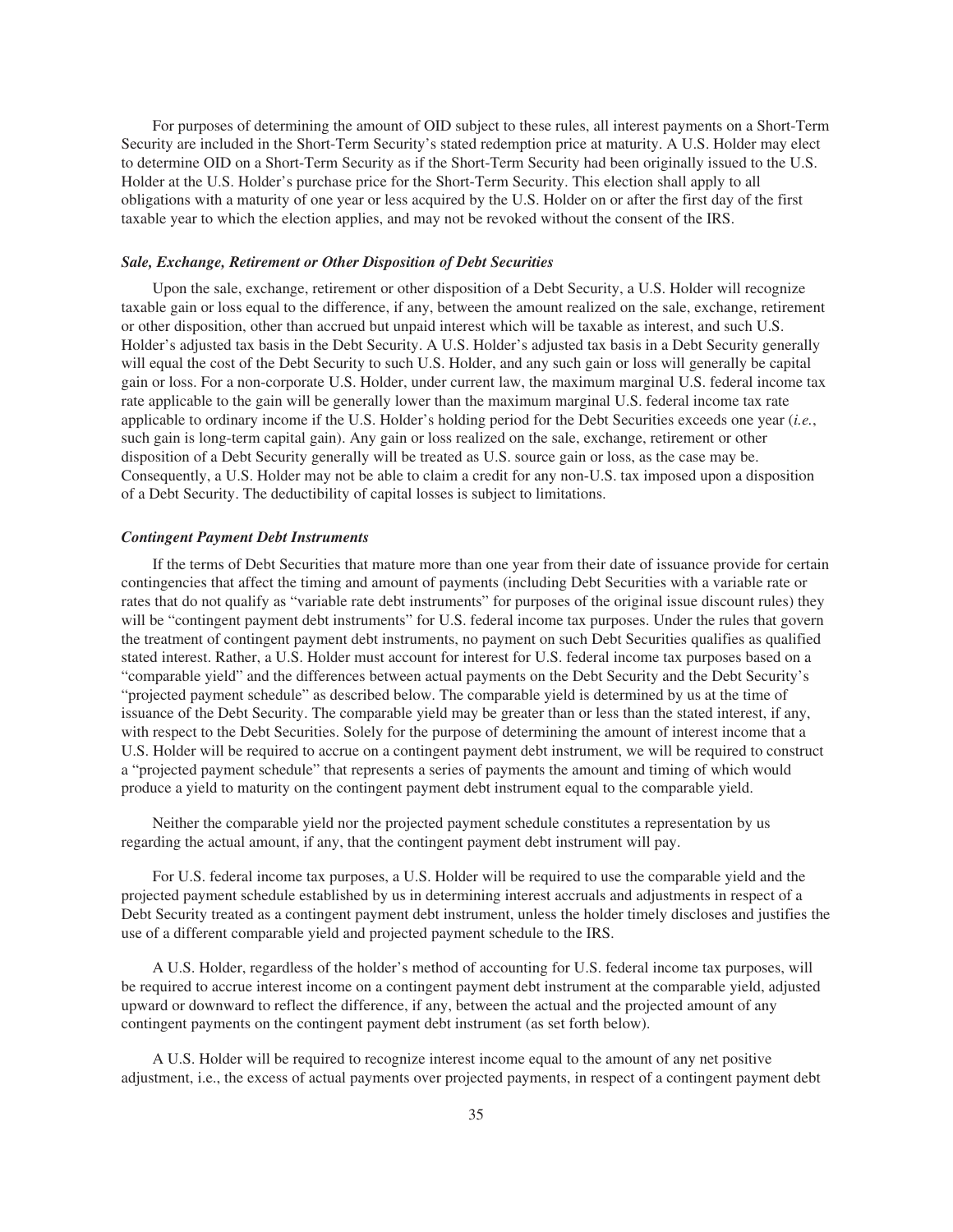instrument for a taxable year. A net negative adjustment, i.e., the excess of projected payments over actual payments, in respect of a contingent payment debt instrument for a taxable year:

- will first reduce the amount of interest in respect of the contingent payment debt instrument that a holder would otherwise be required to include in income in the taxable year; and
- to the extent of any excess, will give rise to an ordinary loss equal to so much of this excess as does not exceed the excess of:
- the amount of all previous interest inclusions under the contingent payment debt instrument over
- the total amount of the U.S. Holder's net negative adjustments treated as an ordinary loss on the contingent payment debt instrument in prior taxable years.

A net negative adjustment is not subject to the limitations imposed on miscellaneous itemized deductions. Any net negative adjustment in excess of the amounts described above will be carried forward to offset future interest income in respect of the contingent payment debt instrument or to reduce the amount realized on a sale, exchange or retirement of the contingent payment debt instrument. In addition, special rules apply for purposes of determining the amount and timing of an adjustment where the amount of a contingent payment becomes fixed more than six months before the payment is due.

Upon a sale, exchange or retirement of a contingent payment debt instrument, a U.S. Holder generally will recognize taxable gain or loss equal to the difference between the amount realized on the sale, exchange or retirement and the holder's adjusted basis in the contingent payment debt instrument. A U.S. Holder's adjusted basis in a Debt Security that is a contingent payment debt instrument generally will be the acquisition cost of the Debt Security, increased by the interest previously accrued by the U.S. Holder on the Debt Security under these rules, disregarding any net positive and net negative adjustments, and decreased by the amount of any non-contingent payments and the projected amount of any contingent payments previously made on the Debt Security. A U.S. Holder generally will treat any gain as interest income, and any loss as an ordinary loss to the extent of the excess of previous interest inclusions in excess of the total net negative adjustments previously taken into account as ordinary losses, and the balance as a capital loss. The deductibility of capital losses is subject to limitations. In addition, if a holder recognizes loss above certain thresholds, the holder may be required to file a disclosure statement with the IRS.

#### *Other Variations*

To the extent we issue floating rate Debt Securities, index linked Debt Securities, original issue discount Debt Securities, equity linked Debt Securities, credit linked Debt Securities, commodity linked Debt Securities, non-U.S. currency Debt Securities, dual currency Debt Securities or any other Debt Securities where the above summary is not applicable or does not contain a summary of all of the material U.S. federal income tax consequences that could be applicable to the acquisition, ownership and disposition of any such Debt Securities by a U.S. Holder, the applicable prospectus supplement, product supplement or pricing supplement will contain additional or modified disclosure concerning the material U.S. federal income tax consequences relevant to such type of Debt Security as appropriate.

#### **U.S. Backup Withholding and Information Reporting**

Backup withholding and information reporting requirements apply to certain payments of dividends on Common Shares, and principal of, and interest on, an obligation and to proceeds of the sale or redemption of Common Shares or an obligation, to certain non-corporate holders of Securities that are U.S. persons. Information reporting generally will apply to payments of dividends on Common Shares, and principal of, and interest on, Debt Securities, and to proceeds from the sale or redemption of, Common Shares or Debt Securities within the United States, or by a U.S. payor or U.S. middleman, to a holder of Common Shares or Debt Securities that is a U.S. person (other than an exempt recipient, including a corporation, and certain other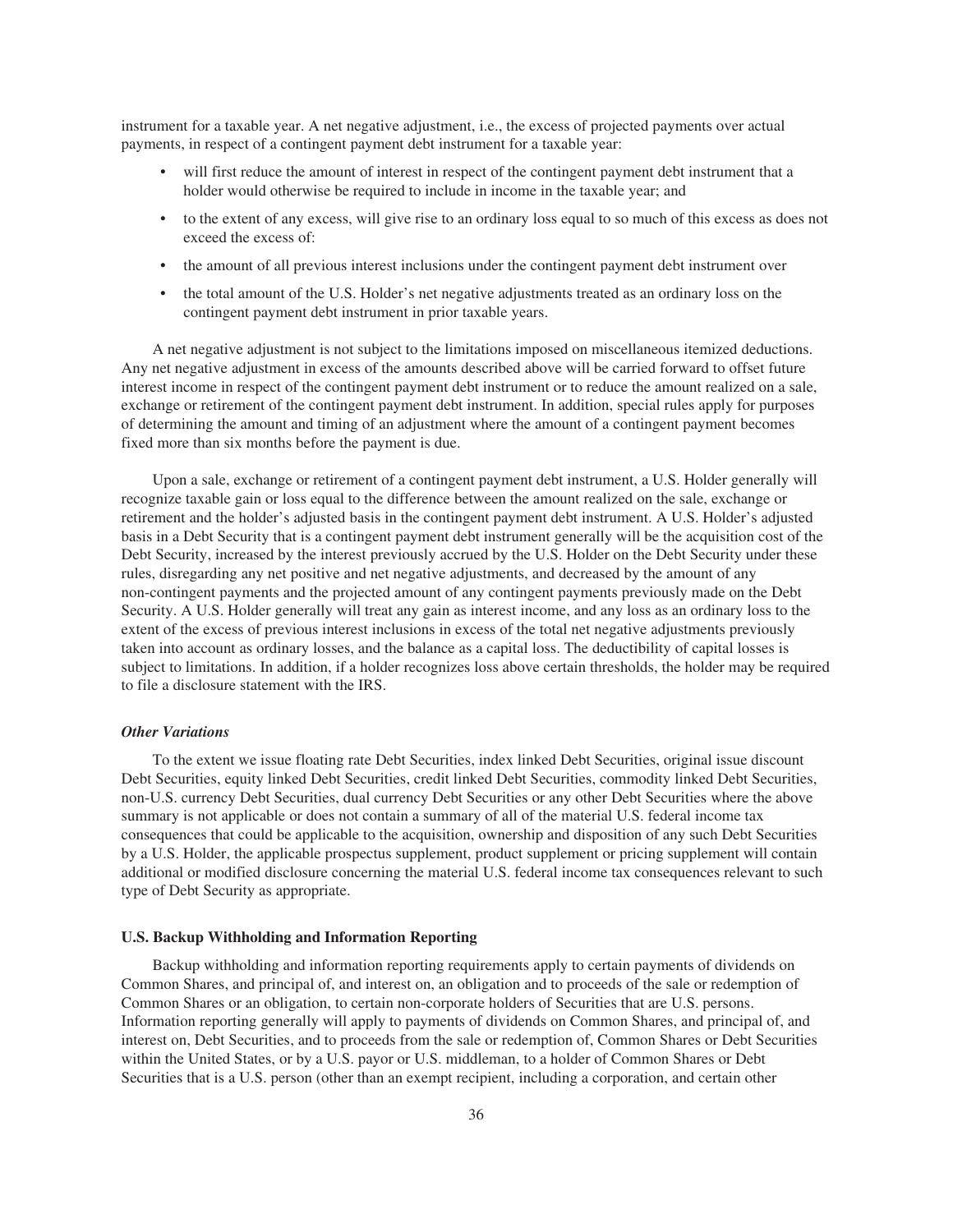persons). The payor will be required to backup withhold on payments made within the United States, or by a U.S. payor or U.S. middleman, on Common Shares or a Debt Security to a holder of Common Shares or a Debt Security that is a U.S. person, other than an exempt recipient, such as a corporation, if the holder fails to furnish its correct taxpayer identification number or otherwise fails to comply with, or establish an exemption from, the backup withholding requirements.

Backup withholding is not an additional tax. You generally will be entitled to credit any amounts withheld under the backup withholding rules against your U.S. federal income tax liability provided the required information is furnished to the IRS in a timely manner.

Additionally, U.S. Holders that are individuals (and, to the extent provided in future regulations, certain entities) may be required to disclose information about their Securities on Form 8938—Statement of Specified Foreign Financial Assets—if the aggregate value of their Securities and their "specified financial assets" exceeds \$50,000 (or other thresholds depending on the individual's exact circumstances). Significant penalties can apply if a U.S. Holder fails to disclose its specified foreign financial assets. U.S. Holders should consult their own tax advisors regarding the possible implications of this legislation in their particular circumstances.

#### **Foreign Account Tax Compliance Act**

The Foreign Account Tax Compliance Act (commonly known as "FATCA") imposes a reporting regime and a 30% withholding tax with respect to certain payments to any non-U.S. financial institution (a "foreign financial institution," or "FFI" (as defined by FATCA)) that does not become a "Participating FFI" by entering into an agreement with the IRS to, among other things, provide the IRS with certain information in respect of its account holders and investors or is not otherwise exempt from or in deemed compliance with FATCA.

This withholding regime will apply to "foreign passthru payments" (a term not yet defined) no earlier than the date that is two years after the date on which final U.S. Treasury regulations defining the term foreign passthru payment are published in the Federal Register. In the case of "foreign passthru payments," this withholding would potentially apply to payments in respect of our Common Shares and any Debt Securities that are not "grandfathered obligations." A grandfathered obligation includes any obligation that is executed on or before the date that is six months after the date on which final U.S. Treasury regulations defining the term foreign passthru payment are filed with the Federal Register, and such obligation is not materially modified after such date. If any Debt Securities are treated as grandfathered obligations, and additional Debt Securities of the same series issued later in time are not treated as grandfathered obligations, there may be negative consequences for the existing earlier issued Debt Securities, including a negative impact on market price.

If an amount in respect of FATCA withholding were to be deducted or withheld from dividends, interest, principal or other payments made in respect of the Securities, neither we nor any paying agent nor any other person would be required to pay additional amounts as a result of the deduction or withholding. As a result, investors may receive less dividends, interest or principal than expected.

#### **PLAN OF DISTRIBUTION (CONFLICTS OF INTEREST)**

CIBC may sell the Securities (i) through underwriters or dealers; (ii) through agents; or (iii) directly to one or more purchasers pursuant to applicable statutory exemptions. The Securities may be sold in one or more transactions at fixed prices or non-fixed prices, such as prices determined by reference to the prevailing price of the Securities in a specified market, at market prices prevailing at the time of sale or at prices to be negotiated with purchasers, which prices may vary as between purchasers and during the period of distribution of the Securities. The prospectus supplement for any Securities being offered thereby will set forth the terms of the offering of such Securities, including the type of Security being offered, the name or names of any Investment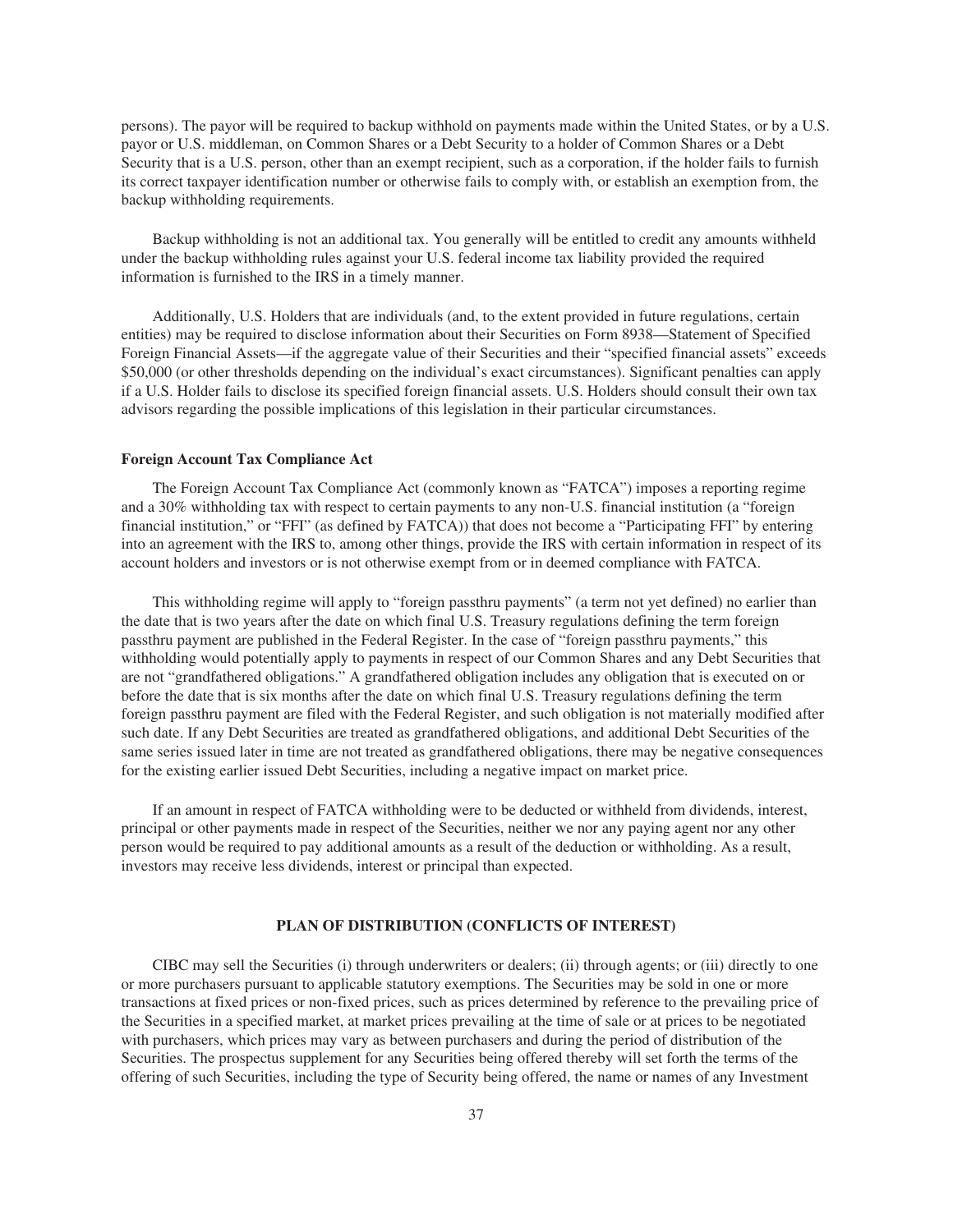Dealers, the purchase price of such Securities, the proceeds to CIBC from such sale, any underwriting discounts and other items constituting Investment Dealers' compensation, any public offering price and any discounts or concessions allowed or re-allowed or paid to any Investment Dealer. Only Investment Dealers so named in the applicable prospectus supplement are deemed to be Investment Dealers in connection with the Securities offered thereby.

If underwriters are used in the sale, the Securities will be acquired by the underwriters for their own account and may be resold from time to time in one or more transactions, including negotiated transactions, at a fixed public offering price or at varying prices determined at the time of sale, at market prices prevailing at the time of sale or at prices related to such prevailing market prices. The obligations of the underwriters to purchase such Securities will be subject to certain conditions precedent, and the underwriters will be obligated to purchase all the Securities offered by the applicable prospectus supplement if any of such Securities are purchased. Any public offering price and any discounts or concessions allowed or re-allowed or paid to underwriters may be changed from time to time.

The Securities may also be sold directly by CIBC at such prices and upon such terms as agreed to by CIBC and the purchaser or through agents designated by CIBC from time to time. Any agent involved in the offering and sale of the Securities in respect of which this prospectus is delivered will be named, and any commissions payable by CIBC to such agent will be set forth, in the applicable prospectus supplement. Unless otherwise indicated in the applicable prospectus supplement, any agent is acting on a best efforts basis for the period of its appointment.

CIBC may agree to pay Investment Dealers a commission for various services relating to the issue and sale of any Securities offered hereby. Any such commission will be paid out of the general corporate funds of CIBC. Investment Dealers who participate in the distribution of the Securities may be entitled under agreements to be entered into with CIBC to indemnification by CIBC against certain liabilities, including liabilities under securities legislation, or to contribution with respect to payments which such Investment Dealers may be required to make in respect thereof.

In connection with any offering of the Securities (unless otherwise specified in the applicable prospectus supplement), the Investment Dealers may over-allot or effect transactions which stabilize or maintain the market price of the Securities offered at a higher level than that which might exist in the open market. These transactions may be commenced, interrupted or discontinued at any time.

The Securities offered under this prospectus have not been qualified for sale under the securities laws in any jurisdiction outside the United States where action for that purpose is required and, unless otherwise provided in the prospectus supplement relating to a particular issue of Securities, will not be offered or sold, directly or indirectly, in any jurisdiction outside the United States. Each Investment Dealer will be required to comply with all applicable laws and regulations in force in any jurisdiction in which it purchases, offers or sells Securities or possesses or distributes this prospectus or any other offering material and will obtain any consent, approval or permission required by it for the purchase, offer or sale by it of Securities under the laws and regulations in force in any jurisdiction to which it is subject or in which it makes such purchases, offers or sales and we shall have no responsibility in relation to this.

There is currently no market through which the Debt Securities offered hereunder may be sold and purchasers may not be able to resell such Debt Securities purchased under this prospectus. This may affect the pricing of such Debt Securities in the secondary market, the transparency and availability of trading prices, the liquidity of such Debt Securities, and the extent of issuer regulation.

#### *Market Making Resales by Affiliates*

This prospectus may be used by CIBC World Markets Corp. in connection with offers and sales of the Securities in market-making transactions. In a market-making transaction, CIBC World Markets Corp. may resell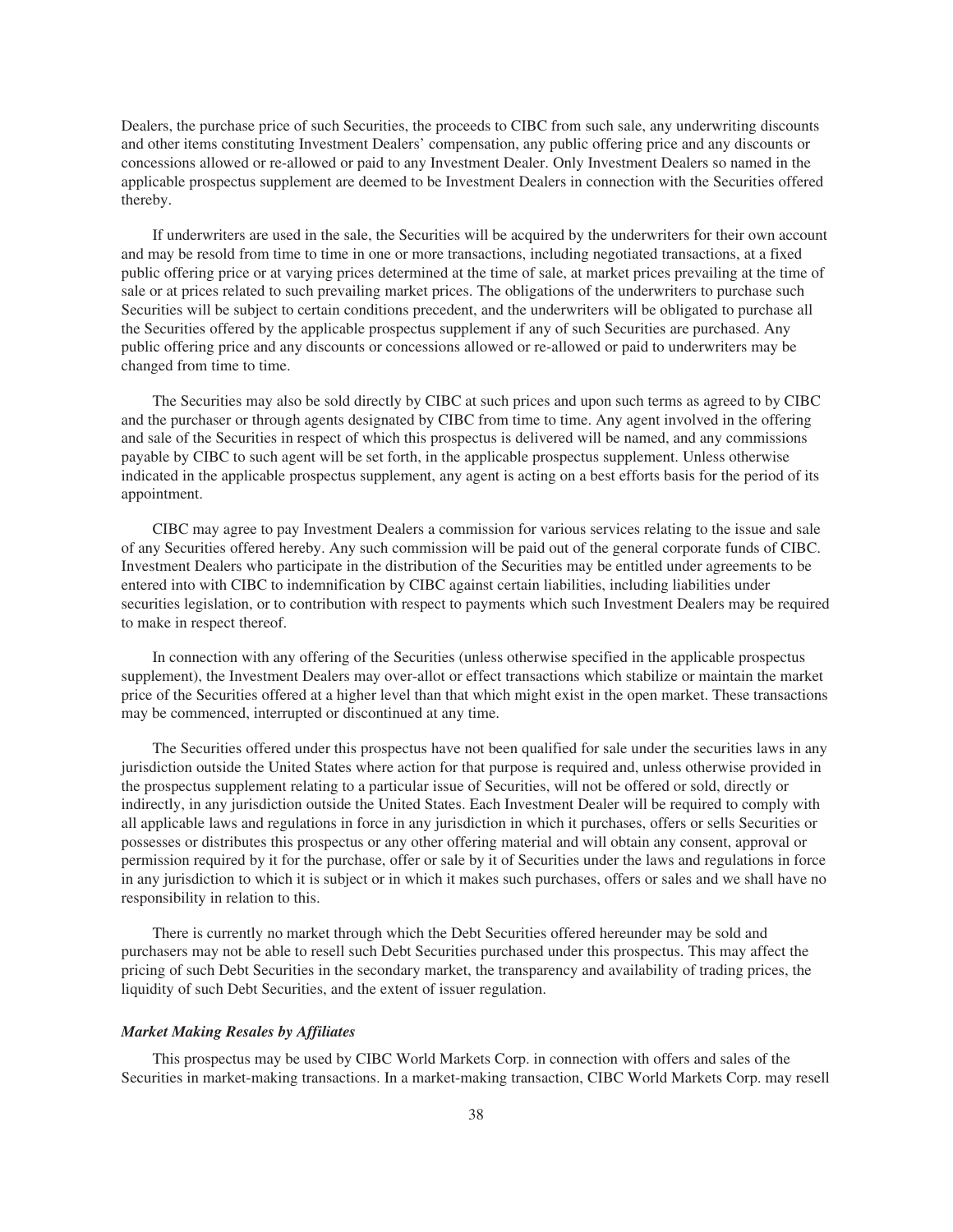a Security it acquires from other holders, after the original offering and sale of the Security. Resales of this kind may occur in the open market or may be privately negotiated, at prevailing market prices at the time of resale or at related or negotiated prices. In these transactions, CIBC World Markets Corp. may act as principal or agent, including as agent for the counterparty in a transaction in which CIBC World Markets Corp. acts as principal, or as agent for both counterparties in a transaction in which CIBC World Markets Corp. does not act as principal. CIBC World Markets Corp. may receive compensation in the form of discounts and commissions, including from both counterparties in some cases. Other affiliates of CIBC may also engage in transactions of this kind and may use this prospectus for this purpose. These affiliates may include, among others, CIBC World Markets Inc. The Securities to be sold in market-making transactions include securities to be issued after the date of this prospectus, as well as securities previously issued. CIBC does not expect to receive any proceeds from marketmaking transactions. CIBC does not expect that CIBC World Markets Corp. or any other affiliate that engages in these transactions will pay any proceeds from its market-making resales to CIBC. Information about the trade and settlement dates, as well as the purchase price, for a market-making transaction will be provided to the purchaser in a separate confirmation of sale. Unless CIBC or an agent informs you in your confirmation of sale that your Security is being purchased in its original offering and sale, you may assume that you are purchasing your Security in a market-making transaction.

### *Conflicts of Interest*

To the extent an initial offering of the Securities will be distributed by an affiliate of CIBC, each such offering of Securities will be conducted in compliance with the requirements of Rule 5121 of the U.S. Financial Industry Regulatory Authority, Inc. ("FINRA"), regarding a FINRA member firm's distribution of securities of an affiliate. No affiliate of CIBC nor any other FINRA member participating in an initial offering of Securities that has a conflict of interest will confirm initial sales to any discretionary accounts over which it has authority without prior specific written approval of the customer. In the event that any FINRA member participates in a public offering of these Securities, the underwriting discounts and commissions on such Securities sold in the initial distribution will not exceed 8% of the offering proceeds.

# **LIMITATIONS ON ENFORCEMENT OF U.S. LAWS AGAINST CIBC, ITS MANAGEMENT AND OTHERS**

CIBC is a Canadian chartered bank. Many of its directors and executive officers, including many of the persons who signed the registration statement, of which this prospectus forms a part, and some of the experts named in this document, reside outside the United States, and a substantial portion of CIBC's assets and all or a substantial portion of the assets of such persons are located outside the United States. As a result, it may be difficult for United States investors to effect service of process within the United States upon such persons to enforce against them judgments of the courts of the United States predicated upon, among other things, the civil liability provisions of the federal securities laws of the United States. In addition, it may be difficult for United States investors to enforce, in original actions brought in courts in jurisdictions located outside the United States, among other things, civil liabilities predicated upon such securities laws.

CIBC has been advised by Blake, Cassels & Graydon LLP, its Canadian counsel, that a judgment of a United States court may be enforceable in Canada if: (a) there is a real and substantial connection between the events, persons and circumstances and the forum in which the United States proceedings occur such that the United States court properly assumed jurisdiction; (b) the United States judgment is final and conclusive and for a sum certain; (c) the defendant was properly served with originating process from the United States court; and (d) the United States law that led to the judgment is not contrary to Canadian public policy, as that term would be applied by a Canadian court. CIBC has been advised that in normal circumstances, only civil judgments and not other rights arising from United States securities legislation (for example, penal or similar awards made by a court in a regulatory prosecution or proceeding) are enforceable in Canada. The enforceability of a United States judgment in Canada will be subject to the requirements that: (i) an action to enforce the United States judgment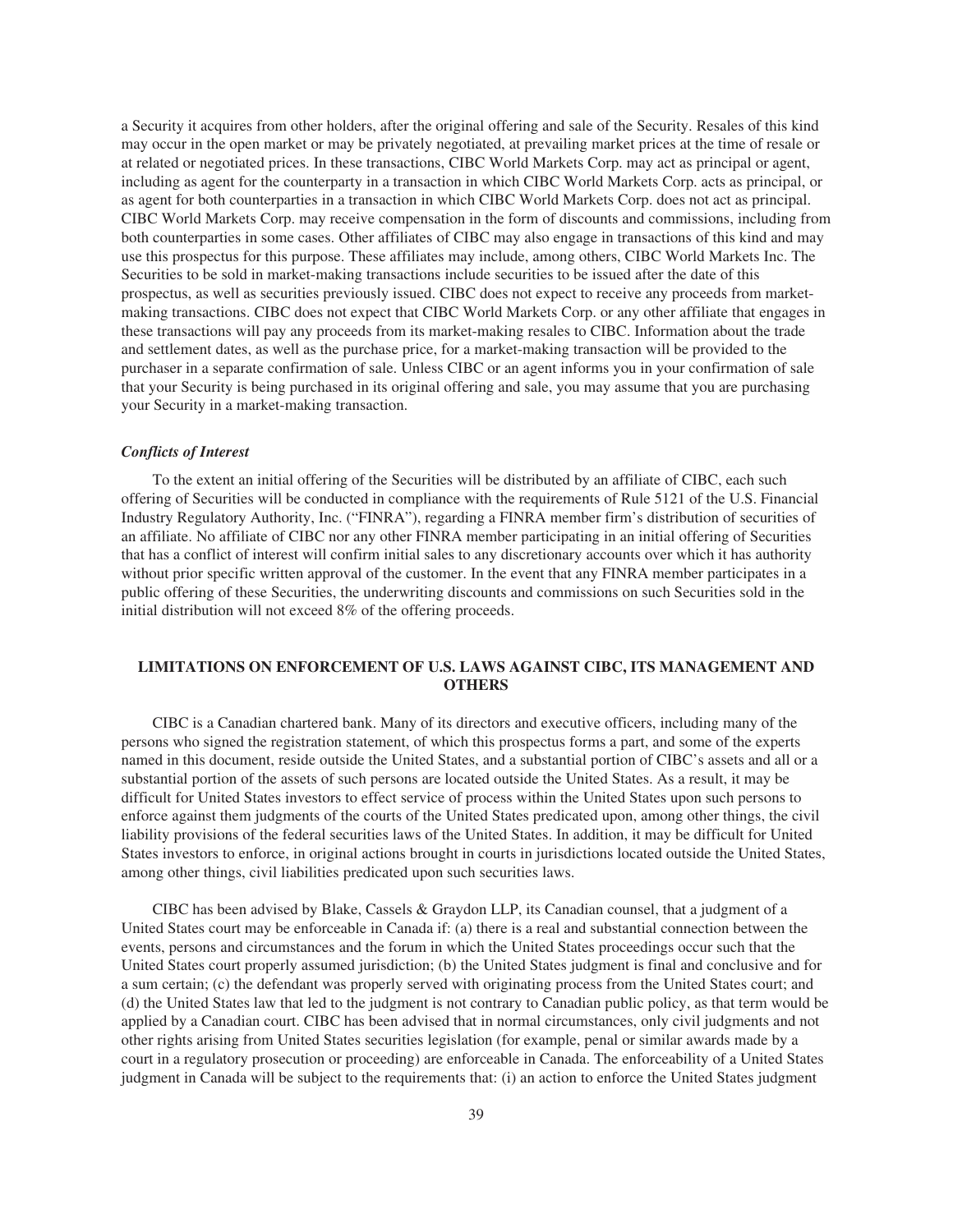must be commenced in the Canadian court within any applicable limitation period; (ii) the Canadian court has discretion to stay or decline to hear an action on the United States judgment if the United States judgment is under appeal or if there is another subsisting judgment in any jurisdiction relating to the same cause of action as the United States judgment; (iii) the Canadian court will render judgment only in Canadian dollars; and (iv) an action in the Canadian court on the United States judgment may be affected by bankruptcy, insolvency or other similar laws affecting the enforcement of creditors' rights generally. The enforceability of a United States judgment in Canada will be subject to the following defenses: (i) the United States judgment was obtained by fraud or in a manner contrary to the principles of natural justice; (ii) the United States judgment is for a claim which under the law of the applicable Canadian province would be characterized as based on a foreign revenue, expropriatory, penal or other public law; (iii) the enforcement of the United States judgment is contrary to or inconsistent with public policy of the applicable Canadian province or to an order made by the Attorney General of Canada under the *Foreign Extraterritorial Measures Act* (Canada) or by the Competition Tribunal under the *Competition Act* (Canada) in respect of certain judgments referred to in such statutes; and (iv) the United States judgment has been satisfied or is void or voidable under United States law.

#### **VALIDITY OF SECURITIES**

The validity of the Debt Securities will be passed upon by Mayer Brown LLP, New York, New York, as to matters of New York law, and by Blake, Cassels & Graydon LLP, Toronto, Ontario as to matters of the laws of the Province of Ontario and the federal laws of Canada applicable therein.

## **EXPERTS**

The consolidated financial statements incorporated by reference in this prospectus from the 2020 Annual Report and the effectiveness of CIBC's internal control over financial reporting as of October 31, 2020 have been audited by Ernst & Young LLP, an independent registered public accounting firm, as stated in their reports, which express an unqualified opinion and which are incorporated herein by reference. Such financial statements have been so incorporated in reliance upon the report of such firm given upon their authority as experts in accounting and auditing.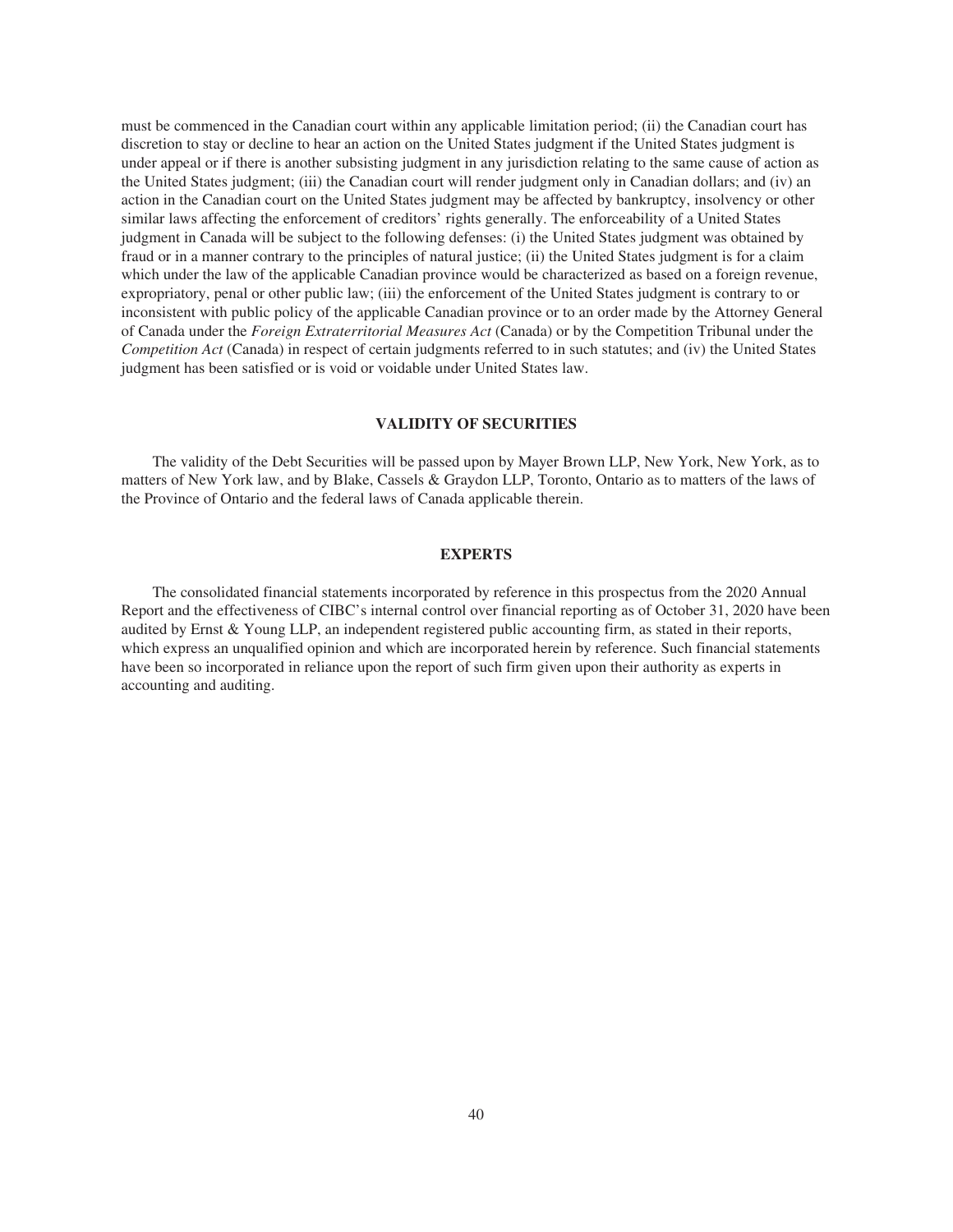#### **PART II**

# **INFORMATION NOT REQUIRED TO BE DELIVERED TO OFFEREES OR PURCHASERS**

#### **Item 8. Indemnification of Directors and Officers**

Under the Bank Act and the by-laws of Canadian Imperial Bank of Commerce (the "Bank"), the Bank indemnifies any director or officer of the Bank, any former director or officer of the Bank, and any other person who acts or acted at the Bank's request as a director or officer of or in a similar capacity for another entity, and his or her heirs and personal representatives, against all costs, charges and expenses, including an amount paid to settle an action or satisfy a judgment reasonably incurred by them in respect of any civil, criminal, administrative, investigative or other proceeding in which they are involved because of that association with the Bank or other entity; provided (1) the person acted honestly and in good faith with a view to the best interests of, as the case may be, the Bank or the other entity for which they acted at the Bank's request as a director or officer or in a similar capacity; and (2) in the case of a criminal or administrative action or proceeding that is enforced by a monetary penalty, the person had reasonable grounds for believing that their conduct was lawful.

These indemnification provisions could be construed to permit or require indemnification for certain liabilities arising out of United States federal securities laws.

The Bank has obtained director's and officer's liability insurance coverage, which, subject to policy terms and limitations, provides indemnification and reimbursement coverage for directors and officers of the Bank and of its subsidiaries in certain circumstances where the Bank is unable to provide indemnification to such directors and officers.

Insofar as indemnification for liabilities arising under the Securities Act may be permitted to directors, officers and controlling persons of the Bank pursuant to the provisions described above, or otherwise, the Bank has been advised that in the opinion of the SEC such indemnification is against public policy as expressed in the Securities Act and is therefore unenforceable.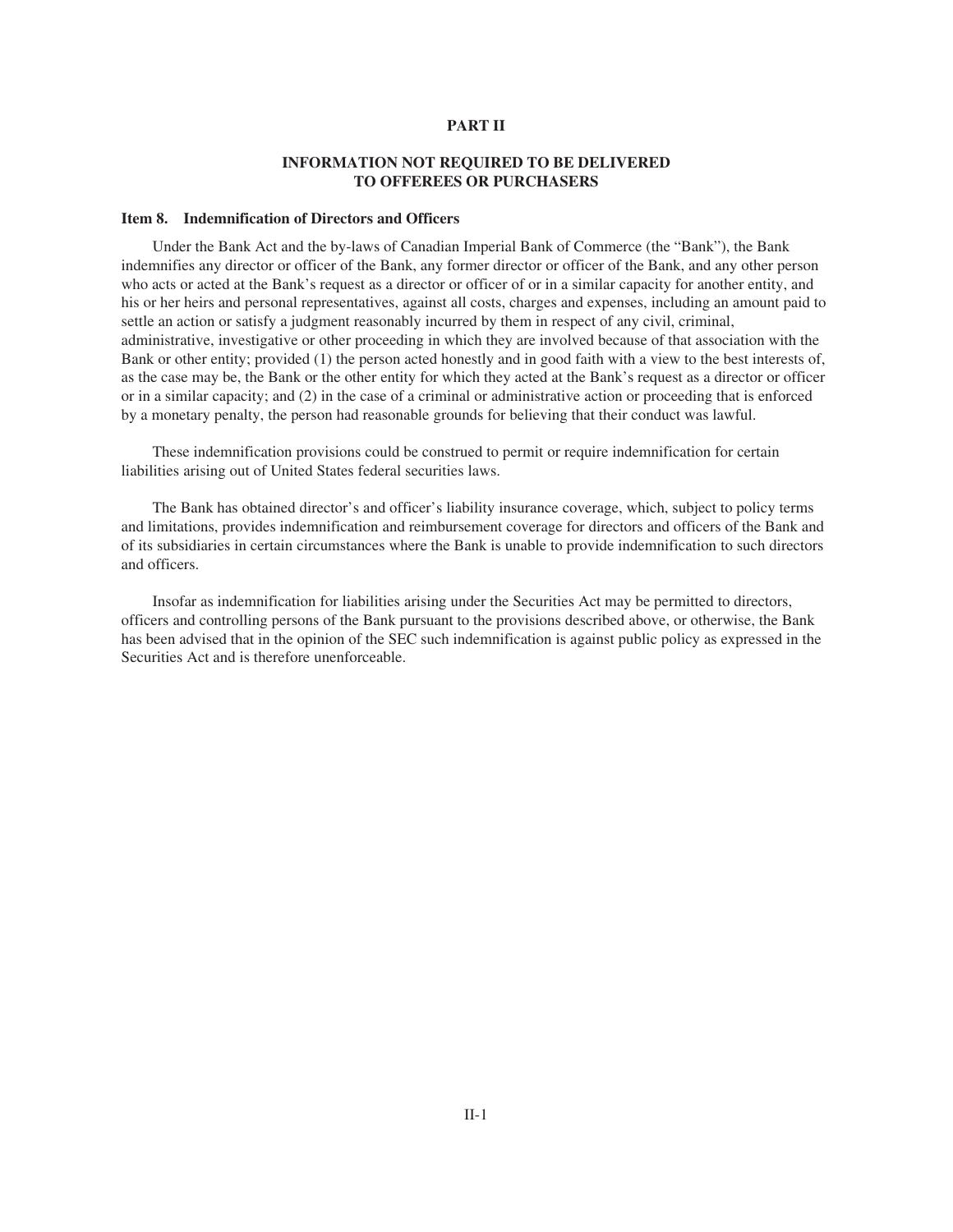# **Item 9. Exhibits**

| Exhibit<br>No. | Description                                                                                                                                                                                                                                                                  |
|----------------|------------------------------------------------------------------------------------------------------------------------------------------------------------------------------------------------------------------------------------------------------------------------------|
| $3.1*$         | By-laws of the Registrant (incorporated by reference to Exhibit 99.1 to the Current Report on<br>Form 6-K filed by the Registrant on April 5, 2016)                                                                                                                          |
| $4.1*$         | Senior Debt Indenture dated as of September 14, 2010, between the Registrant and The Bank of<br>New York Mellon (included as Exhibit 99.1 to the Bank's Form 6-K report filed with the SEC on<br>September 15, 2010 (File No. 1-14768) and incorporated by reference herein) |
| $4.2*$         | First Supplemental Indenture, dated as of April 2, 2019, between the Registrant and The Bank of<br>New York Mellon (included as Exhibit 99.2 to the Bank's Form 6-K report filed with the SEC on<br>April 2, 2019 (File No. 1-14768) and incorporated by reference herein)   |
| $4.3*$         | Form of Subordinated Debt Indenture. (included as Exhibit 7.2 to the Bank's Registration Statement<br>on Form F-9 (File No. 333-168062) and incorporated by reference herein)                                                                                                |
| $5.1*$         | Opinion of Mayer Brown LLP, U.S. counsel for the Registrant, as to the validity of the Debt<br>Securities                                                                                                                                                                    |
| $5.2**$        | Opinion of Blake, Cassels & Graydon LLP, Canadian counsel for the Registrant, as to the validity of<br>the Debt Securities and the Common Shares                                                                                                                             |
| $8.1**$        | Opinion of Mayer Brown LLP, U.S. counsel for the Registrant, as to certain matters of United States<br>federal income taxation                                                                                                                                               |
| $8.2**$        | Opinion of Blake, Cassels & Graydon LLP, Canadian counsel for the Registrant, as to certain<br>matters of Canadian federal income taxation                                                                                                                                   |
| $23.1*$        | Consent of Ernst & Young LLP                                                                                                                                                                                                                                                 |
| $23.2*$        | Consent of Mayer Brown LLP (Included in Exhibit 5.1)                                                                                                                                                                                                                         |
| $23.3**$       | Consent of Blake, Cassels & Graydon LLP (included in Exhibit 5.2)                                                                                                                                                                                                            |
| $24.1*$        | Powers of Attorney (included on signature page of the Registration Statement)                                                                                                                                                                                                |
| $25.1*$        | Form T-1 Statement of Eligibility of The Bank of New York Mellon, as trustee under the Senior<br>Debt Indenture                                                                                                                                                              |
| 25.2***        | Form T-1 Statement of Eligibility of trustee under subordinated indenture                                                                                                                                                                                                    |
| 99.1****       | Form of Underwriting Agreement                                                                                                                                                                                                                                               |
|                |                                                                                                                                                                                                                                                                              |

- \* Previously Filed<br>\*\* Filed herewith
- Filed herewith
- \*\*\* To be filed later as a 305B2 application if needed.
- \*\*\*\* To be filed by post-effective amendment or on Form 6-K and incorporated by reference herein in connection with an offering of securities.

Additional exhibits to this Registration Statement may be subsequently filed in reports on Form 40-F or on Form 6-K that specifically state that such materials are incorporated by reference as exhibits in Part II to this Registration Statement.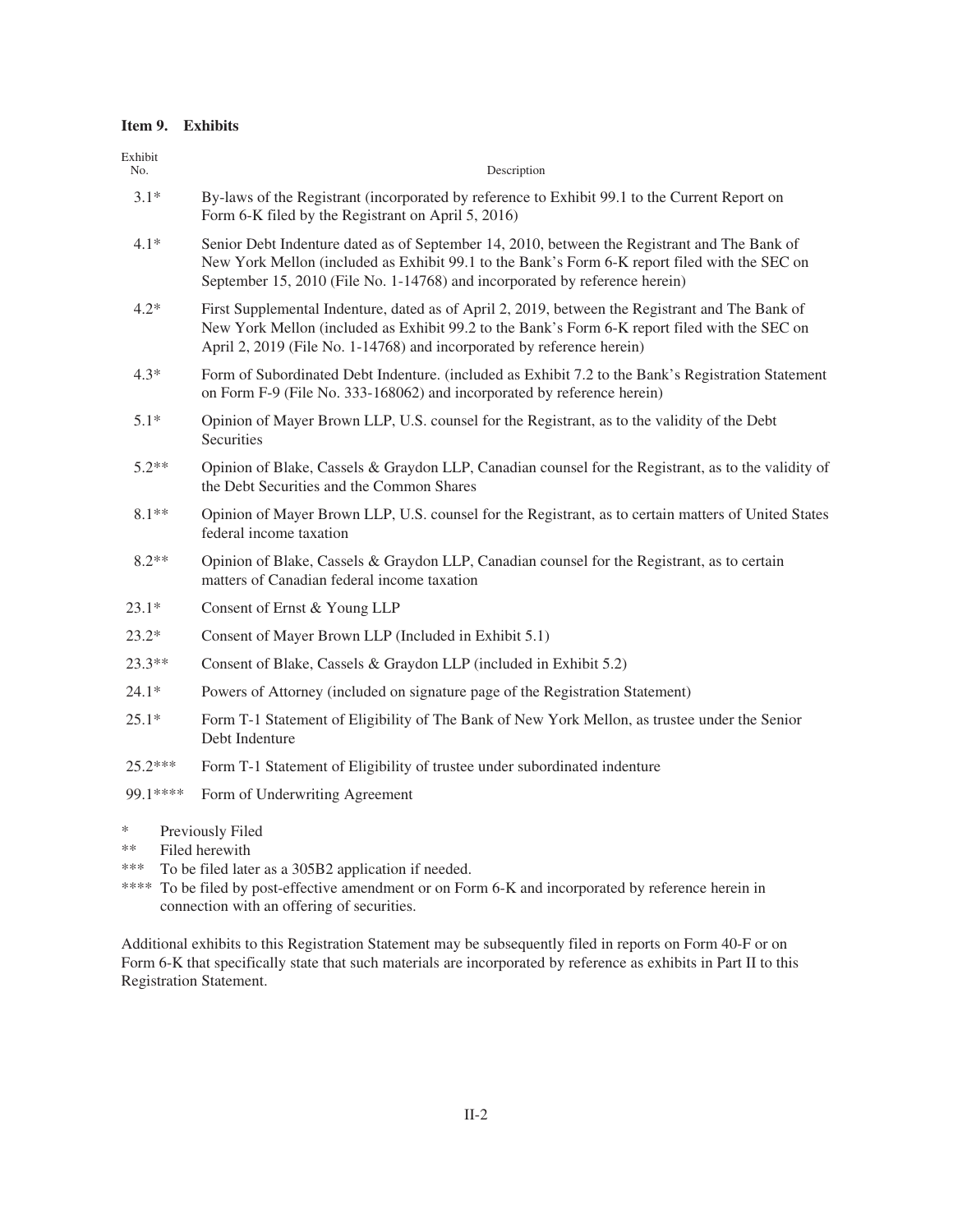#### **Item 10. Undertakings**

The Registrant hereby undertakes:

(1) To file, during any period in which offers or sales of the registered securities are being made, a post-effective amendment to this Registration Statement:

- (i) to include any prospectus required by Section  $10(a)(3)$  of the Securities Act;
- (ii) to reflect in the prospectus any facts or events arising after the effective date of the Registration Statement (or the most recent post-effective amendment thereof) which, individually or in the aggregate, represent a fundamental change in the information set forth in the Registration Statement. Notwithstanding the foregoing, any increase or decrease in volume of securities offered (if the total dollar value of securities offered would not exceed that which was registered) and any deviation from the low or high end of the estimated maximum offering range may be reflected in the form of prospectus filed with the SEC pursuant to Rule 424(b) if, in the aggregate, the changes in volume and price represent no more than a 20% percent change in the maximum aggregate offering price set forth in the "Calculation of Registration Fee" table in the effective Registration Statement; and
- (iii) to include any material information with respect to the plan of distribution not previously disclosed in the Registration Statement or any material change to such information in the Registration Statement.

Provided, however, that paragraphs  $(1)(i)$ ,  $(1)(ii)$  and  $(1)(iii)$  of this section do not apply if the information required to be included in a post-effective amendment by those paragraphs is contained in reports filed with or furnished to the SEC by the Registrant pursuant to Section 13 or 15(d) of the Exchange Act that are incorporated by reference in the Registration Statement or is contained in a form of prospectus filed pursuant to Rule 424(b) that is part of the Registration Statement.

(2) That, for the purpose of determining any liability under the Securities Act, each such post-effective amendment shall be deemed to be a new registration statement relating to the securities offered therein, and the offering of such securities at that time shall be deemed to be the initial bona fide offering thereof.

(3) To remove from registration by means of a post-effective amendment any of the securities being registered which remain unsold at the termination of the offering.

(4) To file a post-effective amendment to the Registration Statement to include any financial statements required by Item 8.A. of Form 20-F at the start of any delayed offering or throughout a continuous offering. Financial statements and information otherwise required by Section  $10(a)(3)$  of the Securities Act need not be furnished, provided, that the Registrant includes in the prospectus, by means of a post-effective amendment, financial statements required pursuant to this paragraph (4) and other information necessary to ensure that all other information in the prospectus is at least as current as the date of those financial statements. Notwithstanding the foregoing, a post-effective amendment need not be filed to include financial statements and information required by Section 10(a)(3) of the Securities Act or Rule 3-19 of Regulation S-X if such financial statements and information are contained in periodic reports filed with or furnished to the SEC by the Registrant pursuant to Section 13 or Section 15(d) of the Exchange Act that are incorporated by reference in this Registration Statement.

(5) That, for the purpose of determining liability under the Securities Act to any purchaser:

- (i) If the Registrant is relying on Rule 430B:
	- (A) Each prospectus filed by the Registrant pursuant to Rule  $424(b)(3)$  shall be deemed to be part of the Registration Statement as of the date the filed prospectus was deemed part of and included in the Registration Statement; and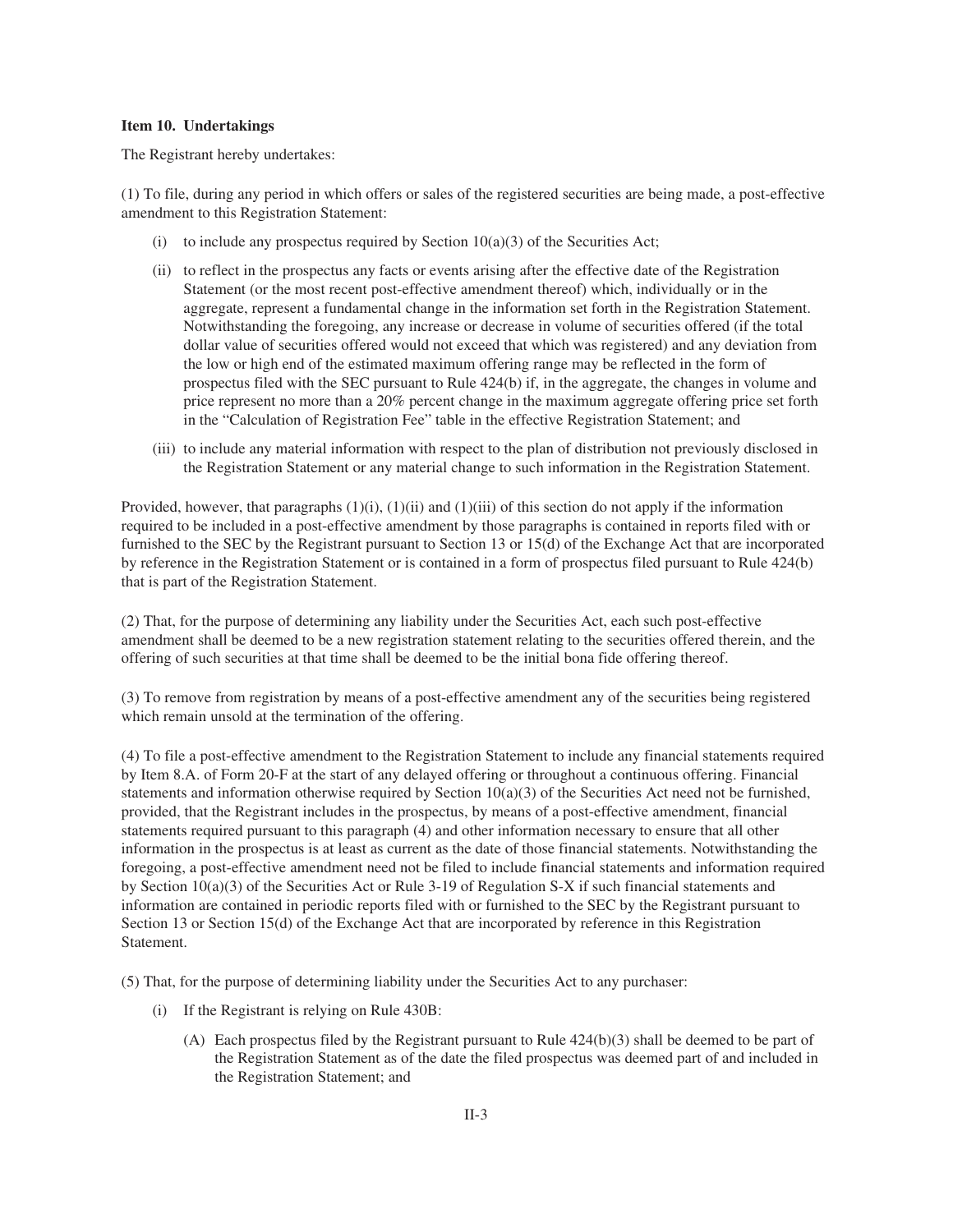- (B) Each prospectus required to be filed pursuant to Rule  $424(b)(2)$ ,  $(b)(5)$ , or  $(b)(7)$  as part of a registration statement in reliance on Rule 430B relating to an offering made pursuant to Rule  $415(a)(1)(i)$ , (vii), or (x) for the purpose of providing the information required by section 10(a) of the Securities Act shall be deemed to be part of and included in the Registration Statement as of the earlier of the date such form of prospectus is first used after effectiveness or the date of the first contract of sale of securities in the offering described in the prospectus. As provided in Rule 430B, for liability purposes of the issuer and any person that is at that date an underwriter, such date shall be deemed to be a new effective date of the Registration Statement relating to the securities in the Registration Statement to which that prospectus relates, and the offering of such securities at that time shall be deemed to be the initial bona fide offering thereof. Provided, however, that no statement made in a registration statement or prospectus that is part of the Registration Statement or made in a document incorporated or deemed incorporated by reference into the Registration Statement or prospectus that is part of the Registration Statement will, as to a purchaser with a time of contract of sale prior to such effective date, supersede or modify any statement that was made in the Registration Statement or prospectus that was part of the Registration Statement or made in any such document immediately prior to such effective date; or
- (ii) If the Registrant is subject to Rule 430C, each prospectus filed pursuant to Rule 424(b) as part of a registration statement relating to an offering, other than registration statements relying on Rule 430B or other than prospectuses filed in reliance on Rule 430A, shall be deemed to be part of and included in the Registration Statement as of the date it is first used after effectiveness. Provided, however, that no statement made in a registration statement or prospectus that is part of the Registration Statement or made in a document incorporated or deemed incorporated by reference into the Registration Statement or prospectus that is part of the Registration Statement will, as to a purchaser with a time of contract of sale prior to such first use, supersede or modify any statement that was made in the Registration Statement or prospectus that was part of the Registration Statement or made in any such document immediately prior to such date of first use.

(6) That, for the purpose of determining liability of the Registrant under the Securities Act to any purchaser in the initial distribution of the securities, in a primary offering of securities of the Registrant pursuant to this Registration Statement, regardless of the underwriting method used to sell the securities to the purchaser, if the securities are offered or sold to such purchaser by means of any of the following communications, the Registrant will be a seller to the purchaser and will be considered to offer or sell such securities to such purchaser:

- (i) Any preliminary prospectus or prospectus of the Registrant relating to the offering required to be filed pursuant to Rule 424;
- (ii) Any free writing prospectus relating to the offering prepared by or on behalf of the Registrant or used or referred to by the Registrant;
- (iii) The portion of any other free writing prospectus relating to the offering containing material information about the Registrant or its securities provided by or on behalf of the Registrant; and
- (iv) Any other communication that is an offer in the offering made by the Registrant to the purchaser.

(7) That, for purposes of determining any liability under the Securities Act, each filing of the Registrant's annual report pursuant to Section 13(a) or Section 15(d) of the Exchange Act that is incorporated by reference in the Registration Statement shall be deemed to be a new registration statement relating to the securities offered therein, and the offering of such securities at that time shall be deemed to be the initial bona fide offering thereof.

(8) The undersigned registrant hereby undertakes to file an application for the purpose of determining the eligibility of the trustee to act under subsection (a) of section 310 of the Trust Indenture Act ("Act") in accordance with the rules and regulations prescribed by the Commission under section 305(b)(2) of the Act.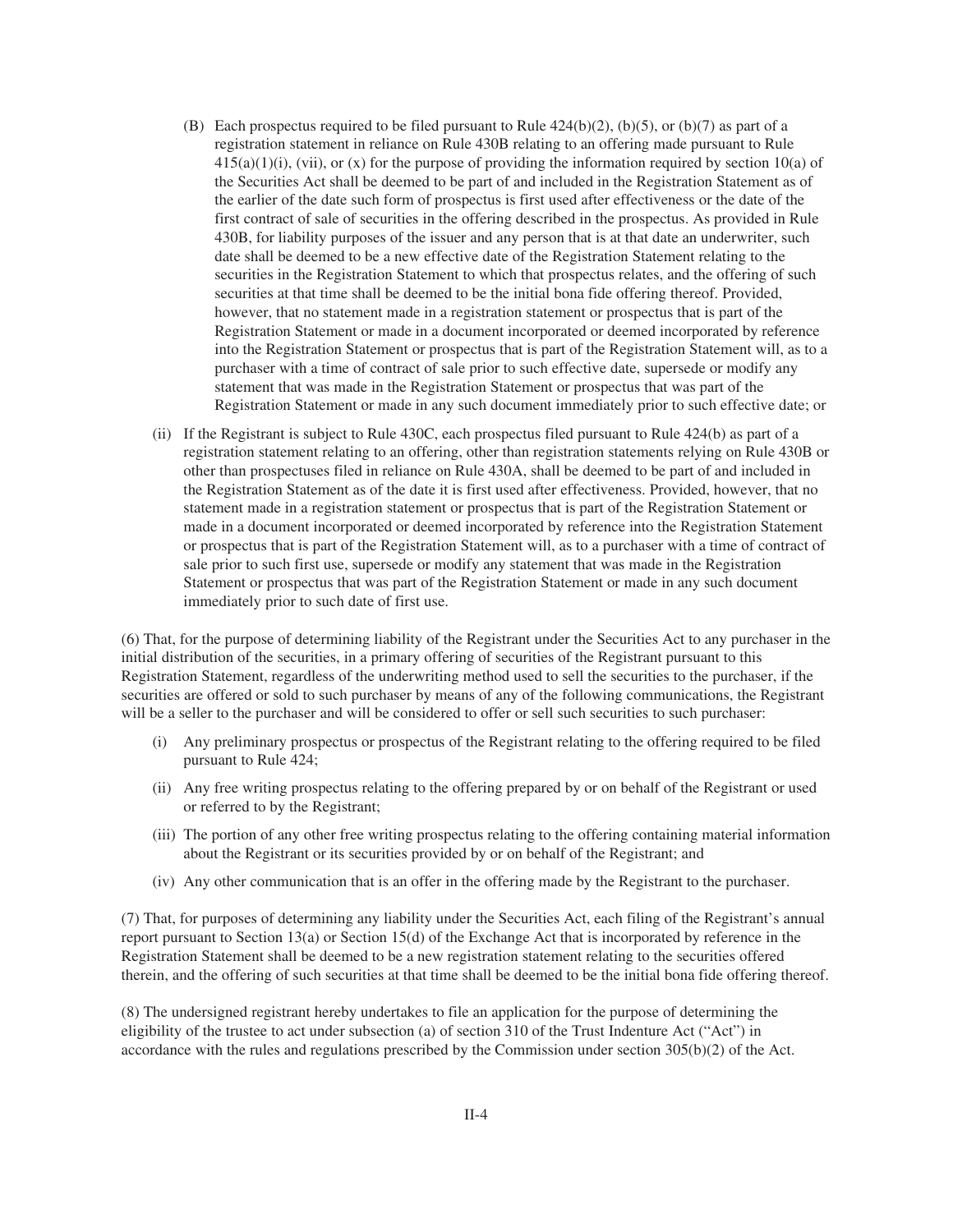Insofar as indemnification for liabilities arising under the Securities Act may be permitted to directors, officers and controlling persons of the Registrant pursuant to the foregoing provisions set forth in Item 8 above, or otherwise, the Registrant has been advised that in the opinion of the SEC such indemnification is against public policy as expressed in the Securities Act and is, therefore, unenforceable. In the event that a claim for indemnification against such liabilities (other than the payment by the Registrant of expenses incurred or paid by a director, officer or controlling person of the Registrant in the successful defense of any action, suit or proceeding) is asserted by such director, officer or controlling person in connection with the securities being registered, the Registrant will, unless in the opinion of its counsel the matter has been settled by controlling precedent, submit to a court of appropriate jurisdiction the question whether such indemnification by it is against public policy as expressed in the Securities Act and will be governed by the final adjudication of such issue.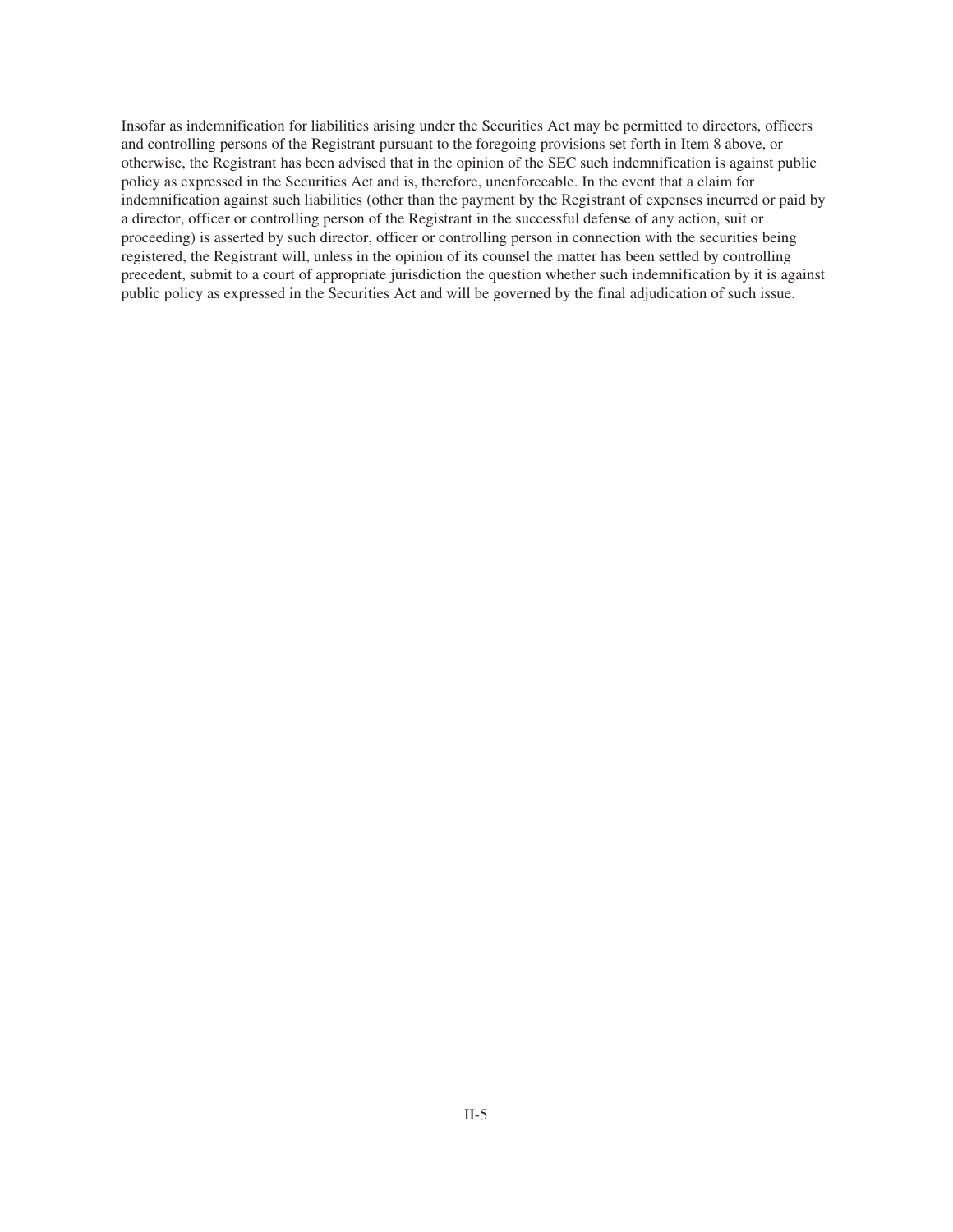#### **SIGNATURES**

Pursuant to the requirements of the Securities Act, the Registrant certifies that it has reasonable grounds to believe that it meets all of the requirements for filing on this Form F-3 and has duly caused this Amendment No. 2 to the Registration Statement to be signed on its behalf by the undersigned, thereunto duly authorized, in the City of Toronto, Province of Ontario, Canada, on September 24, 2021.

# CANADIAN IMPERIAL BANK OF COMMERCE

By: /s/ Kikelomo Lawal

Name: Kikelomo Lawal Title: Executive Vice-President and Chief Legal **Officer** 

# **POWERS OF ATTORNEY**

Pursuant to the requirements of the Securities Act, this Amendment No. 2 to the Registration Statement has been signed below by or on behalf of the following persons in the capacities indicated on September 24, 2021:

| Name                    | Position                                                    |
|-------------------------|-------------------------------------------------------------|
| *                       | President and Chief Executive Officer; Director             |
| Victor G. Dodig         | (Principal Executive Officer)                               |
| *                       | Senior Executive Vice-President and Chief Financial Officer |
| <b>Hratch Panossian</b> | (Principal Financial Officer)                               |
| *                       | <b>Executive Vice-President and Controller</b>              |
| Christopher J. Anderson | (Controller)                                                |
| *                       | Director                                                    |
| Charles J.G. Brindamour |                                                             |
| ∗                       | Director                                                    |
| Nanci E. Caldwell       |                                                             |
| *                       | Director                                                    |
| Michelle L. Collins     |                                                             |
| *                       | Director                                                    |
| Patrick D. Daniel       |                                                             |
| *                       | Director                                                    |
| Luc Desjardins          |                                                             |
| *                       | Director                                                    |
| Kevin J. Kelly          |                                                             |
| *                       | Director                                                    |
| Christine E. Larsen     |                                                             |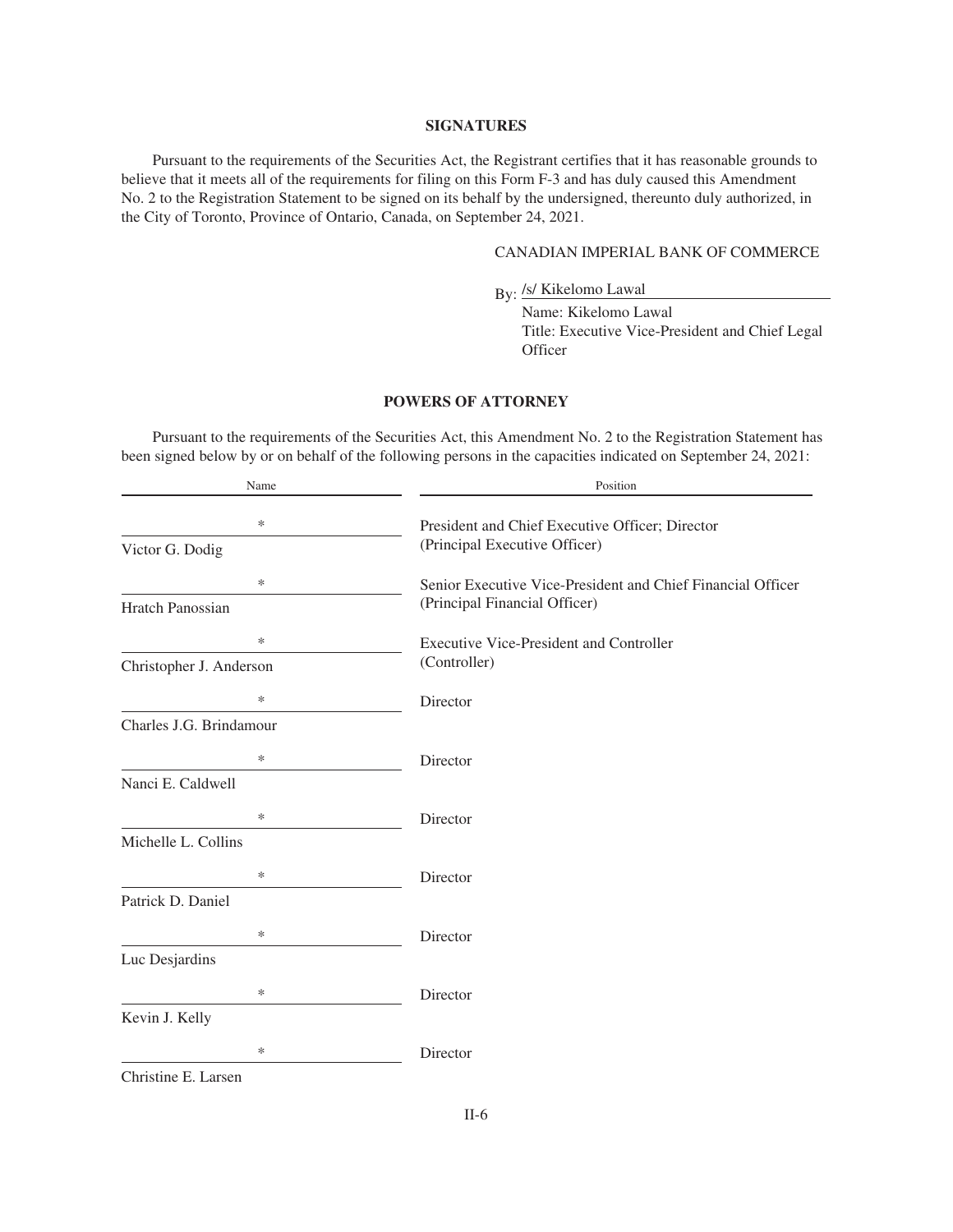| Name                    | Position |
|-------------------------|----------|
| $\ast$                  | Director |
| Nicholas D. Le Pan      |          |
| $\ast$                  | Director |
| Mary Lou Maher          |          |
| $\ast$                  | Director |
| Jane L. Peverett        |          |
| $\ast$                  | Director |
| Katharine B. Stevenson  |          |
| $\ast$                  | Director |
| Martine Turcotte        |          |
| $\ast$                  | Director |
| Barry L. Zubrow         |          |
|                         |          |
| *By: /s/ Kikelomo Lawal |          |
| Kikelomo Lawal          |          |
| Attorney-In-Fact        |          |
|                         |          |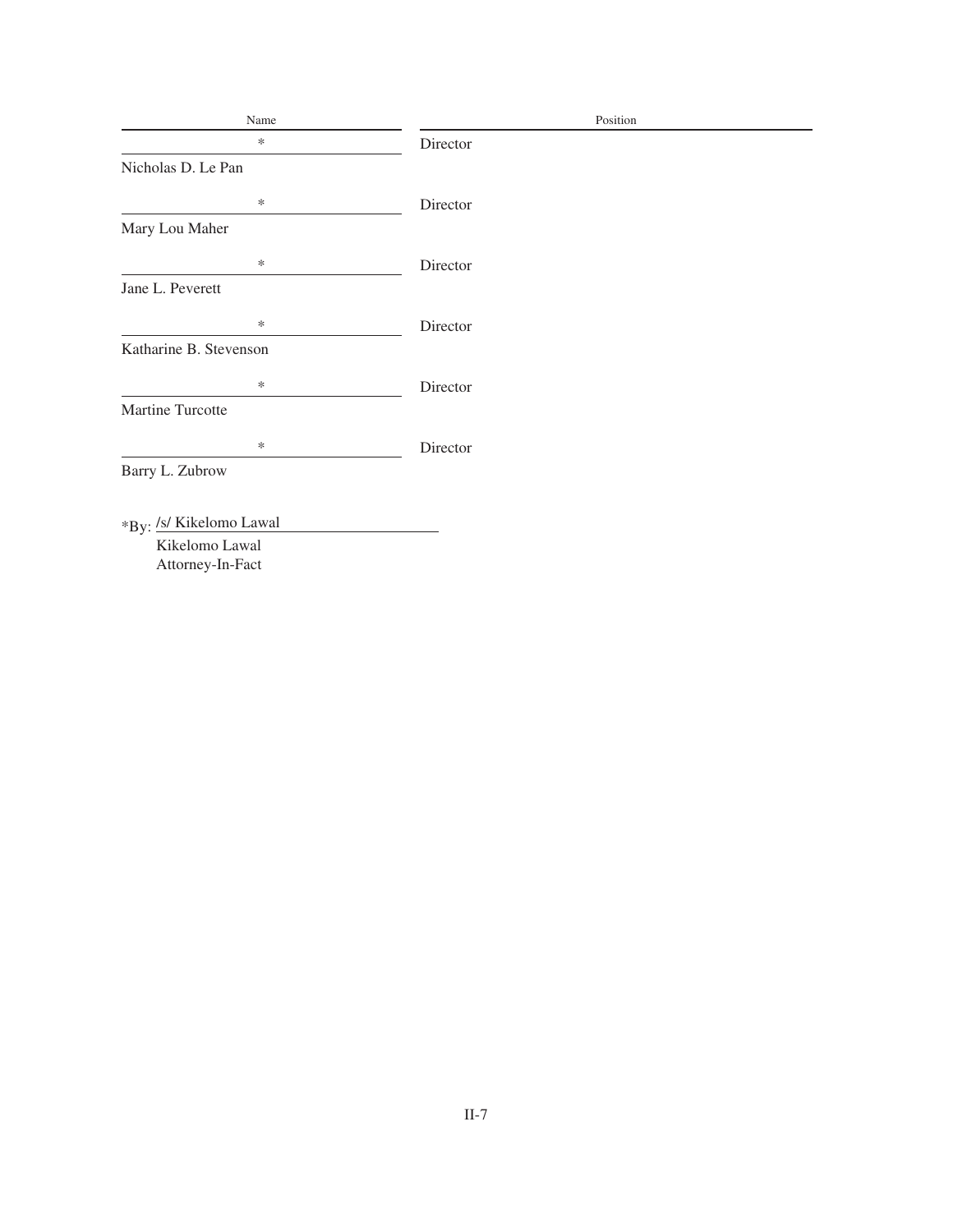# **AUTHORIZED REPRESENTATIVE**

Pursuant to the requirements of Section 6(a) of the Securities Act, the undersigned has signed this Amendment No. 2 to the Registration Statement, solely in the capacity of the duly authorized representative of Canadian Imperial Bank of Commerce in the United States, on September 24, 2021.

/s/ Achilles M. Perry

Achilles M. Perry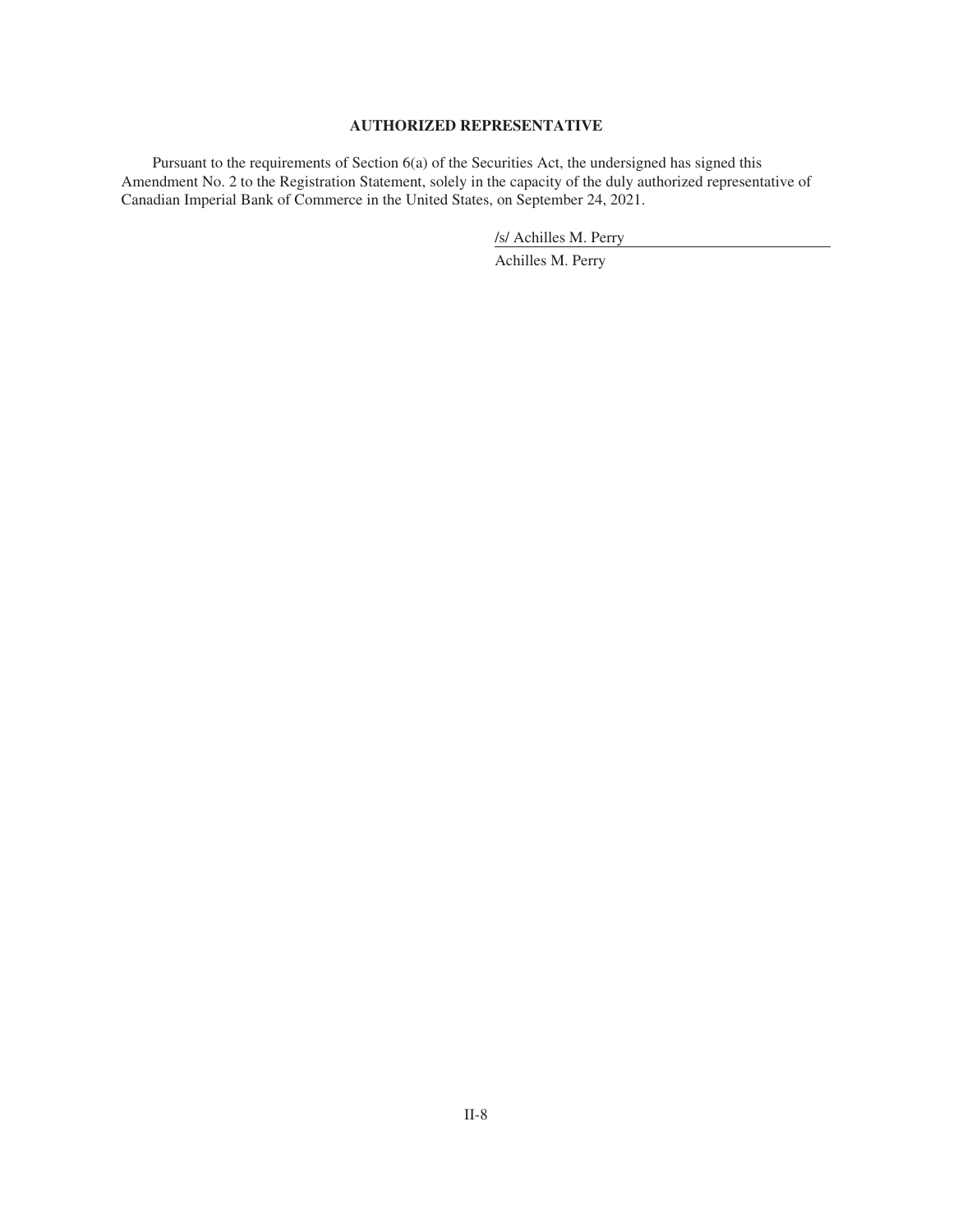#### **Exhibit 5.2**

PHakes-

Blake, Cassels & Graydon LLP **Barristers & Solicitors** Patent & Trade-mark Agents 199 Bay Street Suite 4000, Commerce Court West Toronto ON MbL 1A9 Canada Tel: 416-863-2400 Fax: 416-863-2653

September 24, 2021

Canadian Imperial Bank of Commerce Commerce Court Toronto, Ontario, Canada M5L 1A2

#### **Re: Canadian Imperial Bank of Commerce**

 **Issue of U.S.\$10,000,000,000 Aggregate Principal Amount of Senior Debt Securities (unsubordinated indebtedness), Subordinated Debt Securities (subordinated indebtedness) and Common Shares**

Dear Sirs/Mesdames:

We have acted as special Canadian counsel to Canadian Imperial Bank of Commerce (the "**Bank**") in connection with the registration under the U.S. Securities Act of 1933, as amended (the "**Act**"), of U.S.\$10,000,000,000 aggregate principal amount of:

- (a) senior debt securities (unsubordinated indebtedness) (the "**Senior Debt Securities**") and subordinated debt securities (subordinated indebtedness) (the "**Subordinated Debt Securities**" and, together with the Senior Debt Securities, the "**Debt Securities**") to be issued pursuant to an indenture dated as of September 14, 2010 (the "**Base Indenture**") between the Bank and The Bank of New York Mellon, as trustee, as supplemented by the first supplemental indenture thereto dated as of April 2, 2019 (the "**First Supplemental Indenture**", together with the Base Indenture, and as amended or supplemented from time to time, the "**Indenture**"); and
- (b) common shares (the "**Common Shares**" and, together with the Debt Securities, the "**Securities**").

We have participated, together with Mayer Brown LLP, United States counsel to the Bank, in the preparation of, or have reviewed, the following:

- (i) the Indenture;
- (ii) the registration statement of the Bank on Form F-3 dated September 1, 2021 as amended on September 17, 2021 by Amendment No. 1 to the registration statement of the Bank on Form F-3 dated September 1, 2021 and on September 24, 2021 by Amendment No. 2 to the Registration Statement of the Bank on Form F-3 dated September 1, 2021 (the "**Registration Statement**"); and
- (iii) the prospectus of the Bank dated September 24, 2021, included in the Registration Statement (the "**Prospectus**").

TORONTO CALGARY VANCOUVER **MONTECAL** OTTAWA NEW YORK LONDON Blake, Cassels & Graydon LLP | blakes.com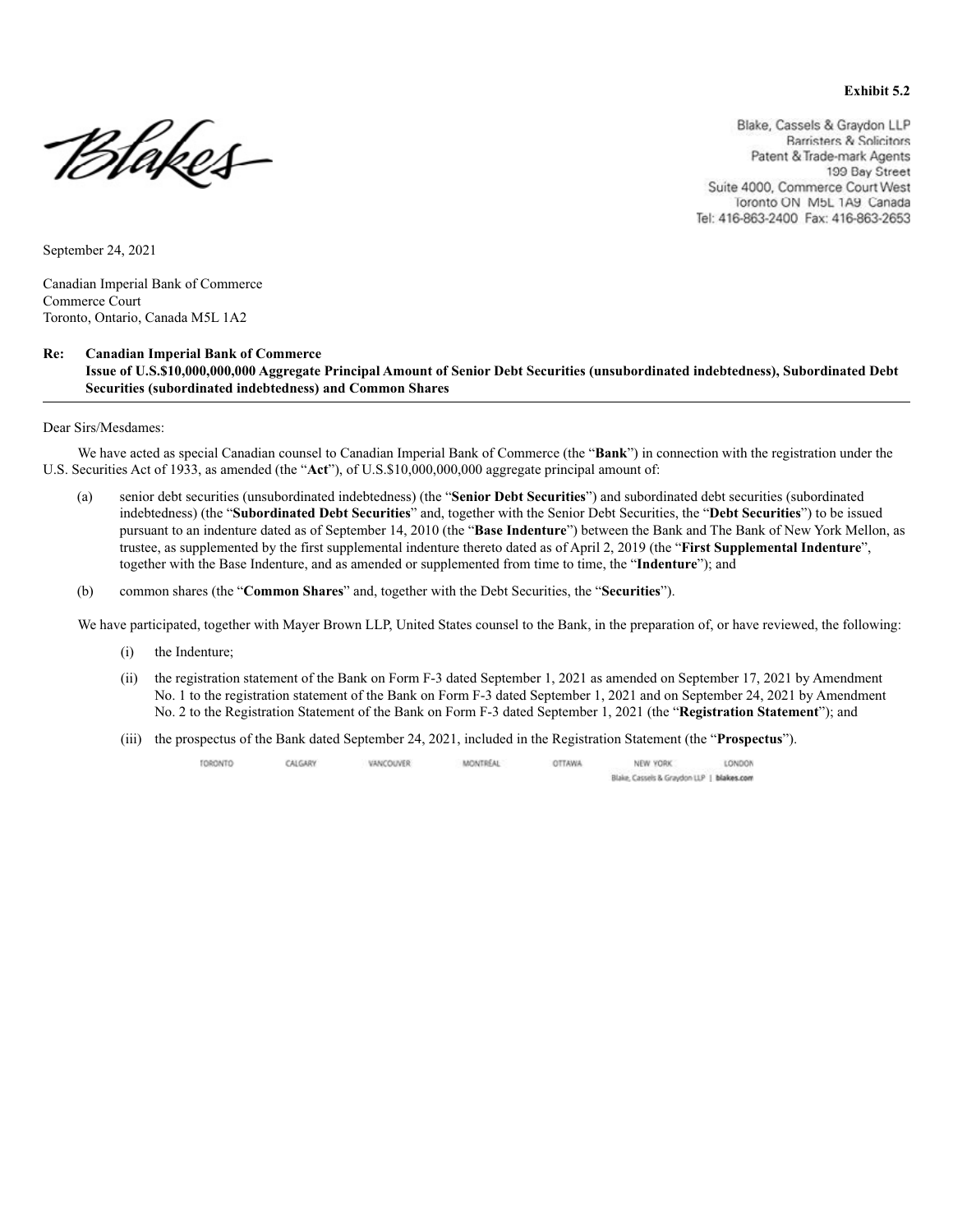

We have examined such statutes, public and corporate records, opinions, certificates and other documents, and considered such questions of law, as we have considered relevant and necessary as a basis for the opinions hereinafter set forth. In such examination we have assumed the genuineness of all signatures and the authenticity of all documents submitted to us as originals, and the conformity to original documents of all documents submitted to us as certified or photostatic copies, portable document format or facsimiles.

For the purposes of the opinions expressed herein, we have, without independent investigation or verification, assumed that the Indenture has been duly authorized, executed and delivered by, and constitutes, a legal, valid and binding obligation of, each party thereto other than the Bank.

Additionally, for the purposes of the opinions expressed herein, we have relied upon a certificate of the Senior Vice-President, Corporate Secretary, Associate General Counsel and Chief Privacy Officer of the Bank dated September 24, 2021 (the "**Secretary's Certificate**"), as to certain matters of fact contained therein and the resolutions of the Board of Directors of the Bank relating to the Registration Statement and we have not independently verified the accuracy of the factual matters set forth therein upon which we have relied.

In expressing the opinion set forth in paragraph 1 below, as to the amalgamation of the Bank, we have relied exclusively upon a certificate of confirmation dated September 23, 2021 issued by the Office of the Superintendent of Financial Institutions and the Secretary's Certificate.

In expressing the opinion set forth in paragraph 2 below, we have assumed that the Debt Securities have been issued in accordance with the provisions of the May 26, 2010, April 4, 2019 March 3, 2021 and July 30, 2021 resolutions, as applicable, of the Board of Directors of the Bank, which are attached as an exhibit to the Secretary's Certificate, and that such resolutions will not have been modified, repealed or superseded prior to the date of the issuance of any of the Debt Securities in any way that would affect the substance of such opinion.

The Canada Deposit Insurance Corporation has the power to convert, or cause the Bank to convert, in whole or in part, by means of a transaction or series of transactions and in one or more steps, the prescribed liabilities of the Bank into the common shares of the Bank or any of its affiliates ("**Bail-in Conversion**"), if the Governor in Council (Canada) makes an order under paragraph 39.13(1)(d) of the *Canada Deposit Insurance Corporation Act* (Canada) (the "**CDIC Act**") in respect of the Bank. Regulations made under the CDIC Act and the *Bank Act* (Canada) (the "**Bank Act**") (collectively, the "**Bail-In Regulations**") prescribe the types of shares and liabilities that may be subject to a Bail-In Conversion. In general, any senior debt with an initial or amended term to maturity (including explicit or embedded options) greater than 400 days, that is unsecured or partially secured and has been assigned a CUSIP or ISIN or similar identification number is subject to a Bail-In Conversion. However, certain other debt obligations of the Bank, including structured notes, are not subject to a Bail-In Conversion. Subject to certain exceptions, a "structured note" is defined as a debt obligation that (a) specifies that the obligation's stated term to maturity, or a payment to be made by its issuer, is determined in whole or in part by reference to an index or reference point, including (i) the performance or value of an entity or asset, (ii) the market price of a security, commodity, investment fund or financial instrument, (iii) an interest rate, and (iv) the exchange rate between two currencies; or (b) contains any other type of embedded derivative or similar feature. To the extent the Debt

> TORONTO CALGARY VANCOUVER **MONTREAL** OTTAWA NEW YORK LONDON Blake, Cassels & Graydon LLP | blakes.com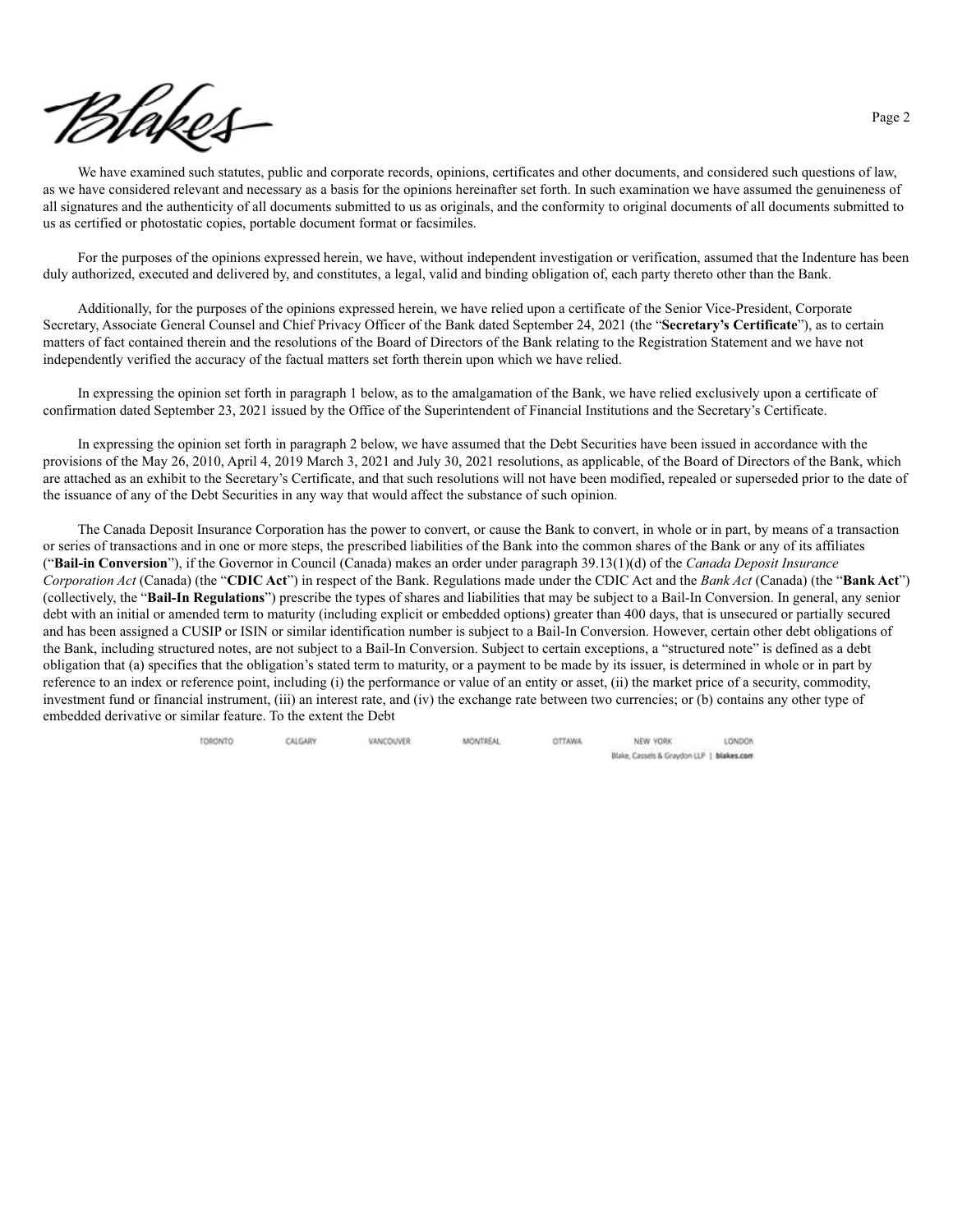

Securities fall within this definition of a "structured note", they will accordingly not be subject to a Bail-in Conversion. Notwithstanding the above, any Debt Securities issued before the date the Bail-In Regulations came into force on September 23, 2018 are not subject to a Bail-In Conversion, unless the terms of such liability are, on or after September 23, 2018, amended to increase its principal amount or to extend its term to maturity and the liability, as amended, meets the requirements to be subject to a Bail-In Conversion.

The opinions contained herein are limited to matters governed by the laws of the Province of Ontario and the federal laws of Canada applicable therein ("**Ontario Law**"). Such opinions are expressed with respect to the Ontario Law in effect on the date of this opinion and we do not accept any responsibility to take into account or inform the addressee, or any other person authorized to rely on this opinion, of any changes in law, facts or other developments subsequent to this date that do or may affect the opinions we express, nor do we have any obligation to advise you of any other change in any matter addressed in this opinion or to consider whether it would be appropriate for any other person other than the addressee to rely on our opinion.

Based and relying upon and subject to the qualifications set forth herein, we are of the opinion that:

1. The Bank is a bank amalgamated under and governed by the Bank Act and has the corporate power to execute, deliver and perform its obligations under the Indenture and to create, issue and sell the Securities as contemplated in the Prospectus.

> TORONTO CALGARY VANCOUVER MONTREAL OTTAWA NEW YORK LONDON Blake, Cassels & Graydon LLP | blakes.com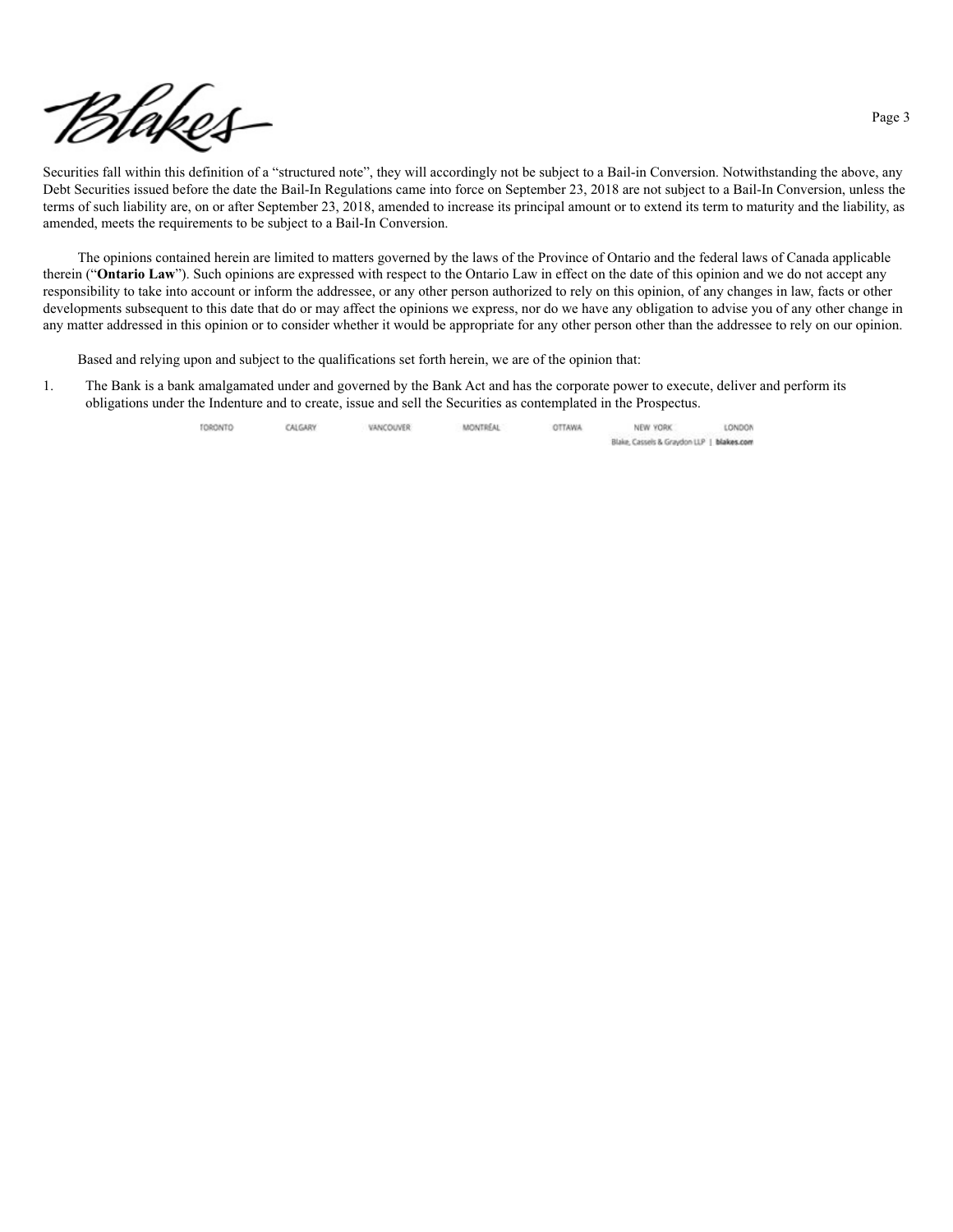

- 2. When the creation of the Debt Securities has been duly authorized by CIBC and when the terms of particular Debt Securities have been duly authorized by all necessary corporate action of the Bank in conformity with the Indenture, and when such Debt Securities have been duly executed, authenticated and issued in accordance with the Indenture and delivered against payment therefor as contemplated in the Registration Statement and the Prospectus and any applicable agreement of purchase and sale, such Debt Securities will be validly issued.
- 3. When the creation of the Common Shares has been duly authorized by CIBC and when such Common Shares have been issued and delivered against payment therefor or upon the conversion of duly authorized, executed, authenticated and issued Debt Securities in accordance with their terms, as contemplated in the Registration Statement and the Prospectus and any applicable agreement of purchase and sale, such Common Shares will be validly issued as fully-paid and non-assessable common shares of the Bank.

The opinions set forth in paragraphs 2 and 3 above as to the validity of the Securities and the enforceability of the Indenture are subject to and may be limited by the following qualifications:

- (i) general principles of equity, including the principle of granting equitable remedies such as specific performance and injunctive relief, are subject to the discretion exercisable by a court of competent authority and/or jurisdiction;
- (ii) enforceability may be limited by bankruptcy, insolvency, winding-up, liquidation or other similar laws of general application affecting the enforcement of creditors' rights generally (including the provisions of the Bank Act respecting such matters);
- (iii) the enforcement of any rights against the Bank under the Indenture with respect to indemnity or contribution may be limited by applicable law and may not be ordered by a court on the grounds of public policy and may, therefore, not be available in any particular instance;
- (iv) a court in the Province of Ontario may decline to enforce provisions in any document which purport to allow a determination, calculation or certificate of a party thereto as to any matter provided for therein to be final, conclusive or binding upon any other party thereto if such determination is found to be inaccurate on its face or to have been reached or made on any arbitrary or fraudulent basis;
- (v) enforceability of the Indenture or a provision of the Indenture may be subject to the provisions of the *Limitations Act*, 2002 (Ontario), and we express no opinion as to whether a court may find any provision of the Indenture to be unenforceable on the basis that such provision is an attempt to vary or exclude a limitation period under such Act; and

| TORONTO | CALGARY | VANCOUVER | <b>MONTREAL</b> | <b>OTTAWA</b> | NEW YORK                                   | LONDON |
|---------|---------|-----------|-----------------|---------------|--------------------------------------------|--------|
|         |         |           |                 |               | Blake, Cassels & Graytion LLP   blakes com |        |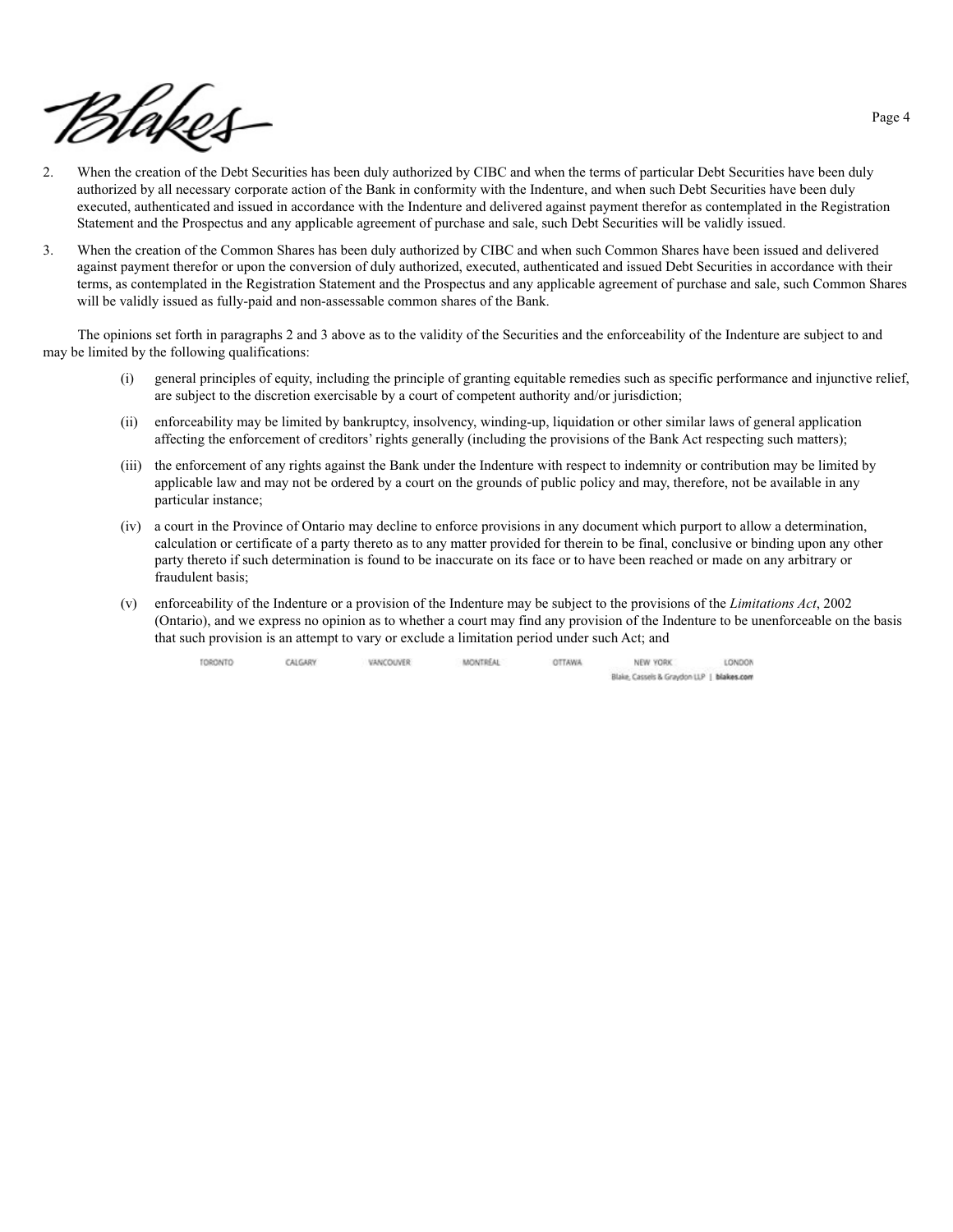

(vi) pursuant to the *Currency Act* (Canada), a judgment by a court in any province in Canada may be awarded in Canadian currency only and such judgment may be based on a rate of exchange which may be the rate in existence on a day other than the day of payment of such judgment.

We hereby consent to the filing of this opinion as an exhibit to the Registration Statement and to the references to us under the headings "*Limitations on Enforcement of U.S. Laws Against CIBC, Its Management and Others*" and "*Validity of Securities*" in the Prospectus included in the Registration Statement. In giving such consent, we do not thereby admit that we come within the category of persons whose consent is required by the Act or the rules and regulations promulgated thereunder.

Yours very truly,

/s/ Blake, Cassels & Graydon LLP

| TORONTO | CALGARY | VANCOUVER | <b>MONTREAL</b> | <b>OTTAWA</b> | NEW YORK                                  | LONDON |
|---------|---------|-----------|-----------------|---------------|-------------------------------------------|--------|
|         |         |           |                 |               | Blake, Cassels & Graydon LLP   blakes.com |        |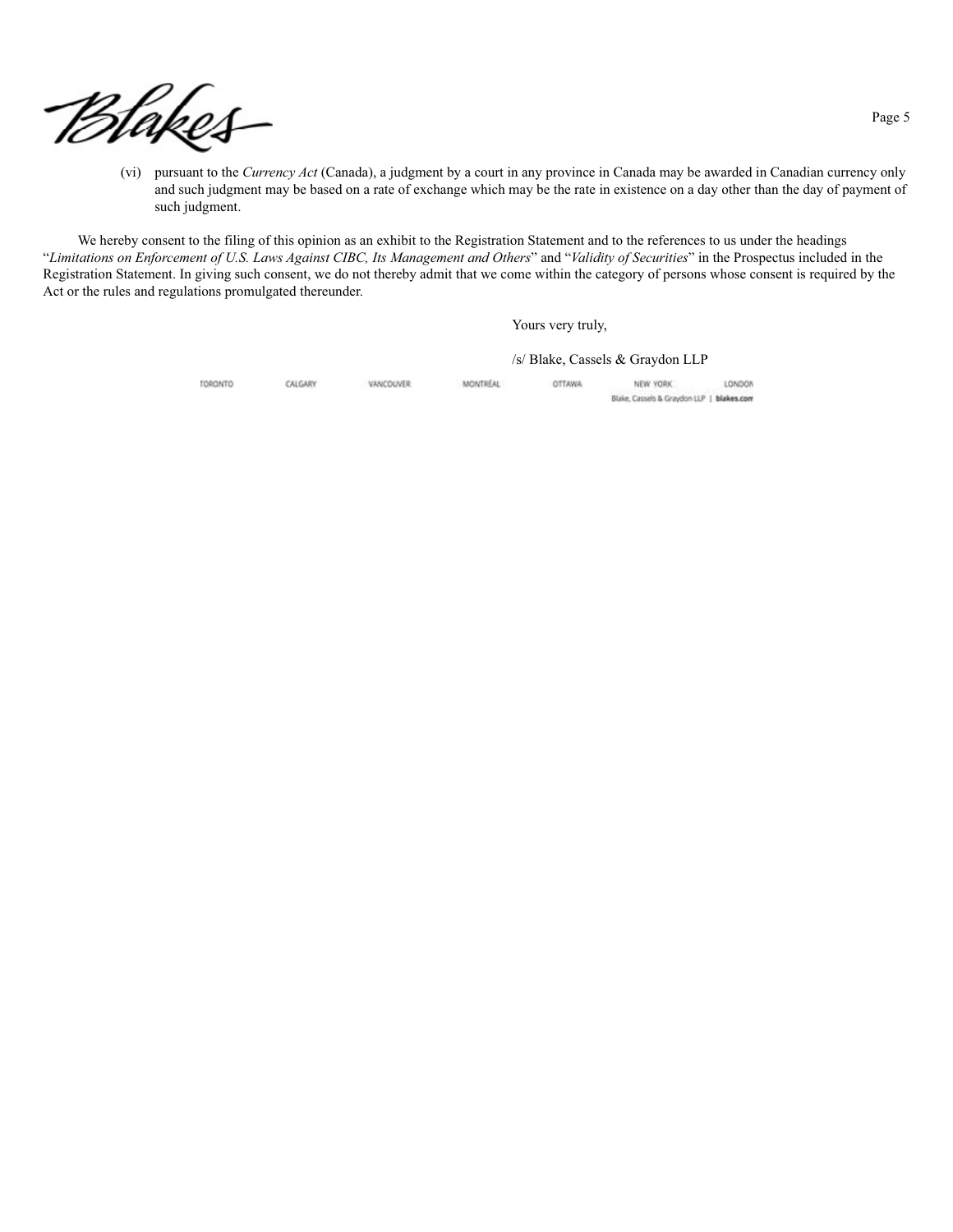#### **Exhibit 8.1**

**MAYER BROWN** 

Mayer Brown LLP 1221 Avenue of the Americas New York, NY 10020-1001 United States of America

> T: +1 212 506 2500  $F: +1.212.262.1910$ mayerbrown.com

September 24, 2021

Canadian Imperial Bank of Commerce Commerce Court Toronto, Ontario Canada M5L1A2

Ladies and Gentlemen:

We have acted as U.S. tax counsel to Canadian Imperial Bank of Commerce (the "Bank") in connection with the issuance by the Bank of its senior debt securities, subordinated debt securities and common shares. We hereby confirm to you that the statements that describe provisions of the U.S. Internal Revenue Code of 1986, as amended, or the rules and regulations promulgated thereunder, under the heading "Material Income Tax Consequences—United States Taxation" in the prospectus included as part of the Registration Statement filed on Form F-3 (as amended, the "Registration Statement") are our opinion, subject to the qualifications, limitations and assumptions set forth in the Registration Statement.

We hereby consent to the filing of this opinion as an exhibit to the Registration Statement and to the reference to this firm under the headings "Legal Matters" and "Material Income Tax Consequences—United States Taxation" in the prospectus included as part of the Registration Statement.

In giving this consent, we do not thereby admit that we come within the category of persons whose consent is required by the Securities Act of 1933 or the rules and regulations promulgated thereunder.

Very truly yours,

/s/ Mayer Brown LLP